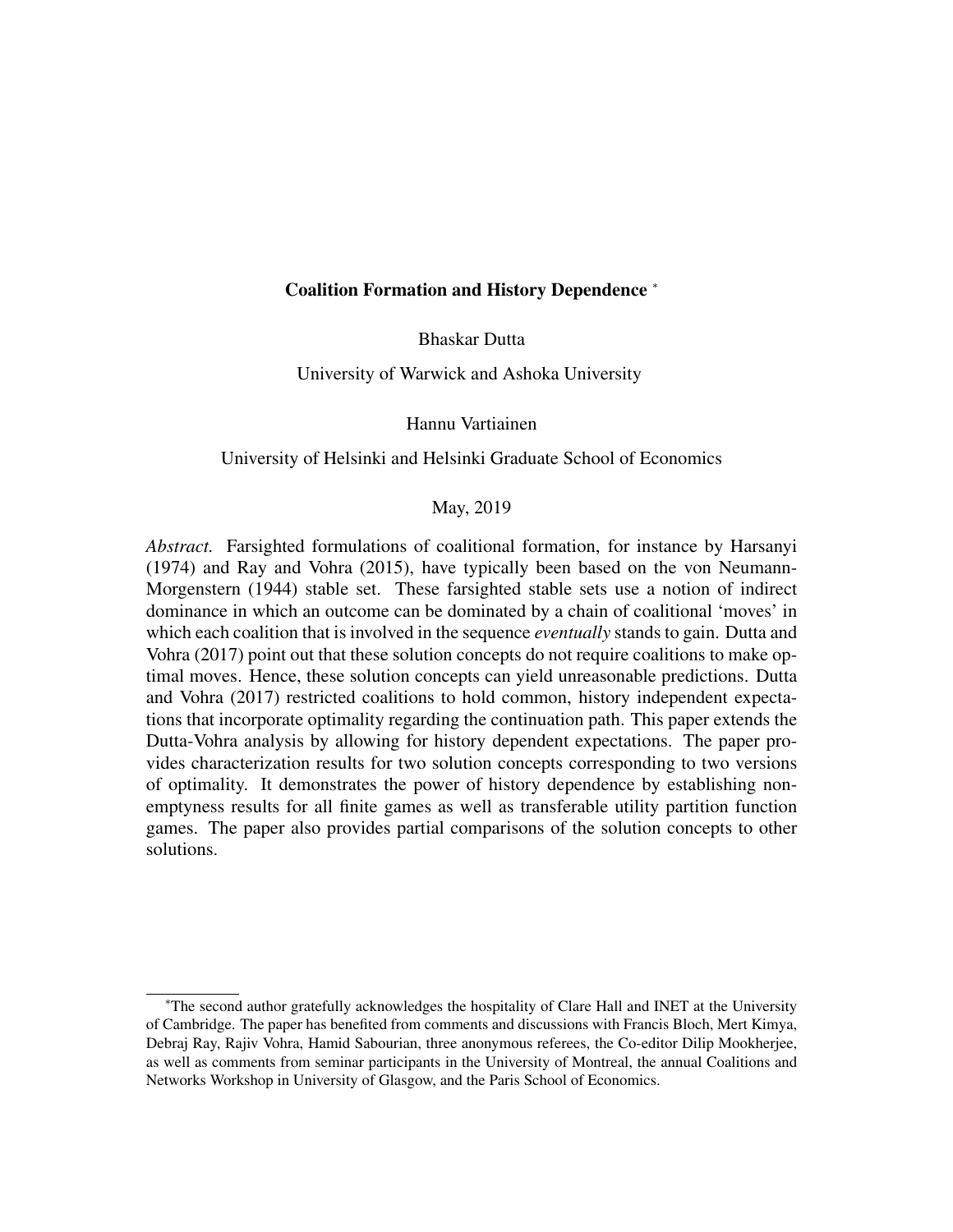## 1. INTRODUCTION

The von Neumann-Morgenstern (vNM) stable set has had a distinguished standing as a solution concept in cooperative game theory. It is based on the notion of coalitional dominance, with one social state  $y$  dominating state  $x$  if some coalition has the power or ability to change the state from x to y and all members of the coalition prefer y to  $x$ . von Neumann and Morgenstern identified a stable set as one which satisfied two properties : (1) *internal stability* in the sense that no stable outcome dominates any other stable outcome; (2) *external stability* in the sense that every outcome not in the stable set is dominated by some stable outcome. Of course, the *core*, the set of states which are not dominated by any other state, must be contained in any stable set. The predominant position of the vNM stable set is evident from the large literature on this solution concept.<sup>2</sup>

Both the core and the stable set are *myopic* solution concepts in the sense that a deviating coalition only cares about the *immediate* consequence of a deviation. But if coalition S decides to change  $x$  to  $y$  because the latter gives strictly higher payoffs to each member of  $S$ , it does not ask itself whether  $y$  itself is a stable outcome. Conversely, the implicit rationale of the vNM set is that if x is not dominated by any coalition, then x must be in the solution set since no coalition objects to it. Harsanyi (1974) criticised the underlying logic by pointing out the following. Suppose coalition  $S$  has the power to enforce  $y$ from x. Suppose also that at least one member of  $S$  does not gain from the move to  $y$ . Then, myopic solution concepts would decree that  $S$  will not in fact effect the move from x to y. But now suppose that some state z which is deemed stable dominates y *and* all members of S strictly prefer  $z$  to  $x$ . Harsanyi argued that S should in fact move the state from x to y expecting the "final" outcome to be z. In other words, a non-myopic or *farsighted* approach to coalitional stability negates the logic underlying solution concepts such as the vNM stable set.

Following Harsanyi, there has been a large literature on solution concepts that are based on "farsighted" individuals who base their decisions on whether to deviate from the current status not on the immediate consequence of the deviation, but on how they will fare at the "final" outcome following further deviations by other coalitions.  $3$  A common feature in much of this literature is the absence of any extensive form specifying the order in which players or coalitions move as well as any pre-specified set of terminal states.

<sup>&</sup>lt;sup>2</sup>See Lucas (1992) for a survey.

<sup>3</sup>See, for instance, Chwe (1994), Bloch (1996), Ray and Vohra (1997, 1999), Xue (1998), Diamantoudi and Xue (2003), Konishi and Ray (2003), Herings *et al.*(2004, 2009), Anesi (2010), Mauleon *et al.*(2011), Vartiainen (2011), Anesi and Seidmann (2014), Ray and Vohra ( 2015), Chander (2015), Kimya (2015), Dutta and Vohra (2017). Aumann and Myerson (1988) also modeled farsighted behavior, but from a different perspective. Ray and Vohra (2014) provide an insightful survey of this literature.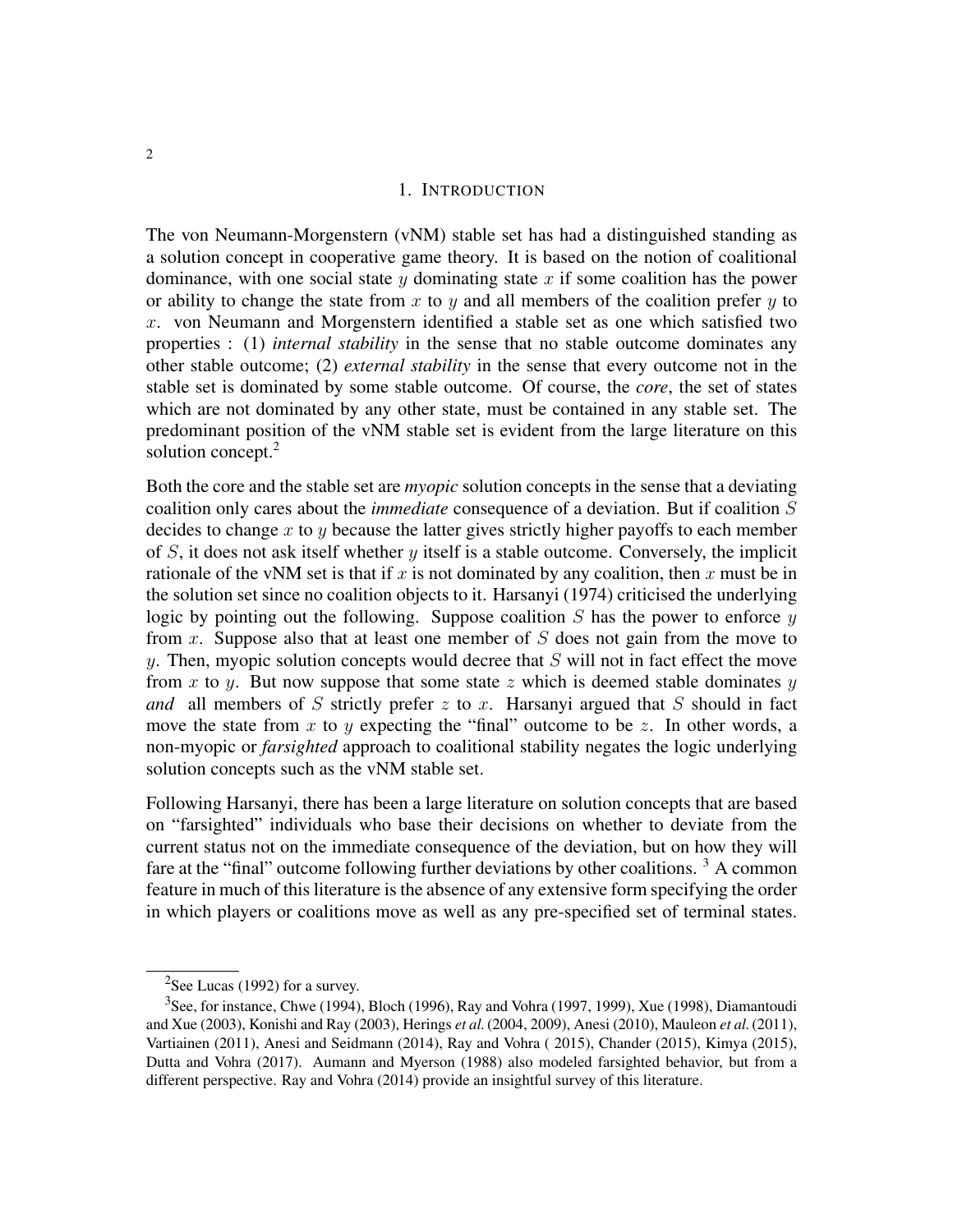So, farsighted or forward looking behavior cannot be captured through the use of any reasoning analogous to backwards induction.

Clearly, this approach requires the specification of the "final" outcome of any sequence of coalitional deviations. Since pre-specified terminal outcomes do not exist in this approach, the final outcome must be one from which no coalition wants to deviate. This suggests that the final outcome is one which is "stable". Then, farsightedness essentially requires that a coalition compares the payoffs of its members at the current status quo to what it expects will be their payoffs at the stable outcome that will be reached if the coalition does deviate. But this implies that deciding on the stability of a particular outcome against a sequence of moves requires us to know which other outcomes are stable! This makes the notion of stability circular and suggests the use of a solution concept based on the principles of internal and external stability that underlie the original vNM stable set. Indeed, Harsanyi (1974) and much of the literature in this area after him have modified the stable set by allowing for sequences of coalitional moves, so that both internal and external stability are replaced by their farsighted counterparts.

Ray and Vohra (2014) raised an important issue with much of the literature. They pointed out that the Harsanyi stable set and other variants do not restrict coalitions to make optimal moves. That is, suppose x is the current status quo and coalition  $S$  is contemplating a deviation. Then, if  $S$  has two possible deviations, with one deviation Pareto-dominating the other, then it should not take the latter move. Moreover, all coalitions that have deviated before  $S$  should also assume that  $S$  will only take Paretoundominated or *maximal* moves.<sup>4</sup> The following comments of Ray and Vohra (2015) about the existing farsighted solution concepts are instructive :

"Stable outcomes can be modeled either with optimistic beliefs or conservative beliefs or perhaps some combination of the two. However, this is serious drawback of the blocking approach".

They go on to add : "A key requirement that is missing in the notion of farsighted blocking, is that of constraining objecting coalitions to make *maximal moves* (our emphasis) among their profitable alternatives."

Dutta and Vohra (2017) (henceforth DV) also point out that farsighted objections as typically modelled also permit coalitions to hold different beliefs about the continuation path of coalitional moves. That is,  $x$  may not be in the farsighted stable set because coalition  $S^1$  replaces it with y, anticipating a second, and final, move to z. At the same time, another coalition  $S^2$  may deviate from  $x'$  to y in the belief that the next (and final move) will be to  $z'$  (not z). That is coalitions  $S^1$  and  $S^2$  hold different beliefs about

<sup>&</sup>lt;sup>4</sup>See Examples 1 and 2 in Section 4.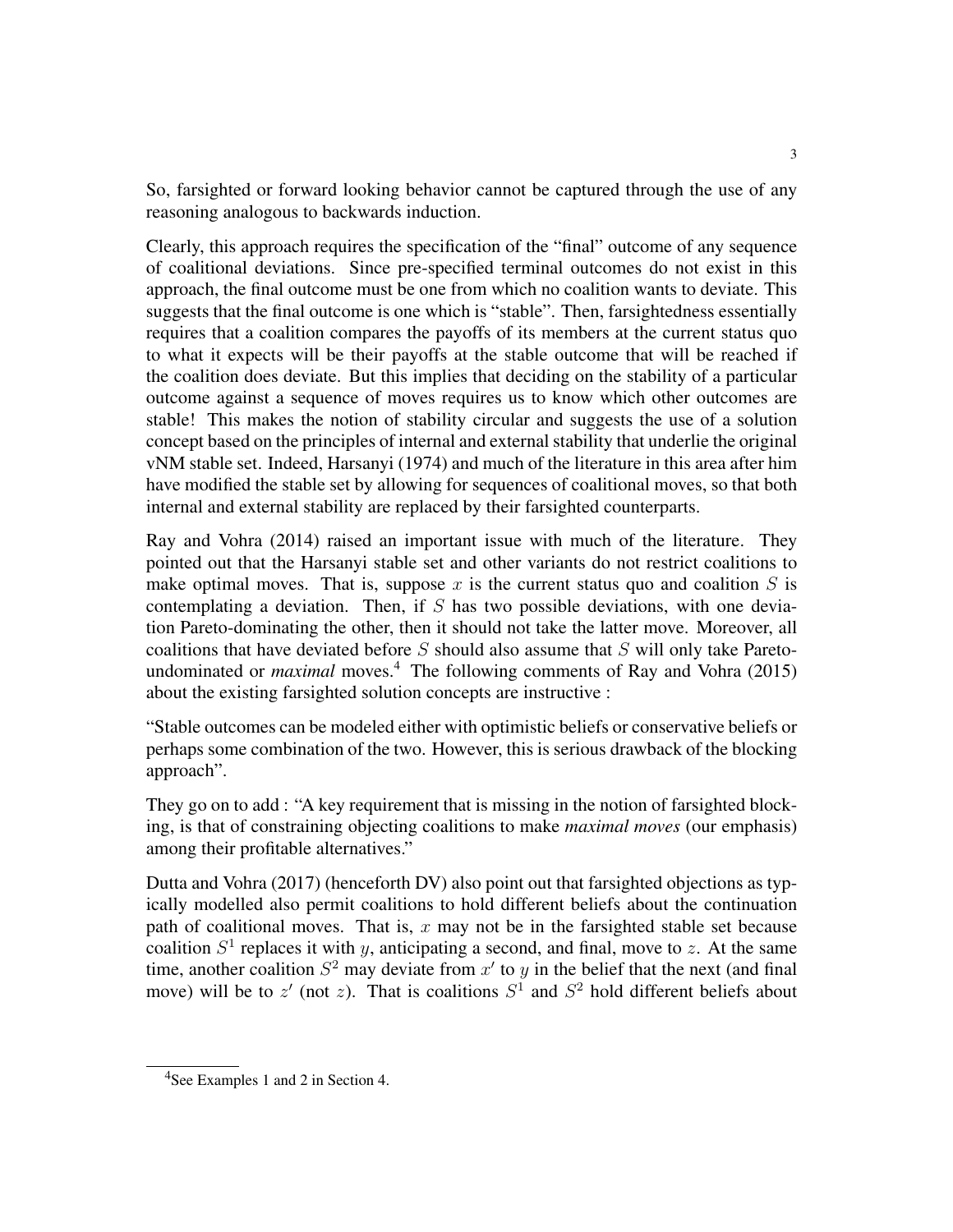the continuation from state y. DV refer to this issue as one of holding *consistent beliefs*, although they point out that such seemingly inconsistent beliefs may arise because coalitional moves are *history-dependent*. 5

DV incorporated maximality and consistency (or history independence) of beliefs in the notion of farsighted stability. They use the tool of an *expectation function*, a concept borrowed from Jordan (2006). In this framework, the expectation function describes the transition from one state to another, as well as the coalition which is supposed to effect the move. Thus, the expectation function represented the *commonly held beliefs* of all agents about the sequence of coalitional moves, if any, from every state.<sup>6</sup> The use of a single expectation function immediately incorporates consistency.

Importantly, DV assumes that the transition from any state x to another state  $y$  only depends on the current state. Together with the expectation function, each state is then identified with a *terminal* or *stationary* outcome that is eventually reached from this state. Using this correspondence, DV define the notion of Maximality of an expectation: it is a move that a coalition cannot improve upon given the consequences of the deviation. DV defined two versions of Maximality, one demanding that the move is maximal for the active coalition and the other that the move is maximal for *any* relevant coalition. The latter condition implies strong robustness but may also lead to existence problems. The sets of stationary points of an expectation function satisfying one or the other notion of maximality as well as farsighted versions of internal and external stability then gave two different solution concepts. DV showed that these solution concepts are very different from the ones defined earlier.

The point of departure in this paper is to incorporate *history dependence* into the DV framework. Formally, this extension implies that a coalitional move may depend on the past history of coalitional moves and not only on the current state. So, history dependence permits coalitions to remember which coalitions or individuals have been active and potentially condition their future behavior on the past experiences.

The dependence of coalitional moves on past history is intuitively appealing. For instance, we are more likely to join groups of individuals with whom we have had a pleasant experience in the past. Correspondingly, we are less likely to associate with individuals who have lost our trust. Allowing agents to have memory is also standard in non-cooperative games.

<sup>&</sup>lt;sup>5</sup>Notice that in this example, the state  $\gamma$  is reached along different histories of past coalitional moves.

<sup>6</sup>Although there is no extensive form in our framework, the imposition of commonly held beliefs about continuation paths is analogous to that of such beliefs in non-cooperative equilibria such as subgame perfection. For an alternative approach, see Bloch and van den Nouweland (2017) who allow individuals to hold *different* beliefs about the path of future actions.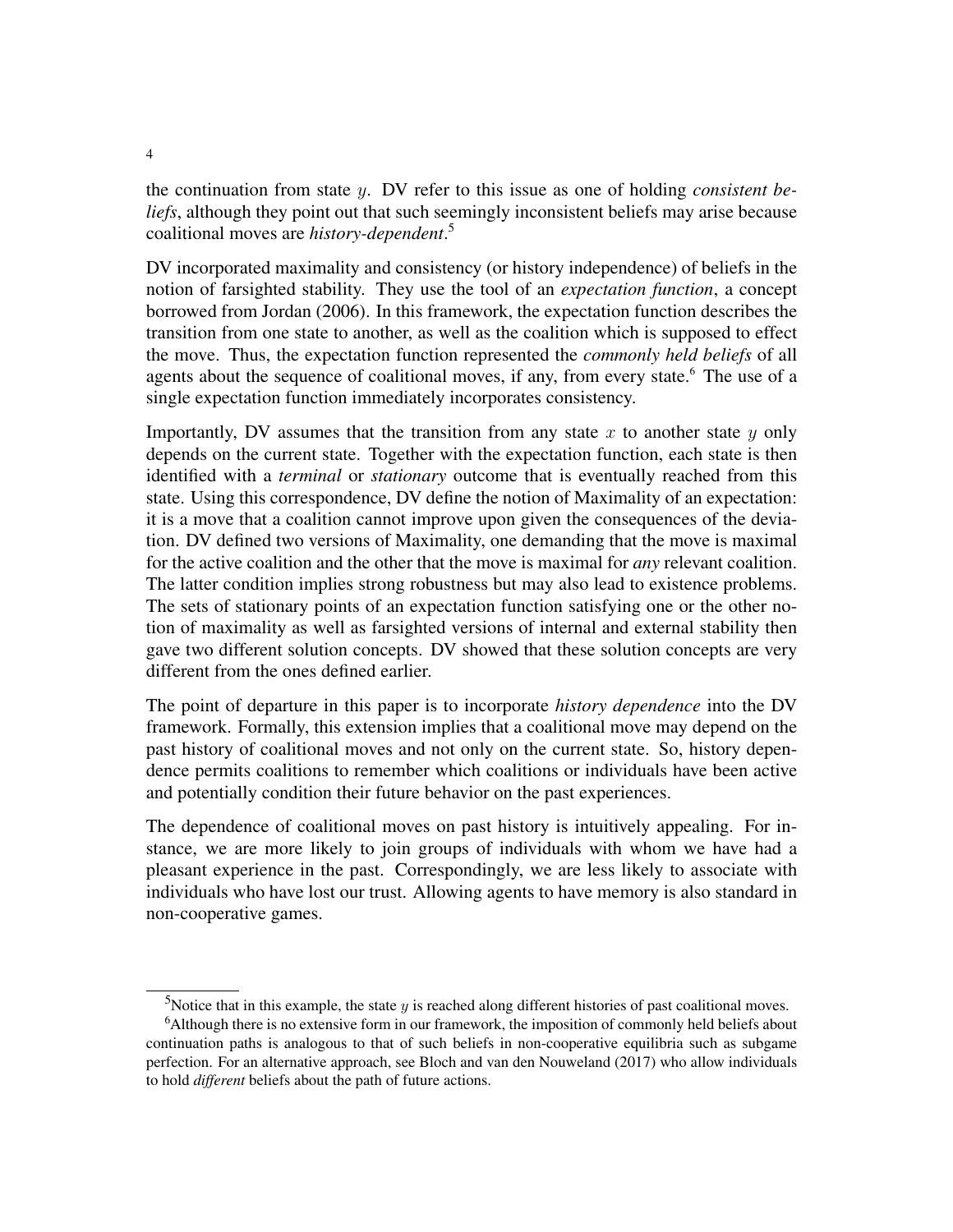Notice that since history independence is a special case of history dependence, the DV solutions remain solutions in our framework. However, as is standard in the noncooperative framework, the introduction of history dependence expands the sets of stable outcomes quite dramatically. In particular, it allows us to prove powerful nonemptyness results - we show that the set of stable outcomes is non-empty in all finite games as well as in all transferable utility partition function games. What is more, the latter result is derived under the strong Maximality property of an expectation, implying remarkable robustness of the solution.

Apart from expectation functions, a key tool in the paper will be *objection paths*. An objection is a finite sequence of coalitional deviations starting from an initial state and ending up in a terminal state, with the property that each coalition in the sequence strictly prefers the terminal state to the state from which it is deviating. In other words, it represents a farsighted objection. We will characterise our solution concepts in terms of collections of such objection paths- the terminal states in the appropriate collection will constitute a solution in our framework. While these are not "direct" characterisations since the necessary and sufficient conditions are not stated in terms of sets of states,<sup>7</sup> we show subsequently that even the "indirect" characterisations are remarkably useful they are used extensively in the proofs of the nonemptyness results as well in yielding very transparent result on the structure of the solution(s). In particular, we are able to show that our solution is always contained in Chwe's largest consistent set. Since the largest consistent set is viewed as being too permissive, this inclusion result is of some interest.

The plan of the paper is the following. In the next section, we introduce some key concepts. In section 3, we describe formally the framework introduced by DV, and then go on to introduce our solution concepts. We discuss related solution concepts in Section 4. Section 5 contains our main characterisation results in terms of objection paths, while section 6 contains the characterisation for simple games. An important byproduct of the analysis for simple games is that notions of maximality are rendered irrelevant, in a sense to be explained in section 5. We present two applications of our solution concept in section 7. These applications demonstrate the importance of history dependence. In section 8, we discuss some properties of our solution concepts. We go on to present the nonemptyness results in section 8. We conclude in Section 9.

# 2. THE BACKGROUND

We consider a general setting, described by an *abstract game*,  $(N, X, E, u_i(.))$ , where N is the set of players and X is the set of outcomes or states. Let N denote the set of all

<sup>7</sup>We also provide an alternative characterisation in terms of sets of states for the special class of *simple games.*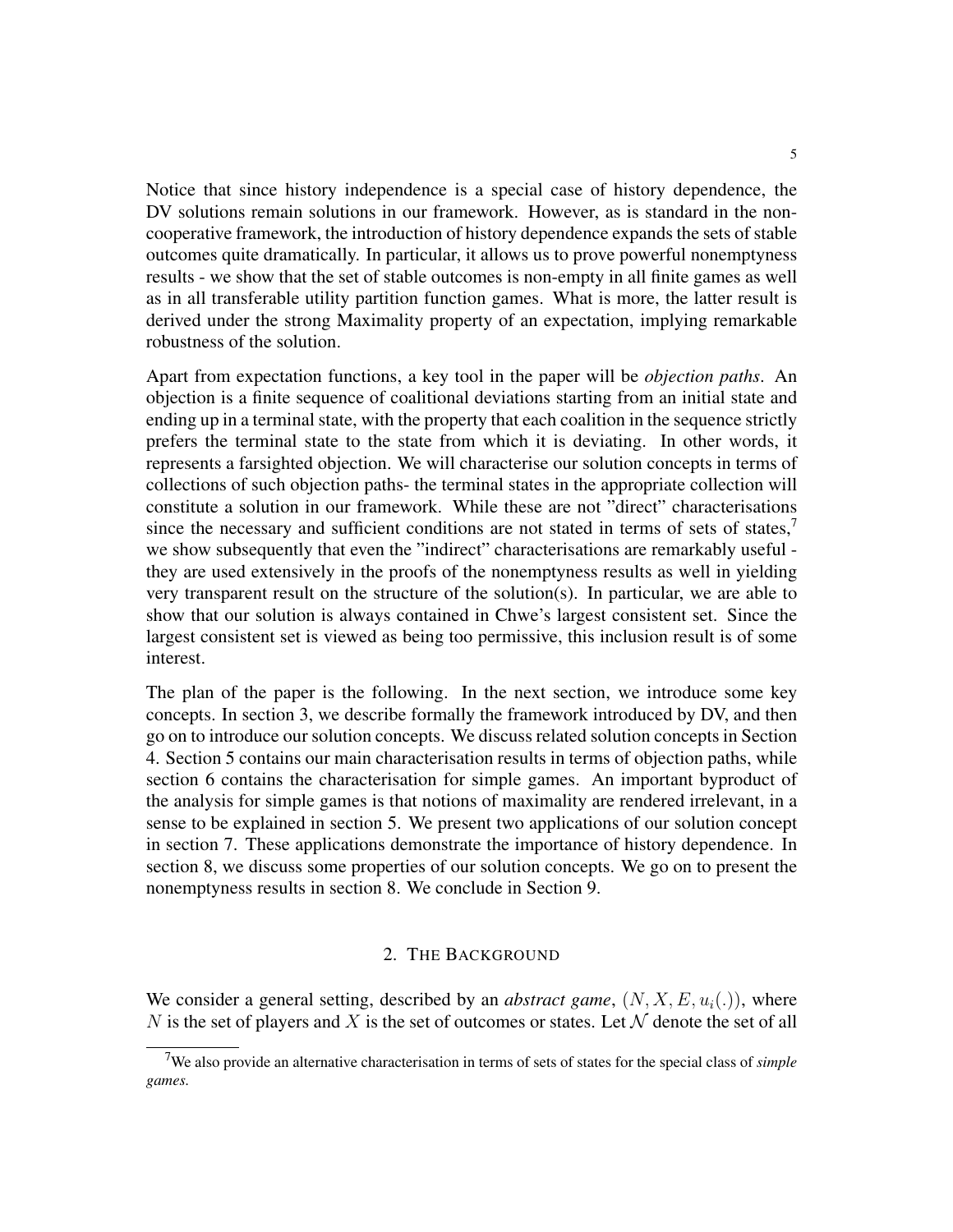non-empty subsets of N. An *effectivity correspondence*,  $E: X \times X \rightarrow N$ , specifies the coalitions that have the ability to replace a state with another state: for  $x, y \in X$ ,  $E(x, y)$ is the (possibly empty) set of coalitions that can replace x with y. We will sometimes use  $E(x, S)$  to denote the set of states that coalition S can induce from x. Finally,  $u_i(x)$ is the utility of player i at state  $x$ .

The set of outcomes as well as the effectivity correspondence will depend on the specific model that is being studied. For instance, in a *partition function game*,  $(N, v)$ , the function v will specify a real number for each *embedded coalition*  $(S, \pi)$  where  $\pi$  denotes the coalition structure with  $S \in \pi$  being one of the coalitions in the partition  $\pi$ . Feasibility will imply that an embedded coalition  $(S, \pi)$  can distribute at most  $v(S, \pi)$  to individuals in S. A state for partition function games will refer to a coalition structure  $\pi$  and a corresponding payoff allocation which is feasible and efficient for each embedded coalition corresponding to  $\pi$ . Much of traditional cooperative game theory has focused on the simpler but more restrictive transferable utility characteristic function games in which a coalition can assure itself of a minimum aggregate utility  $v(S)$ . The dominant tradition in the literature has treated the set of states to be the set of *imputations*, the Pareto efficient utility profiles in  $v(N)$ , implicitly assumed that  $S \in E(x, y)$  iff  $y_S \in v(S)$ . Ray and Vohra (2015) provide a convincing critique of why this assumption is unsatisfactory for studying farsightedness. We return to this issue below.

State y *dominates* x if there is  $S \in E(x, y)$  such that  $u_S(y) \gg u_S(x)$ .<sup>8</sup> In this case we also say that  $(S, y)$  is an *objection* to x.

The *core* is the set of all states to which there is no objection.

A set  $K \subseteq X$  is a *vNM stable set* if it satisfies:

- (*Internal stability*) For any  $x \in K$ , there is no  $y \in K$  such that y dominates x,
- (*External stability*) For any  $x \notin K$ , there is  $y \in K$  such that y dominates x.

The core and vNM stable set are myopic solution concepts since they are based on single rounds of deviations. In order to introduce farsighted solutions, it is convenient to introduce the concept of *objection paths*.

DEFINITION **1.** An objection path is a finite sequence  $(y_0, S_1, y_1, \ldots, S_m, y_m)$  such that, *for all*  $k = 1, ..., m$ ,  $S_k \in E(y_{k-1}, y_k)$  *and*  $u_{S_k}(y_m) \gg u_{S_k}(y_{k-1})$ .

Given the abstract game  $(N, X, E, u_i(.))$ , we denote the set of all objection paths by  $P^*$ . We will often use  $P \subseteq P^*$  to denote a subset of objection paths, and  $P_x$  to denote the set of objection paths in  $P$  with initial element  $x$ . We will use  $p_x$  to denote a typical objection path in  $P_x$ , and  $\mu(p)$  to denote the *terminal* state  $y_m$  in the objection path  $p = (y_0, S_1, y_1, \ldots, S_m, y_m).$ 

<sup>&</sup>lt;sup>8</sup>We write  $u_S(y) \gg u_S(x)$  if  $u_i(y) > u_i(x)$ , for all  $i \in S$ .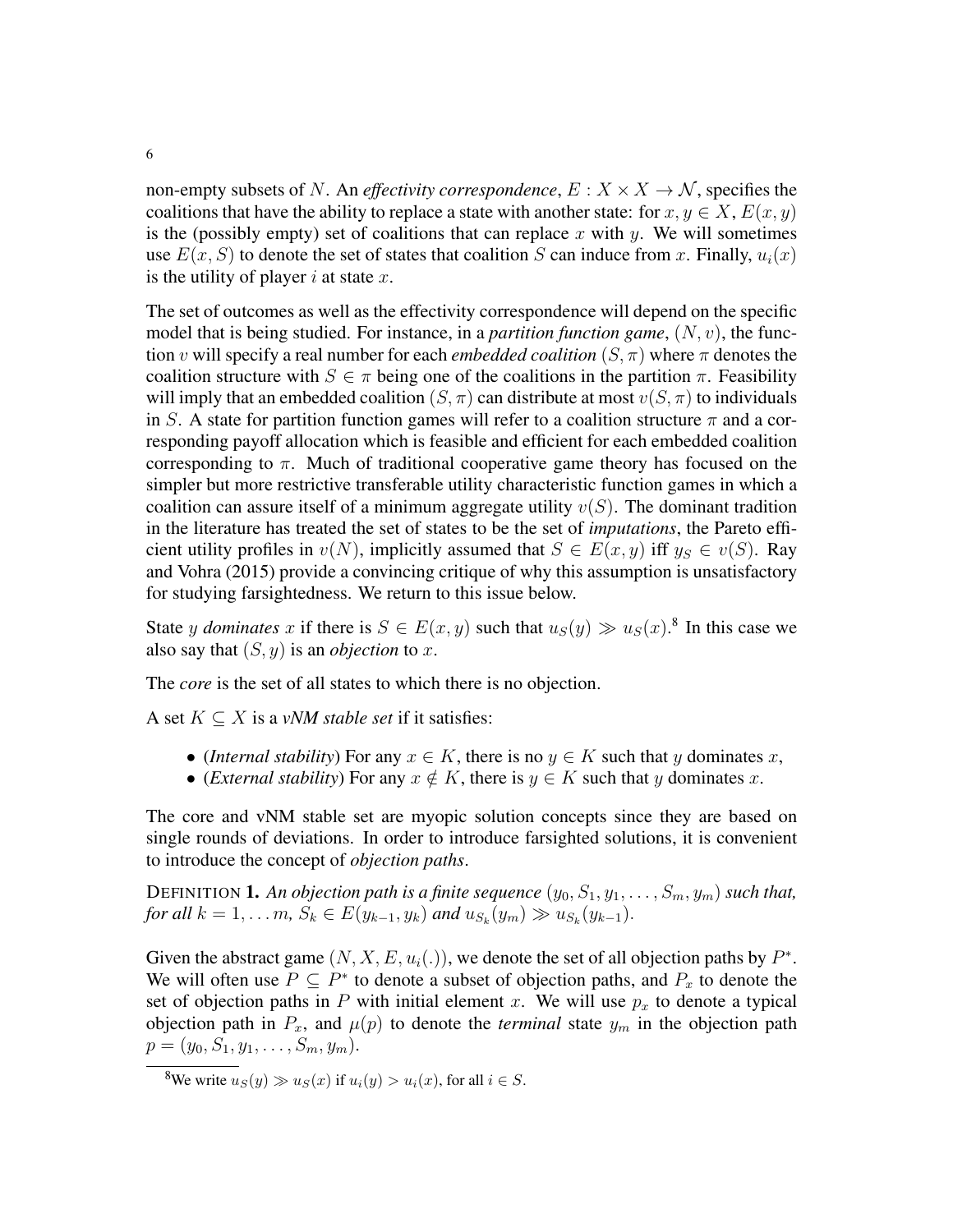State y *indirectly dominates* x if there is an objection path  $p_x$  such that  $y = \mu(p_x)$ .

Farsighted or indirect domination takes into account forward looking behaviour because at each point in the objection path, the deviating coalition takes into account the utility profile not at the next state in the sequence but at the "final " state in the objection path. Of course, this leaves open the question of how the terminal state is determined. This is going to be a central issue of the paper.

The relation of dominance or farsighted dominance depends on the specification of the effectivity function. Ray and Vohra (2015) point out the importance of imposing appropriate restrictions on the effectivity function in the construction of farsighted solution concepts. In the context of characteristic games, the standard practice allowed a coalition S complete freedom to choose even the payoffs to individuals in the complementary coalition  $N - S$ . Notice that this does not matter for solution concepts like the core or the vNM stable set since these are based on myopic deviations - the deviating coalition simply compares its *own* payoff allocations at the current state and the state following immediately after the deviation.<sup>9</sup> But why or how can coalition  $S$  dictate either the payoffs accruing to the complementary coalition or how  $N - S$  organises itself after S deviates? Of course, this does matter even in characteristic function games since it may influence what coalitions form along the sequence. Ray and Vohra (2015) demonstrate that this assumption can significantly alter the nature of the farsighted version of the vNM stable set. They show that imposing reasonable restrictions on the effectivity correspondence results in a farsighted stable set that is very different from that of Harsanyi (1974).

We will impose the appropriate restrictions on the effectivity function when we apply our solution concept to partition function games and simple games later on.

# 3. RATIONAL EXPECTATIONS AND FARSIGHTED SOLUTION CONCEPTS

As we have mentioned earlier, DV incorporate both Maximality as well as common beliefs about continuation paths (of coalitional deviations ) in their analysis. They use an *expectations function* to model the transition from one state to another, as well as the coalition which is supposed to effect the move. The use of an expectation function to represent the transition from one state to another is adapted from Jordan (2006) who used such a function to represent commonly held beliefs about the transition from any state to the final outcome. The expectation function represents the *commonly held beliefs of all agents* about the sequence of coalitional moves, if any, from every state. One can then choose to impose restrictions on the expectation function in order to make the function

 $9$ Note that this aspect of the effectivity function is important even for myopic solution concepts of partition function games since the deviating coalition has to "predict" what coalition structure will prevail immediately after the deviation since its aggregate utility depends on what partition forms.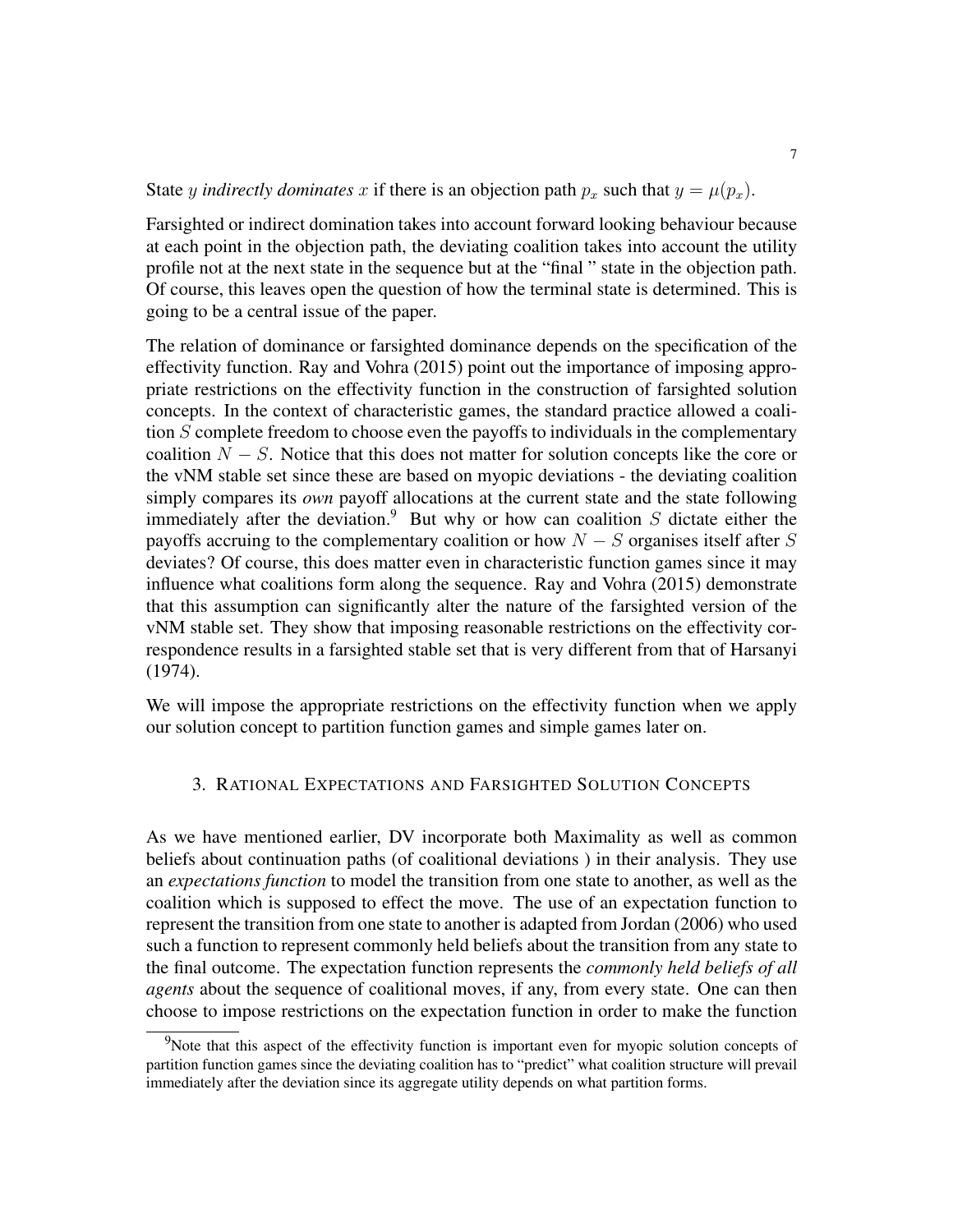reasonable. An obvious restriction is that the expectation function must be consistent with the underlying game and hence with the effectivity function associated with the game - it cannot specify a move from state x to state y by coalition S if  $S \notin E(x, y)$ . Another restriction which is desirable is that the expectation function specify moves that are optimal. We will describe below slightly different notions of degrees of optimality each will give rise to a specific restriction on the expectation function.

DV assumed that the process of transition is *history independent* ; that is, if the expectation function specifies a transition from state x to state y, then it must do so irrespective of how state x is reached.<sup>10</sup> The essential purpose of this paper is to show how the DV analysis can be extended to incorporate *history dependence* into this transition process. Allowing for history dependence obviously results in a more general framework in which future coalitional moves can in principle depend on the evolution of past coalitional moves. There at least two reasons why this is an interesting exercise. We have mentioned earlier that there are a variety of contexts where history does matter. Moreover, from a purely formal perspective, it is well known that history dependence enlarges the set of noncooperative equilibria. In principle, this logic may carry forward to the present context. Indeed, the applications later on illustrate the instrumental importance of history dependence.

With this in mind, we define *histories* more formally. Let  $x_0$  be an initial status quo. At period  $t = 0, 1, \dots$ , coalition S can challenge the current state  $x_t$  by demanding an outcome  $x_{t+1}$  such that  $S \in E(x_t, x_{t+1})$ . In such a case,  $x_{t+1}$  becomes the new status quo at period  $t + 1$ . If no coalition challenges some state x in period t, then the game terminates and x is implemented. A *history* is a sequence  $(x_0, S_1, x_1, ..., S_m, x_m)$  that specifies the past play path and coalitions that have been active till  $x_m$  has been reached. Let  $H$  represent the set of all (finite) histories, with a typical element  $h$ .

For any history  $h = (x_0, S_1, x_1, ..., S_k, x_k)$ , we will use  $\mu(h)$  to denote the *terminal* state  $x_k$  of h. Notice that *all* finite histories have well-defined terminal states.

We use the following notation on concatenation of path. For any history  $h$ ,  $(h, S, x)$  is the history reached by adding to  $h$ , the state  $x$  that is induced by coalition  $S$  from the final state  $\mu(h)$  of h. Note that  $S \in E(\mu(h), x)$  for this to be valid.

#### Expectation Function

An expectation is a function  $F : H \to \mathcal{N} \times X$ , specifying the active coalition and its move for all possible current states and past histories.

 $10$ Note that, in our framework, we cannot interpret states as nodes of an extensive form game since a state can be reached along several different objection paths.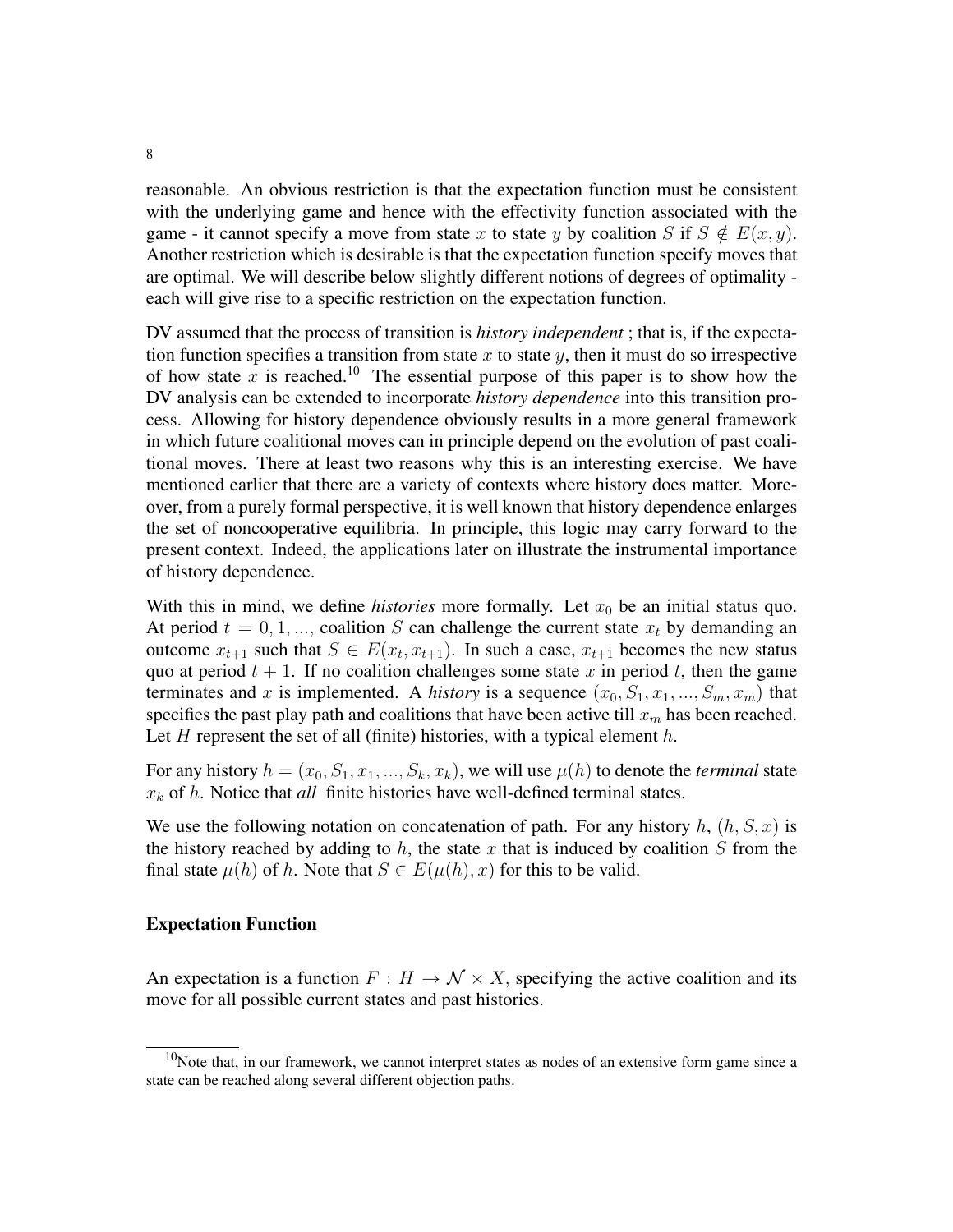The expectation function "predicts" that *one* coalition is going to be active at any history, without describing any explicit protocol which chooses the active coalition.<sup>11</sup>

Denote  $F(h) = (S(h), f(h))$ , where  $f(h)$  is the state that is expected to follow at history h, and  $S(h)$  is the coalition expected to induce the next state. If  $S(h) = \emptyset$ , then no coalition wants to change the state and the final state of the history h will be implemented.<sup>12</sup>

As usual, history independence is a special case of history dependence. Consider any two histories  $h, h' \in H$ . Then, the DV expectation function satisfied  $F(h) = F(h')$ whenever  $\mu(h) = \mu(h')$ . So, the continuation path once a state x is reached does not depend on whether the state was reached via history  $h$  or history  $h'$ .

Given an expectation  $F = (S, f)$ , note that  $(h, S(h), f(h))$  is also a history. We denote  $F^0(h) = h$ ,  $F^1(h) = F(h)$ , and generally  $F^{k+1}(h) = F(h, F^0(h), ..., F^k(h))$  for all  $k = 0, 1, 2, ...$  Similarly, denote by  $S^k(h)$  and  $f^k(h)$  the first and second components of  $F^k(h)$ , respectively, so that  $F^k(h) = (S^k(h), f^k(h))$ , for any k.

We say that history h is *stationary* if  $S(h) = \emptyset$ . If h is stationary, then we will also denote by  $\mu(h)$  the terminal point of h as a *stationary point*.

An expectation F is *absorbing* if, for every  $h \in H$ , there exists k such that  $S^k(h) = \emptyset$ .

A history  $(h, S_1, y_1, ..., S_m, y_m)$  is an *indirect objection to* h if

$$
(\mu(h), S_1, y_1, \ldots, S_m, y_m) \in P_{\mu(h)}.
$$

That is, the new history is formed from  $h$  by appending an objection path to it.

For an absorbing F, the path  $\overline{F}(h)$  generated by F from history h, i.e.,

$$
\overline{F}(h) = (h, F1(h), F2(h), ...)
$$

has a finite length, and  $\mu(\overline{F}(h))$  is well defined for any h.

 $11$ A referee has questioned why only one coalition is assumed to move at any point. Consider an extensive form or game tree which represents a specific protocol that describes the player who moves at any particular node in the tree. The tree also describes the possible paths that may be followed from any given node. Here, we have no explicit protocol. The expectation function is supposed to be a formalisation of the commonly held beliefs of players about the continuation path from any given state, including the coalition that is supposed to move. Notice that this assumption is implicit in all solution concepts based on objection paths. However, the stronger version of Optimality - Condition M\* to be defined later - does allow for the possibility that a deviation can come from a coalition that is different from the one specified by the expectation function.

 $12$ For history dependent solutions in related contexts, see Vartiainen (2011, 2014, and 2015).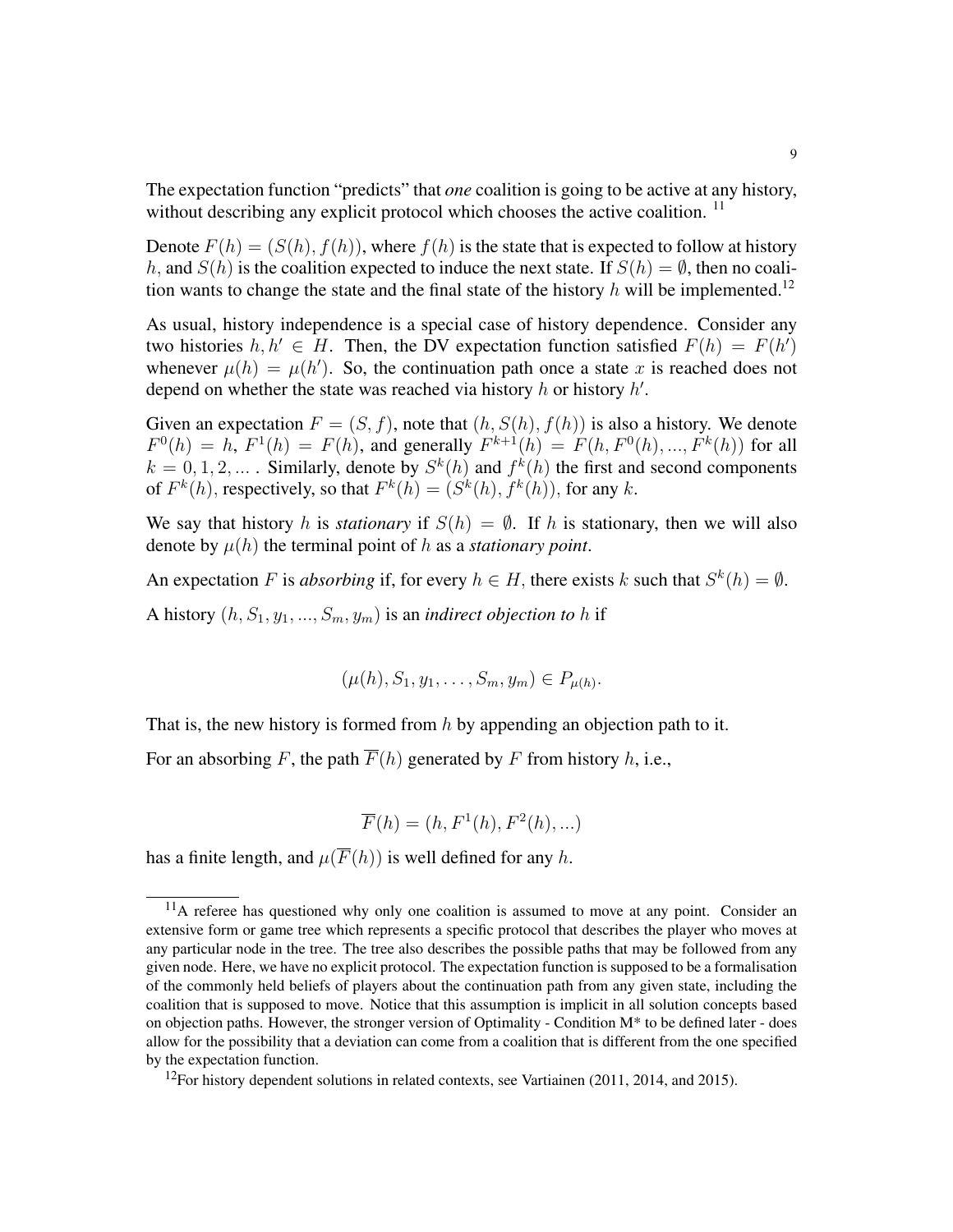Let  $\overline{F}(H) = \bigcup_{h \in H} {\overline{F}(h)}$  denote the sets of possible paths that is generated by an absorbing F, by varying the initial history, and  $\mu(\overline{F}(H))$  the stationary states associated with these paths. Hence, assuming that expectation  $F$  is played in the continuation game,  $\mu(\overline{F}(H))$  is the set of states that can be eventually reached by starting from any initial history. So, it makes sense to view  $\mu(\overline{F}(H))$  as a farsighted solution when F is the function describing the transition from state to state.

We now turn to the issue of describing "reasonable" restrictions on  $F$  keeping in mind that these translate into restrictions on  $\mu(\overline{F}(H))$ , the set of stationary points.

We first describe two restrictions on the expectation  $F$  that are the farsighted analogues of internal and external stability.

- : (I) If h is a stationary history, then there does not exist  $y \in X$  and  $S \in E(\mu(h), y)$ such that  $(\mu(h), S, y, \overline{F}(h, S, y))$  is an objection path.
- : (E) If h is a nonstationary history, then  $(\mu(h), \overline{F}(h))$  is an objection path.

If Condition I is not satisfied, then for some stationary state x, there is a coalition  $S$ which can deviate anticipating that the resulting sequence of transitions according to  $F$  will lead to another stationary state that all members of  $S$  prefer. Clearly, this is a violation of farsighted internal stability. Condition E states that if  $\mu(h)$  is not a stationary state, then some farsighted objection will result in a stationary state - this is an obvious requirement of farsighted External Stability.

Notice that nothing has been said so far about the optimality of coalitional deviations involved in any indirect objection implicit in Condition E. We now describe two different versions of optimality or maximality.

- : (M) If h is a nonstationary history, then there does not exist  $y \in X$  such that  $S(h) \in E(\mu(h), y)$  and  $u_{S(h)}(\mu(\overline{F}(h, S(h), y))) \gg u_{S(h)}(\mu(\overline{F}(h))).$
- : (M<sup>\*</sup>) If h is a nonstationary history, then there does not exist  $y \in X$  and  $S \in$  $E(\mu(h), y)$  such that  $S(h) \cap S \neq \emptyset$  and  $u_S(\mu(F(h, S, y))) \gg u_S(\mu(F(h))).$

Maximality assumes that at a nonstationary history x, some coalition  $S(h)$  is the coalition that has the floor. Then,  $S(h)$  should not be able to deviate to another path that all  $i \in S(h)$  prefer. Condition M<sup>\*</sup> (Strong Maximality) is stronger. This allows for the possibility that more than one coalition may be able to move at state  $x$ . For instance, there may be some coalition S such that  $i \in S \cap S(h)$ ,  $y \in X$  with  $S \in E(\mu(h), y)$  and  $u_i(\mu_i(\overline{F}(h, S, y))) > u_i(\mu(\overline{F}(h)))$ . Then, a "rational" i should join coalition S instead of  $S(h)$ . Condition M<sup>\*</sup> precludes this possibility.

We will say that history dependent and absorbing expectation F is *(strongly) rational*, abbreviated HRE (resp. HSRE), if it satisfies Properties I, E, and M (resp.  $M^*$ ).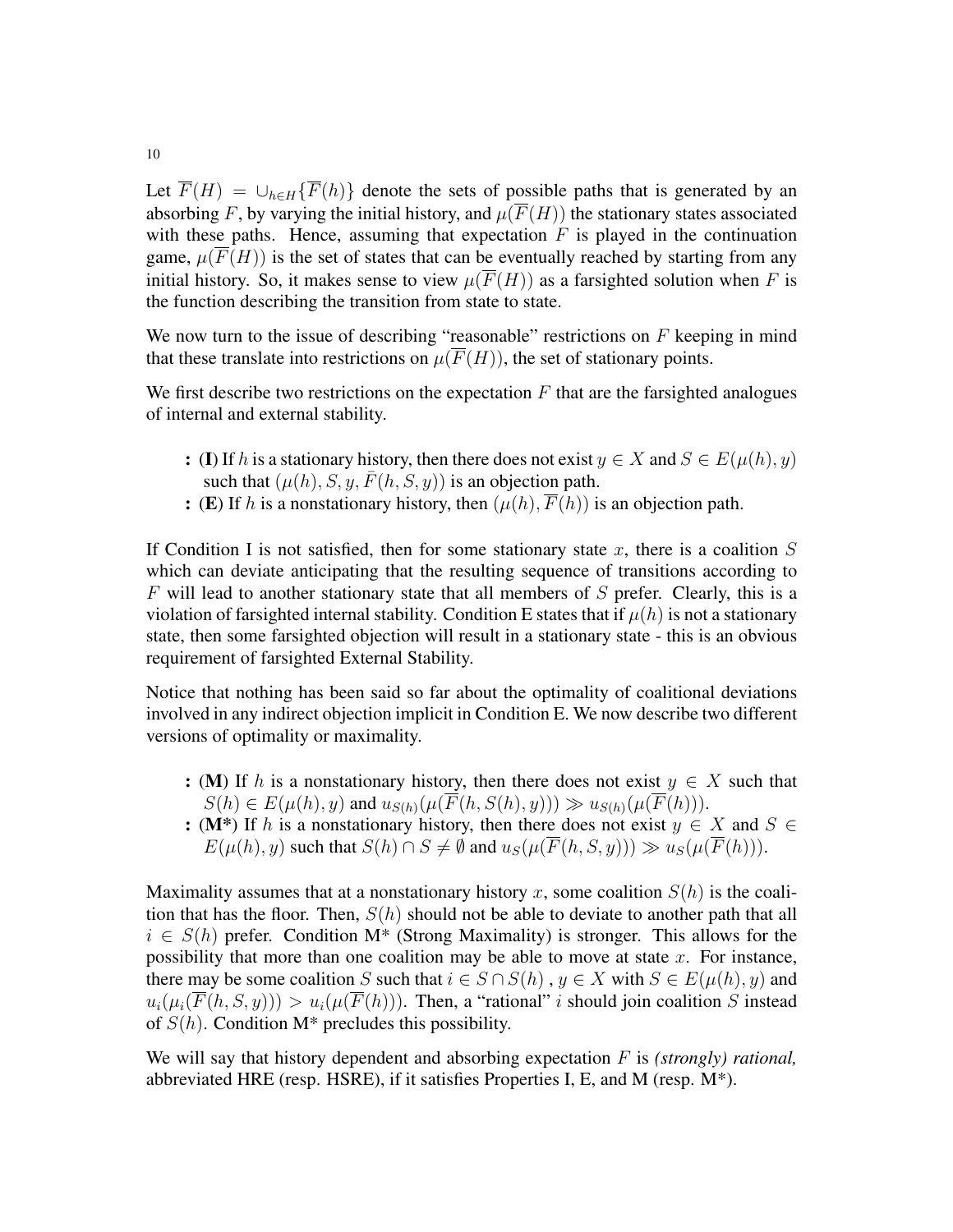Our farsighted solution concepts are defined below.

DEFINITION 2. The set of stationary points,  $\mu(\overline{F}(H))$  of an HRE (HSRE) F is history dependent (strongly) rational expectation farsighted stable set, *abbreviated HREFS (HSREFS).*

In what sense is a set like HREFS (or HSREFS) a *stable* set? Given any history h, the (absorbing) expectation function specifies that the terminal state  $\mu(h)$  will be reached. The property of being absorbing implies that no coalition wants to deviate once the state  $\mu(h)$  is reached. Of course, the terminal states of *any* absorbing expectation will not constitute a reasonable stable set. This is where the conditions I, E, M and  $M^*$ come in by eliminating ad hoc absorbing expectation functions whose terminal points do not satisfy intuitive notions of stability. It is worth pointing out that while *any* given history will have only one terminal state, HREFS and HSREFS will in general be *setvalued* since we have to consider the union of the terminal states of all histories - that is,  $\mu(\overline{F}(H))$ . Indeed, like any vNM-type solution set, individual elements of  $\mu(\overline{F}(H))$  are not stable.

Of course, every HSRE is a HRE, and hence a HSREFS is a HREFS. But the converse is not true.

REMARK 1. *DV defined Conditions I, E, M and M\* for expectation functions which are history independent. They called their solution concepts REFS and SREFS. Of course, any set which is REFS is also HREFS and similarly any SREFS is HSREFS.*

# 4. RELATED SOLUTION CONCEPTS

Following Harsanyi (1974), there have been several papers modelling farsighted cooperative solution concepts, several of them being based on indirect domination.

Many of these farsighted solution concepts are either implicitly or explicitly based on notions of sequences of objections or paths as we have defined here. Suppose that the "current" state is x and coalition S is contemplating whether to deviate from x to y. In a farsighted solution concept, it has to look ahead to the terminal state of the sequence of deviations that will take place *after* y. Obviously, a coalition can consider further deviations and indeed several coalitions may contemplate deviations. So, there can be multiple objection paths from  $y$ , and typically  $S$  itself has no control over which one will actually take place. The multiplicity of such paths has resulted in a multiplicity of different solution concepts.<sup>13</sup> We discuss here some of these solution concepts as well as how they compare to HREFS and HSREFS.

 $13$ Many of the solution concepts based on farsightedness can also be viewed through Greenberg's (1990) theory of social situations.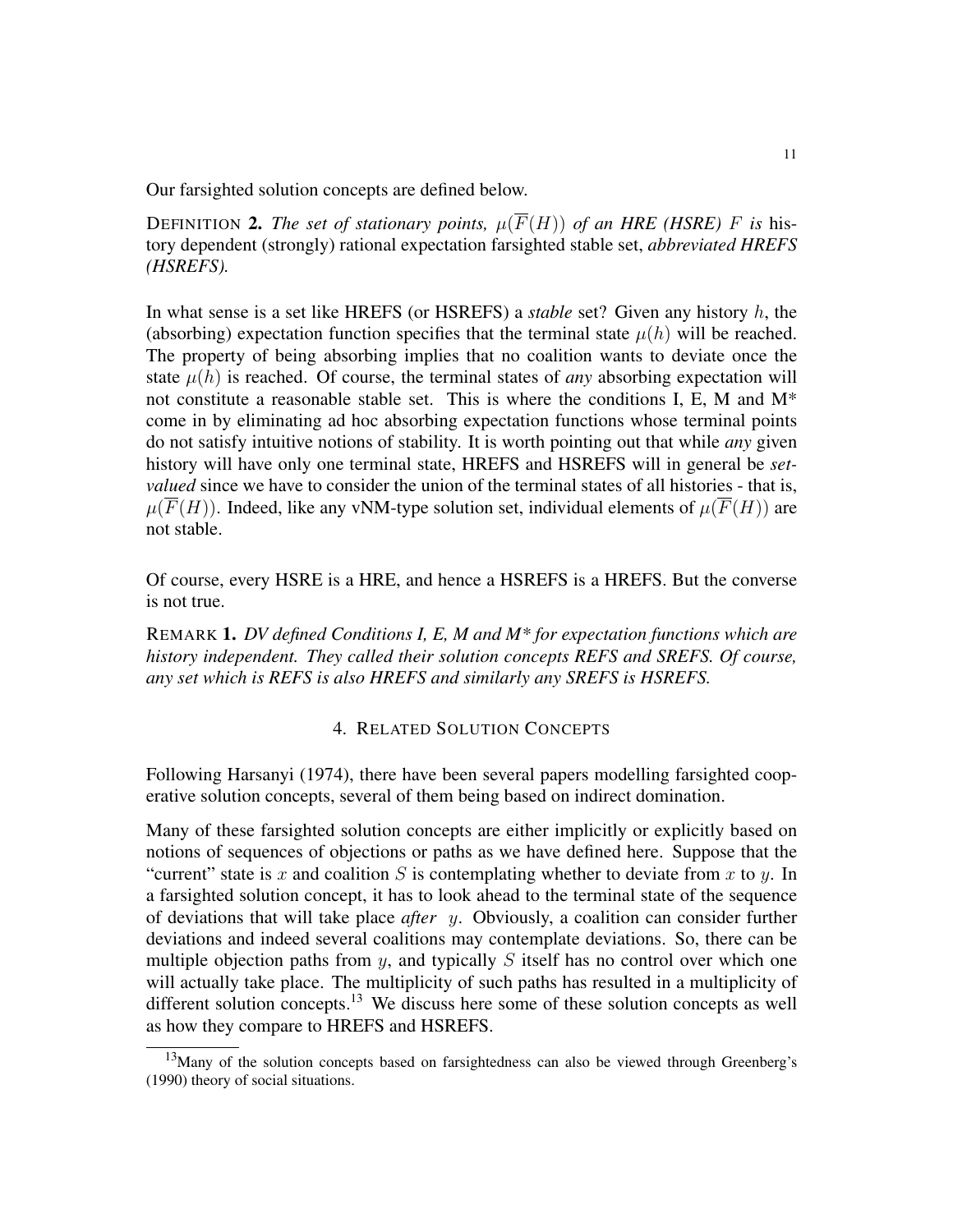An "obvious" way of introducing farsightedness - and one suggested by Harsanyi himself - is to modify the original vNM solution by replacing the direct domination relation by the indirect domination relation. Chwe (1994) was the first to define this formally. His definition is given below.

DEFINITION **3.** *A set*  $F \subseteq X$  *is a farsighted stable set if it satisfies: :* 

- *(Farsighted internal stability) For any*  $x \in F$ *, there is no*  $y \in F$  *such that* y *indirectly dominates* x*,*
- *(Farsighted external stability) For any*  $x \notin F$ *, there is*  $y \in F$  *such that* y *indirectly dominates* x*.*

The farsighted stable set is based on an *optimistic* view of the coalitions involved in an indirect objection - a state is dominated if there exists *some* path that leads to a better outcome. Chwe (1994) proposed a farsighted solution concept based on *conservative* or *pessimistic* behavior.

DEFINITION **4.** *A set*  $K \subseteq X$  *is consistent if* 

$$
K = \left\{ x \in X : \begin{array}{l} \textit{for all } y \textit{ and } S \textit{ with } S \in E(x, y), \textit{ there is } z \in K \textit{ such that } ((z = y)) \\ \textit{or } (z \textit{ indirectly dominates } y)) \textit{ and } u_S(z) \ngeq u_S(x) \end{array} \right\}.
$$

Thus, any potential move from a point in a consistent set is deterred by *some* indirect objection that ends in the set. Chwe shows that there exists one such set which contains all other consistent sets, and defines this to be the *largest consistent set* (LCS). Chwe himself points out that the LCS is a weak solution concept that is "not so good at picking out, but ruling out with confidence".<sup>14</sup> For example, the LCS may contain elements not in the core. Nevertheless, the largest consistent set is an important concept that has received much attention in the literature.

Several papers have used either the farsighted stable set or its variants in specific contexts. For instance, Beal et al (2008) study farsighted stability in transferable utility games, while Bhattacharya and Brosi (2011) extend the analysis to NTU games. Some authors have also analysed farsighted stability in hedonic games. These include Diamountoudi and Xue (2003, 2007), Mauleon, et al (2011). The latter analyse one-to-one matching markets and show, surprisingly, that a set of matchings is a farsighted stable set if and only if it is a singleton element of the core.

Herings et al (2009, 2010) are two notable recent solutions with connections to farsighted stable sets. Herings et al (2009) analyse farsighted stable networks in a model where, as in much of the literature on networks, only two-person coalitions can form and can change only one link at a time (these are assumptions on the effectivity function). Their solution called *pairwise farsighted stability* requires farsighted external stability

 $14$ See Chwe (1994), page 300.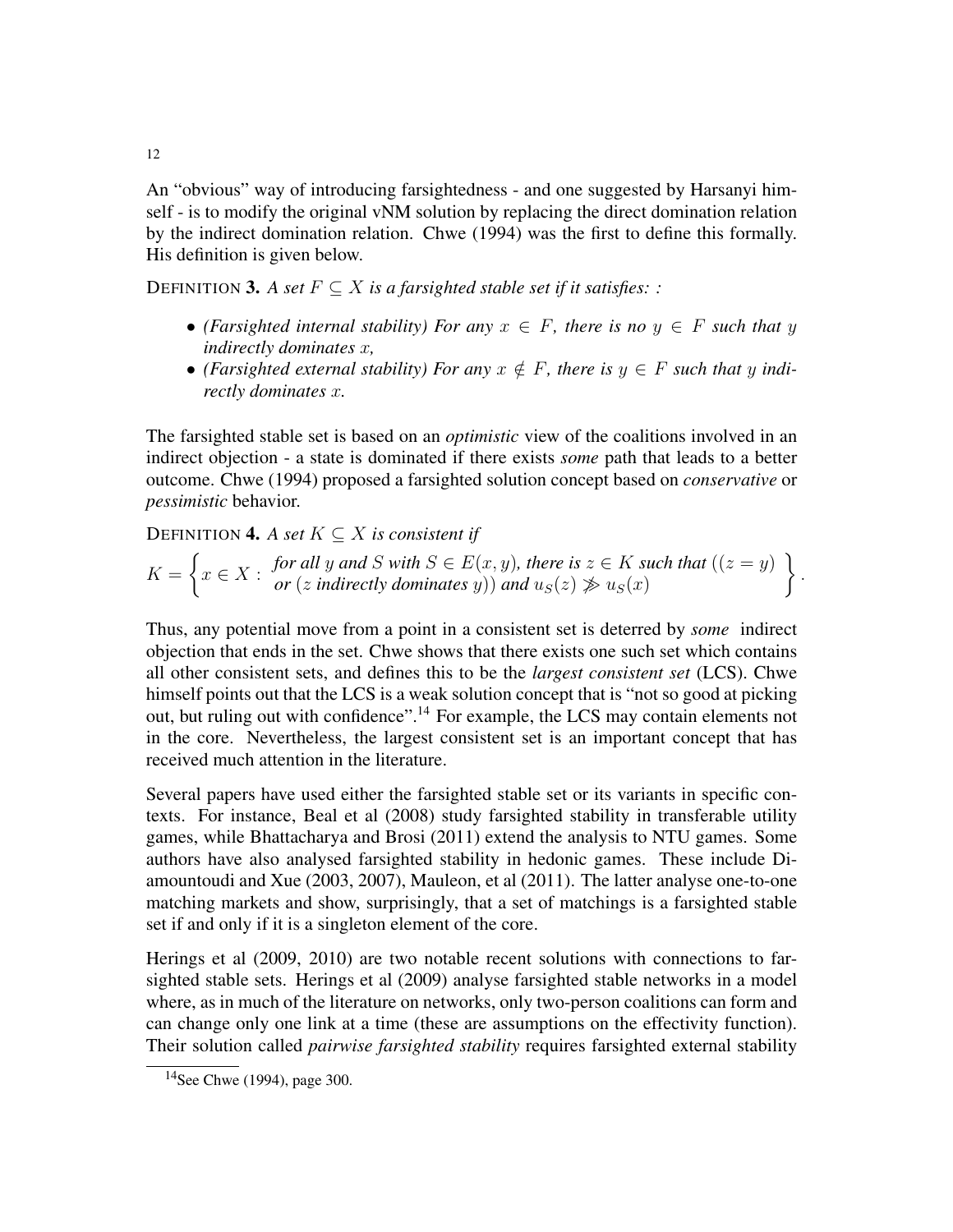but no version of internal stability. Instead, deviations from inside the stable set to anything outside are required to be deterred by the possibility of becoming (weakly) worse-off, and a minimality requirement is also imposed since (in the absence of internal stability), the entire set of networks satisfies the two conditions. Herings et al (2010) apply the same solution concept to hedonic games where outcomes are partitions of  $N$ and individual payoffs are defined directly on partitions. However, like Herings et al (2009), they do not impose internal stability.  $15$ 

The next couple of simple examples, adapted from Xue (1998), Herings et al (2004), Kimya (2017) illustrate some drawbacks of these solution concepts.



#### Example 1

Both  $c$  and  $d$  belong to the farsighted stable set since they are terminal states. Since there is a farsighted objection from  $a$  to  $c$ , the former is not in the farsighted stable set. However, this is based on the expectation that player 2 will choose to replace  $b$  with  $c$ rather than d even though 2 prefers d to c. If 2 is expected to move, rationally, to d, then a should be judged to be stable, contrary to the prediction of the farsighted stable set.

<sup>&</sup>lt;sup>15</sup>The lack of internal stability allows Herings et al (2009, 2010) to prove a strong existence theorem. Most history-independent farsighted (and myopic) solution concepts that use both internal and external stability typically fail to guarantee a nonempty solution when the indirect domination relation is cyclic as in the voting paradox.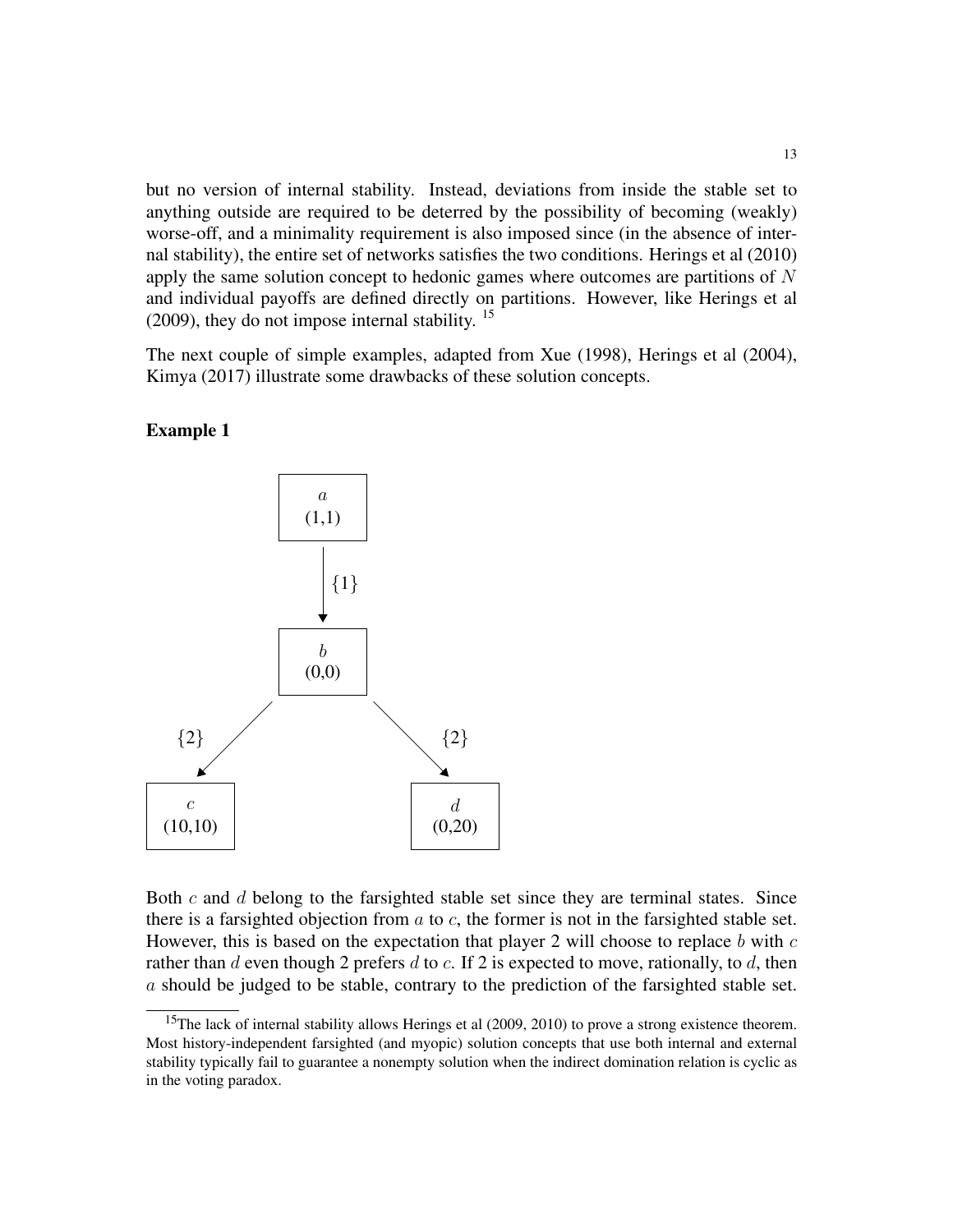Note that  $a$  belongs to the LCS because of the possibility that the final outcome is  $d$ . So in this example the LCS makes a more reasonable prediction than the farsighted stable set.

# Example 2



Now the optimal move for player 2 is to choose c rather than d. The LCS and farsighted stable set remain unchanged. But now it is the LCS which provides the wrong answer because player 1 should not fear that player 2 will (irrationally) choose  $d$  instead of  $c$ . In this example, the farsighted stable set makes a more reasonable prediction. The LCS is  $\{a, c, d\}$  and is a strict superset of HREFS, which is  $\{c, d\}$ .

We show in Proposition 2 below that HREFS is a subset of LCS. Another notable refinement of LCS is the *Largest Cautious Consistent Set* (LCCS) by Mauleon and Vannetelbosch (2004) which assumes "cautious" coalitional behavior. Cautiousness is a response to the criticism of LCS that a blocking of an element in LCS can be deterred by the mere possibility that a post blocking objection path may lead to an outcome in the LCS that makes the blocking coalition indifferent between blocking or not, *even if* the other objection paths leading back to the consistent set are strictly profitable for the blocking coalition. Notice that in this case, the coalition can only win by blocking. However, LCS will include the initial element. Mauleon and Vannetelbosch correct for this by imposing the requirement that a potential deviating coalition assigns strictly positive probability to all objection paths.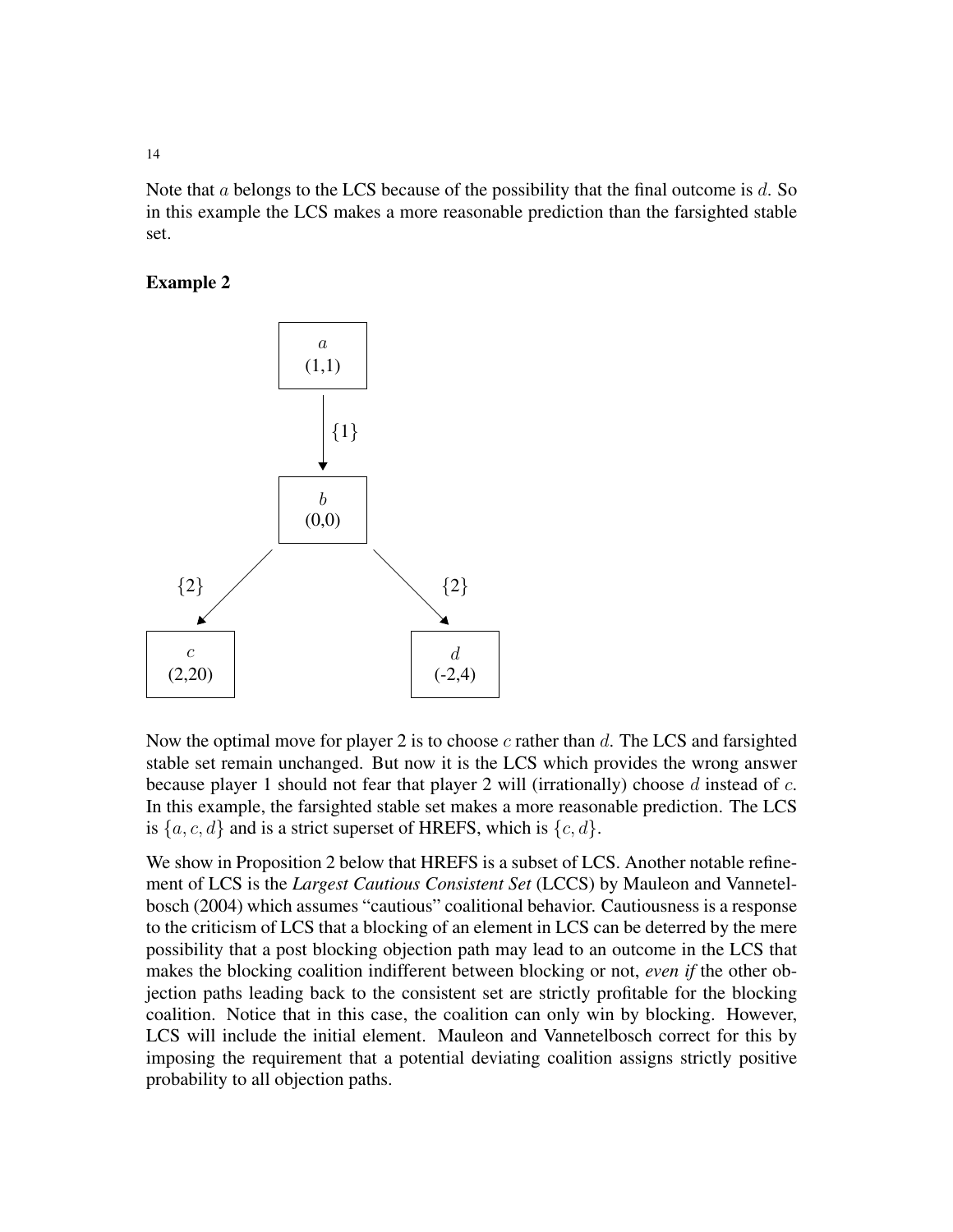While the LCCS certainly does correct one problem inherent in the LCS, its basic logic is somewhat similar to that of LCS. In particular, it does not require optimal behaviour on the part of coalitions. That is, LCCS does not satisfy Maximality. Notice that in Example 2, the LCCS may coincide with the LCS and thus make the wrong prediction.<sup>16</sup> There is also no clear relationship between the LCCS and HREFS. For example, as demonstrated by Mauleon and Vannetelbosch (2004) LCCS can be empty even in finite games, whereas we show below that HREFS is always nonempty in this class of games. Furthermore, Example 3 below (Figure 2 in Mauleon and Vannetelbosch 2004) demonstrates that LCCS can be a strict subset of HREFS/SREFS. There, LCCS is  $\{c, d\}$ whereas one HREFS (and hence LCS) is  $\{a, c, d\}$ . Since HREFS depends on the expectation function, there may not be a unique HREFS - the solution will depend on whether 2 or  $\{1,3\}$  is expected to move from b. In fact, one HREFS coincides with the LCCS. Of course, HREFS may also be contained in LCCS as shown in Example 2.

### Example 3



Xue (1998) also argued that the LCS and farsighted stability did not really incorporate farsighted behaviour. He suggested that the focus should be on stability of *objection paths* rather than the terminal outcomes. He defined stable paths to be ones which satisfied analogues of Greenberg's optimistic and conservative standards of behavior. Notice that neither standard of behavior incorporates Maximality. Importantly, Herings et al

 $16$ Example 2 also shows that there may be a multiplicity of LCCS, depending on the probability distributions over objective paths. Of course, the imposition of Maximality rules out the move of 2 from b to d, and hence selects a unique continuation path from  $b$  to  $c$ .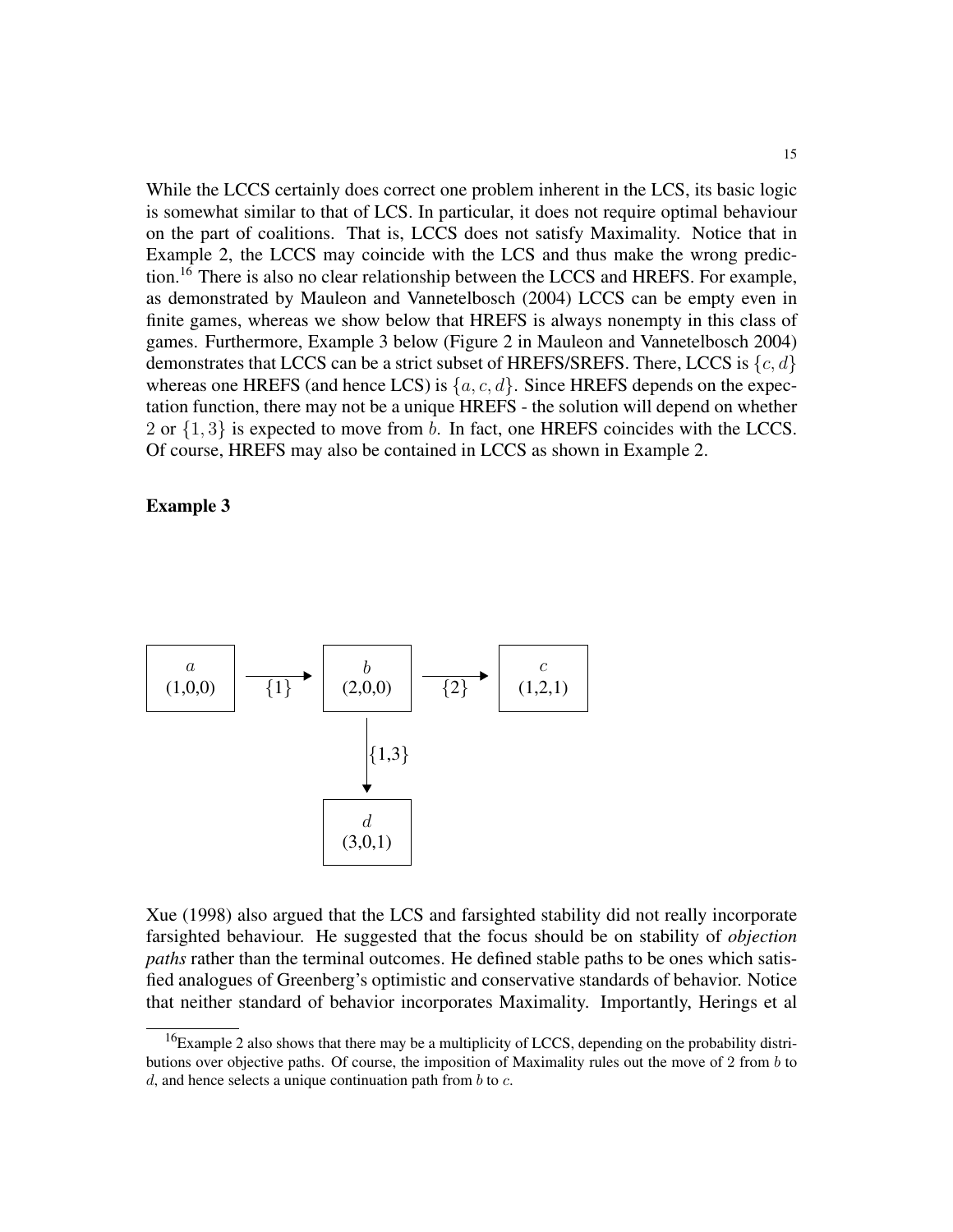(2004) and Ray and Vohra (2015) point out other problems with Xue's approach, arising essentially from any lack of a protocol specifying the order in which coalitions can move.

One way of interpreting Examples 1 and 2 is that Maximality imposes the type of logic inherent in backwards induction, or more generally subgame perfection. In a recent interesting paper, Kimya (2017) also formulates two solution concepts that integrates coalitional analysis with noncooperative logic. Kimya too focuses on paths with elements being triples of the form  $(x, y, S)$  with  $S \in E(x, y)$  and  $x, y \in X$ .<sup>17</sup> A coalitional behavior  $\phi$  (or coalitional strategy) is a complete plan of action at every state. A coalition S can deviate from the prescribed behavior  $\phi$  at state x if S intersects T where T is the coalition that is supposed to move at x. The specification of a coalitional behavior  $\phi$  with reference to which deviations can take place plays a role very similar to expectations functions and so incorporates consistency.

The coalitional deviation of S from  $\phi$  is profitable if a deviation by S is *profitable* at every node at which an action changes; that is, everybody in S prefers the new path of play to the initially prescribed path of play. Kimya defines a coalitional behavior φ to be an *equilibrium coalitional behavior* (ECB) if there does not exist a profitable coalitional deviation from  $\phi$ . ECB satisfies Strong Maximality; indeed, Kimya shows the coincidence between the terminal outcomes supported by ECB and SREFS in any abstract game.

He defines a *credible* set of coalitional behaviors to be a set of coalitional behaviors such that any profitable deviation from a coalitional behavior in the set is followed by further profitable deviations back into an element in the credible set that makes one of the initial deviators worse off. Kimya defines a coalitional behavior to be a *credible ECB* (CECB) if it is immune to profitable and credible deviations. Note that since coalitional strategies are strategies that are defined on states and not histories, these are essentially Markovian. So, CECB and ECB are *history independent* solutions analogous to those in Dutta and Vohra (2017). Moreover, due to different criteria for credible deviation, Kimya's solution CECB does not have a clear relationship with the solution of the current paper, or that of Dutta and Vohra (2017); neither solution implies the other.

Kimya shows that CECB exists in all finite games, but has no characterization result. He also states that CECB is not a "satisfactory solution concept for characteristic function games" partly because CECB depends on a type of backwards induction that is not possible in this class of games.

 $17$ Mariotti (1996) restricts attention to normal form games and also focuses on objection paths. However, he assumes *optimistic* behavior on the part of deviating coalitions. Hence, his solution violates Maximality.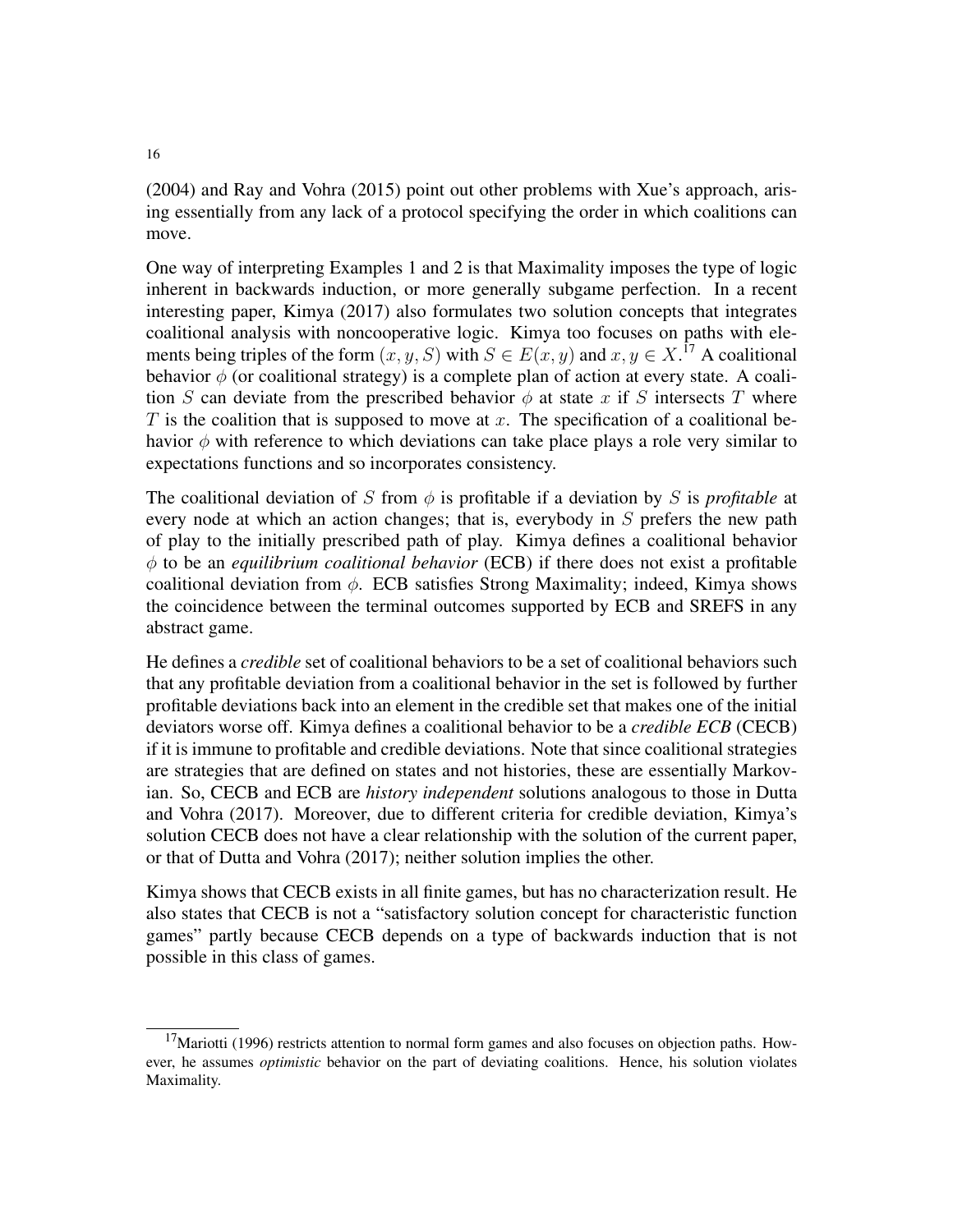Herings et al. (2004) and Granot and Hanany (2016) propose solution concepts on the abstract game by constructing noncooperative extensive form games. Granot and Hanany (2016) assume that nature chooses the coalition that moves at any stage, with each coalition allowed to remain at the current state or select a new outcome according to the effectivity function. Their solution concept is the set of outcomes that can be supported as the subgame perfect equilibria of the extensive form game. They are able to show existence only for *finite* set of states.<sup>18</sup> They also need to impose the assumption that players are pessimistic in order to make the solution concept independent of nature's moves. This is of course a violation of Maximality. Herings et al (2004) define a notion of social rationalizability in their multi-stage games. Herings et al study rationalizable strategies and the resulting outcomes in a game form that specifies how coalitions are formed. Like the largest consistent set, social rationalizability of Herings et al is meant to be a "weak" concept that removes strategies with confidence but does not predict or explain which of them are eventually taken. In particular, it does not attempt to provide an equilibrium story of coalition formation. Interestingly, Herings et al(2004) construct an example in which the LCS excludes too much. Since HREFS is a subset of LCS, it too will exclude too much in this specific example.

The solutions discussed so far are all history independent. We close this section with a couple of examples illustrating the role of history dependence.



#### Example 4

<sup>18</sup>Herings et al (2004) also assume a finite set of states.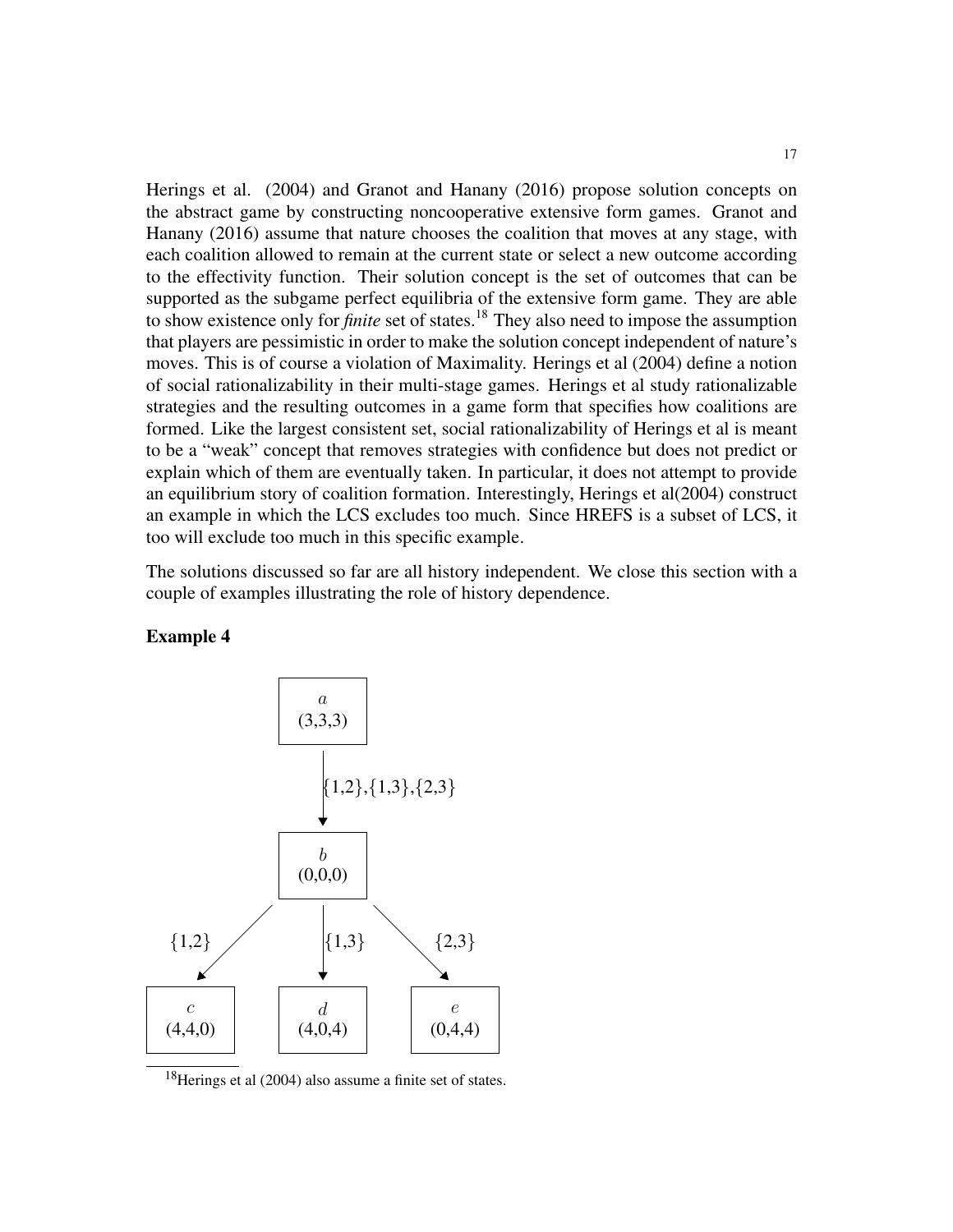In this example,  $\alpha$  is the surplus-maximising outcome, and hence the unique socially efficient outcome corresponding to the utilitarian rule. However, none of the historyindependent solutions other than the LCS and LCCS can support a as an outcome. All the majority coalitions have profitable deviations from  $b$ . History independence means that which coalition moves is *independent* of previous movements. In particular, punishments are not possible. So, whichever coalition(s) is expected to move at  $b$  will also want to move from a to b. So, the prediction must be that  $\{c, d, e\}$  (the set of terminal outcomes) constitute the set of stable outcomes. Consider, however, how this prediction changes when history dependence is introduced. Suppose, for instance, that  $S = \{1, 2\}$ deviates from  $a$  to  $b$ . Then, one of the players in  $S$ , say 1, can be punished for the deviation by choosing the continuation path to be  $\{2,3\}$  moving to e. Clearly, any deviation from  $\alpha$  can be punished in this way by making the continuation path from  $\delta$  dependent on the initial deviation from b. Hence, HSREFS and so HREFS will be  $\{a, c, d, e\}$ .

REMARK 2. *In this example, the LCS coincides with HREFS. However, the permissiveness of the LCS can easily be demonstrated by embedding this example in a bigger one as follows. Consider two new alternatives* f *with utility vector* (1, 1, −0.25) *and* g *with utility vector*  $(1, 1, -0.5)$ *. Let*  $\{3\}$  ∈  $E(f, b)$  *and*  $\{1, 2\}$  ∈  $E(b, q)$ *. Then,* 3 *will not deviate from* f *to* b *under the pessimistic expectation that* {1, 2} *might move to* g *from* b*. However, this is a violation of maximality - the optimal move for* {1, 2} *from* b *is to* c *which is better than* f *for* 3*.*

Finally, History Dependence also helps in establishing existence of a nonempty solution set in situations where several history dependent solutions will be empty. One example in which this is the case is the three-player NTU 'roommate game' depicted below.

# Example 5

From every state there is one two-player coalition that gains by moving to another state.



It is easy to see that this games possesses no vNM stable set, no farsighted stable stable, no ECB and no REFS.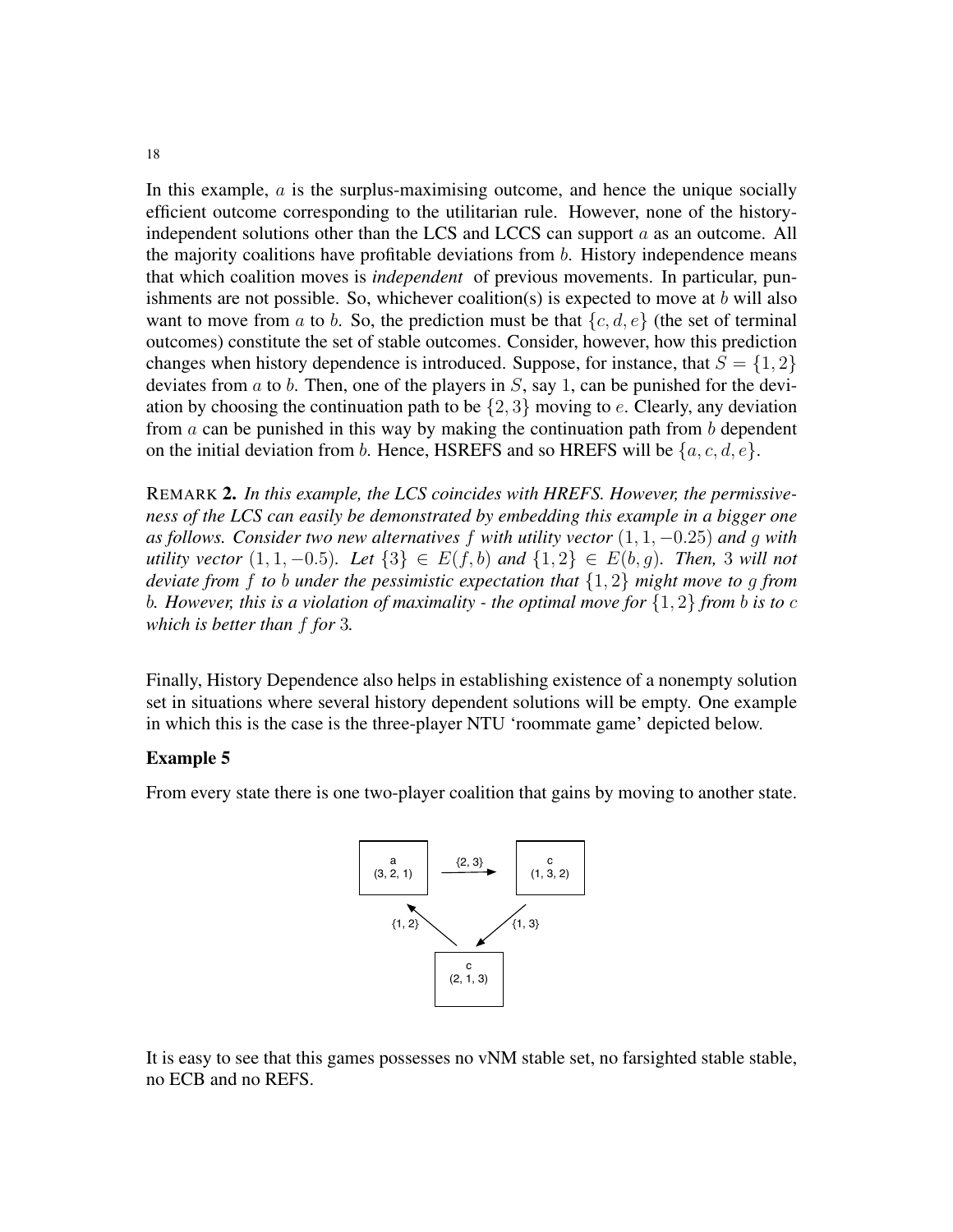In section 7 below, we describe two specific examples which illustrate the same general principles outlined here through abstract games.

### 5. CHARACTERIZATION

In this section, we provide characterization results for HREFS and HSREFS of abstract games. Our characterization exercises are not directly in terms of sets of *states*, but in terms of the terminal states of sets of objection paths. That is, we provide necessary and sufficient conditions so that the terminal states corresponding to any set  $P$  of objection paths will be HREFS (or HSREFS) iff P satisfies these conditions.

While we are aware that it may be difficult to check whether a specific subset of states satisfies the necessary and sufficient condition, it is very handy in proving general nonemptyness results - we provide constructive proofs of nonempty HREFS in all finite abstract games as well as a nonempty HSREFS in all superadditive partition function games. The characterization results also throws light on the logical structure of sets of HREFS, including the fact that a *largest* HREFS exists for all finite games. Finally, the characterization is employed when we analyze the relationship of HREFS and HSREFS to other solution concepts. In particular, the characterization proves useful in showing that every HREFS is a subset of the LCS.

Recall that we will use  $p_x$ ,  $p_y$ , etc. to denote objection paths with initial state x, y. Similarly, given any set of objection paths  $P$ , we will use  $P_x$  to denote the subset of objection paths in  $P$  with initial state  $x$ .

DEFINITION 5. *Let* P *be a collection of objection paths.*

- An objection path  $p = (x_0, S_1, x_1, ...)$  is S<sub>1</sub>-dominated *in* P *via* y if  $S_1 \in$  $E(x_0, y)$  and  $u_{S_1}(\mu(p_y)) \gg u_{S_1}(\mu(p_{x_0}))$ , for all  $p_y \in P$ .
- An objection path  $(x)$  is S-dominated *in* P via y if  $S \in E(x, y)$  and  $u_S(\mu(p_y)) \gg$  $u_S(x)$  *for all*  $p_y \in P$ .

That is, an objection path  $p$  is dominated via node  $y$  in the set  $P$  of paths if the members of the *first* active coalition profit by directing the play to node y rather than continuing along the path  $p$  to the terminal state. Notice that the definition requires that once  $S_1$ deviates to y, it takes into account the possibility that *any* objection path in P with y as the original state may be followed in future. Clearly, if this condition is satisfied, and  $S_1$  believes that only the set of paths P are "possible" paths that can be followed, then it cannot be optimal for  $S_1$  to move to  $x_1$ . Part (ii) stipulates that if x is not followed by any other state, i.e. is stationary, then any coalition can dominate it via some  $y$  if an analogous condition is satisfied.

DEFINITION 6. *A collection of objection paths* P *is* coherent *if:*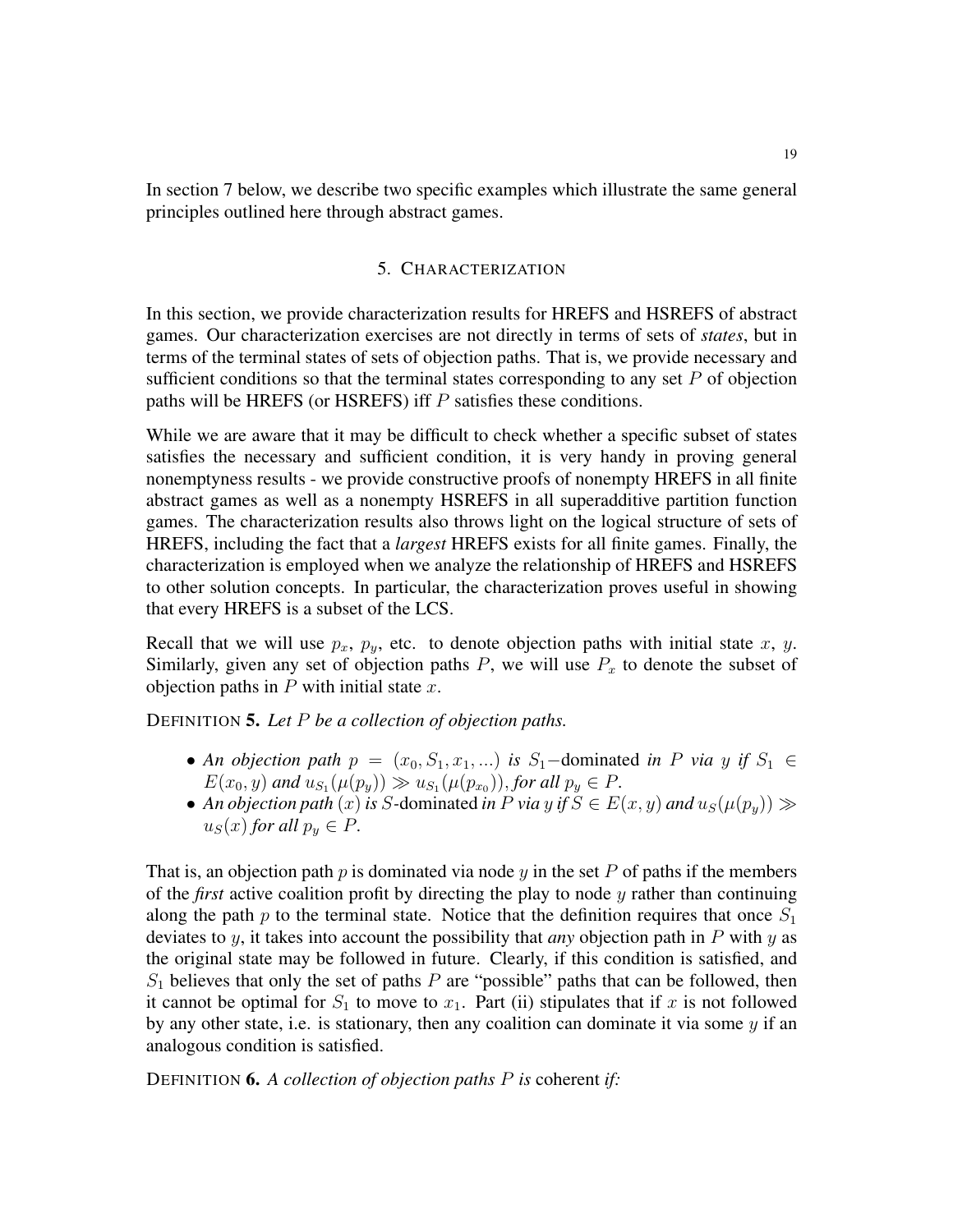- (1) *The set*  $P_x$  *is nonempty, for all*  $x \in X$ *,*
- (2) *If*  $(x_0, S_1, ...) \in P$ *, then*  $(x_k, S_{k+1}, ...) \in P$ *, for all*  $k = 0, 1, ...$ *,*
- (3) *If*  $(x_0, S_1, ...) \in P$ , *then*  $(x_0, S_1, ...)$  *is not*  $S_1$ *-dominated in* P *(via any y)*,
- (4) *If*  $(x) \in P$ , *then*  $(x)$  *is not S*−*dominated in*  $P$   $(via$  *any*  $y)$ , *by any*  $S$ .

REMARK 3. Suppose  $\mu(p) = x$  for some  $p \in P$ , where P is a coherent collection of *paths. Then, by part (2) of Definition 6,*  $(x) \in P$ *.* 

Our first theorem shows that any HREFS must be the set of terminal states of a coherent collection of objection paths.<sup>19</sup>

The first two conditions are obvious. The first condition requires that the set  $P$  must contain at least one objection path with initial state x for every state. After all, we must be able to predict what happens starting from any initial state  $x$ . The second condition states that if an objection path  $p$  is in  $P$ , then any objection path which is a subpath of  $p$  must also be in  $P$ . Conditions 3 and 4 are in some sense the two crucial conditions. Suppose condition 3 is not satisfied by some set  $P$ . Then,  $P$  must include an objection path  $p = (x_0, S_1, x_1, ...)$  that is  $S_1$  dominated in P via some y. This would mean that  $S_1$  can deviate to y and be assured that all paths in  $P_y$  make it strictly better off than following the path p. This implies that  $S_1$  is not taking a maximal move if it moves from  $x_0$  to  $x_1$ . Condition 4 requires that if  $(x)$  is in P, and hence x is a terminal state of a path in  $P$ , then not deviating from  $x$  must be a maximal move for every coalition. We are going to show that the terminal states of paths in a coherent collection  $P$  constitute an HREFS. Condition 4 is required to ensure that I is satisfied.

THEOREM **1.** A set  $Y \subseteq X$  is HREFS if and only if  $Y \equiv \mu(P)$  for some coherent *collection of objection paths* P*.*

The proof of the theorem will follow from two lemmas.

LEMMA 1. *Let* F *be a history dependent, absorbing expectation function satisfying conditions I, E and M. Then,*  $\overline{F}(H)$  *is a coherent collection of objection paths.* 

*Proof.* Since F is absorbing,  $\overline{F}$  consists of finitely long paths. Moreover, for any nonstationary configuration  $(h)$ ,  $\overline{F}(h)$  is an objection path by Property E.

We now check the defining conditions of a coherent collection of paths. Take any history h such that  $\mu(h) = x$ .

First, if  $S(h) = \emptyset$ , then  $\overline{F}(h) = (x)$ . If  $S(h) \neq \emptyset$ , then, by Property E, there is  $S \in$  $E(x, y)$  such that  $u_S(\mu(F(h, S, y))) \gg u_S(x)$ . By construction,  $\overline{F}(h, S, y) \in \overline{F}(H)$ . Thus, in all cases,  $\overline{F}(h) \in \overline{F}(H)_x$  for all  $x \in X$ .

 $19$ Path based coalitional solutions include Xue (1998), Mariotti (1997), and Kimya (2017). However, as discussed in section 4, they are based on assumptions that are, in general, not compatible with HREFS and, hence, not directly comparable to Coherence.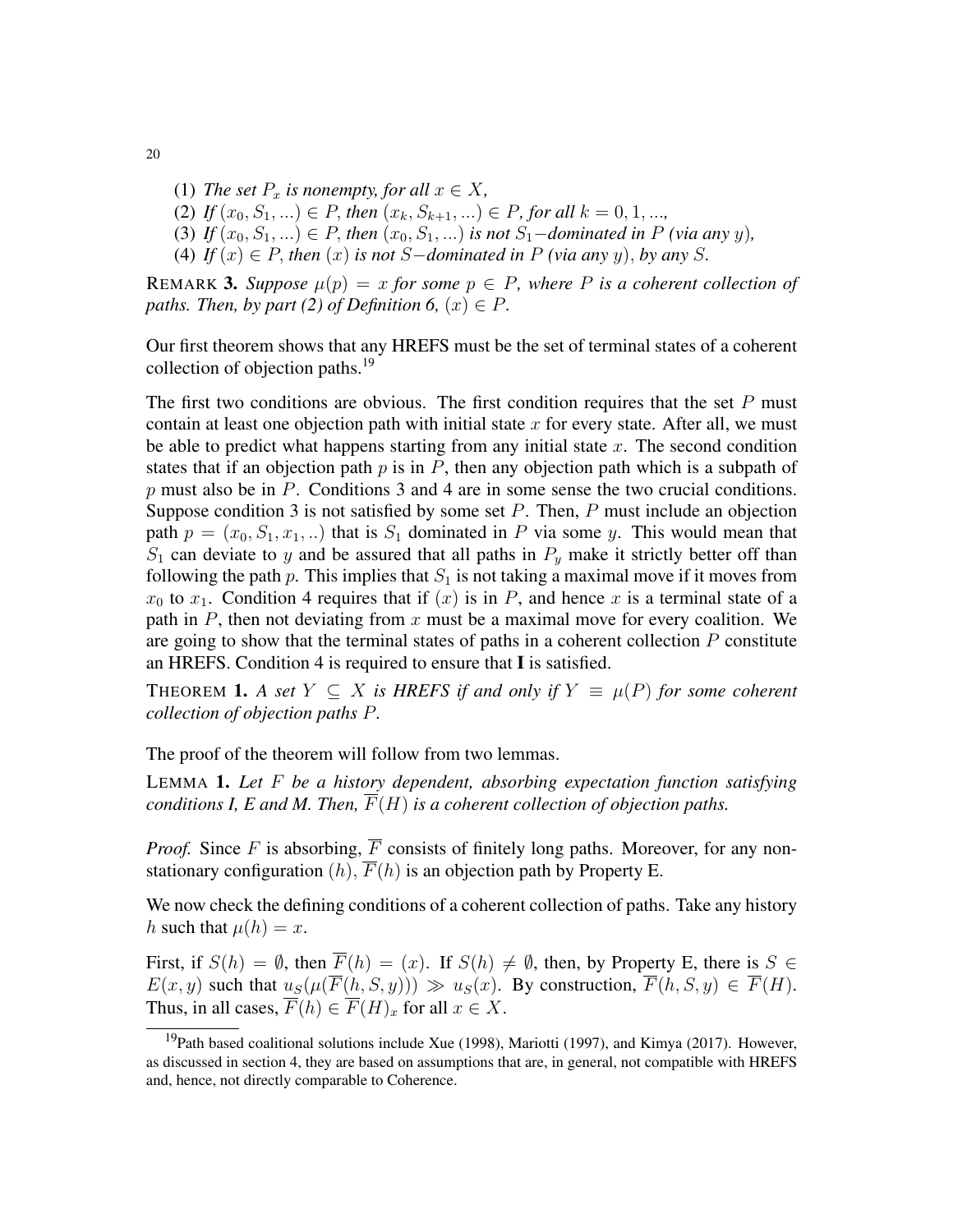Second, since  $\overline{F}(h) = (F(h), \overline{F}(h, F(h)))$ , and  $(F(h), \overline{F}(h, F(h))) \in \overline{F}(H)$  it follows by induction that if  $(x_0, S_1, x_1, ...) \in \overline{F}(H)$ , then  $(x_k, S_{k+1}, ...) \in \overline{F}(H)$  for all  $k =$  $0, 1, \ldots$ 

Next, suppose that  $\overline{F}(h)$  is  $S(h)$ -dominated in  $\overline{F}(H)$  via y. Then  $u_{S(h)}(\mu(\overline{F}(h, S(h), y))) \gg$  $u_{S(h)}(\mu(\overline{F}(h)))$ . But this violates Property M.

Finally, suppose that  $\overline{F}(h)$  is S-dominated in  $\overline{F}(H)$  via y. Then  $u_S(\mu(\overline{F}(h, S, y))) \gg$  $u<sub>S</sub>(\mu(h))$  for some S such that  $S \in E(\mu(h), y)$ . But this violates Property I.

This shows that  $\overline{F}(H)$  satisfies all the four requirements defining a coherent set of objection paths.

We now want to prove the converse result; if  $P$  is a coherent collection of objection paths, then the terminal states associated with  $P$  is HREFS. The proof of the claim is constructive - given any coherent set  $P$ , we specify an absorbing expectations function satisfying Properties I, E and M.

LEMMA 2. If P is any coherent collection of objection paths, then  $\mu(P)$  is HREFS.

*Proof.* Fix a coherent collection of objection paths P for the rest of the proof.

Take any path  $p_x = (x, S_1, ...) \in P$  and pair  $(S, y)$  such that  $S \in E(x, y)$  with  $S = S_1$  if  $p_x \neq (x)$ . Define a function ξ with the property that  $\xi(p_x, (S, y)) \in P$ and  $u_S(\mu(\xi(p_x,(S,y)))) \gg u_S(\mu(p_x))$  Such a function  $\xi$  must exist for each such  $(p_x,(S, y))$  from Conditions 3 and 4 of Definition 6.

Given a coherent collection of objection paths  $P$ , we now construct a history dependent and absorbing expectation function  $F^P$  such that  $\mu(\overline{F}(H)) = \mu(P)$ .

Interpret P as an index set and let  ${H_p}_{p \in P}$  be a partition of the set of histories H. We construct  $F^P$  that is measurable with respect to this partition so that for each  $p \in P$ , and histories  $h, h' \in H_p$ ,  $F(h) = F(h')$ . So, each element  $H_p$  of the partition of H contains all the relevant information concerning the past coalition actions.

We specify the partition of H recursively. For each  $x \in \mu(P)$ , from Remark 3, we know that  $(x) \in P$ . For each such x, let  $(x) \in H_{(x)}$ . Recursively, take any  $p_{x_0} =$  $(x_0, S_1, x_1, \ldots) \in P$  and  $h \in H_{p_{x_0}}$ . Let  $S \in E(x_0, y)$  be such that  $S = S_1$  if  $S_1 \neq \emptyset$ , and let

(1) 
$$
(h, S, y) \in \begin{cases} H_{(x_1, S_2, \ldots)}, & \text{if } (S, y) = (S_1, x_1), \\ H_{\xi(p_{x_0}, (S, y))}, & \text{if } (S, y) \neq (S_1, x_1). \end{cases}
$$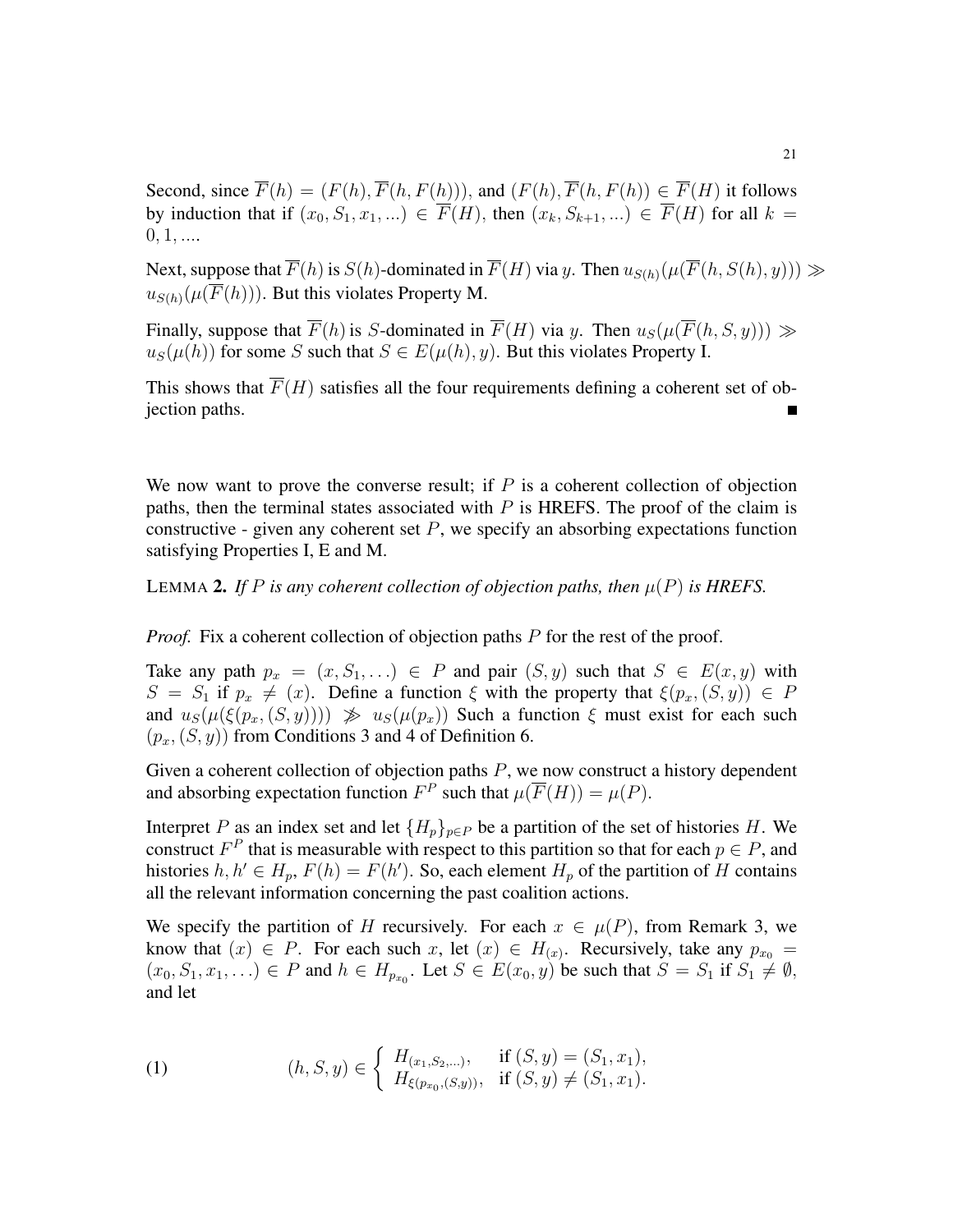Proceeding from the initial history  $\emptyset$ , each element in the set of histories H is allocated into exactly one element of  $\{H_{(x_0,S_1,...)}\}_{(x_0,S_1,...)\in P}$ . Note that if  $h \in H_{(x_0,S_1,...)}$ , then  $\mu(h) = x_0.$ 

Construct now an expectation  $F^P$  such that, for any  $h \in H_{(x_0, S_1, \ldots)},$ 

(2) 
$$
F^{P}(h) = \begin{cases} (S_1, x_1), & \text{if } S_1 \neq \emptyset, \\ (\emptyset, x_0), & \text{if } S_1 = \emptyset. \end{cases}
$$

First, we check that  $F^P$  is absorbing.

Take any  $(x_0, S_1, ...) \in P$  and any  $h \in H_{(x_0, S_1, ...)}$ . Then  $F^P(h) = F^1(h) = (S_1, x_1)$ ,  $F^P(h, F^P(h)) = F^2(h) = (S_2, x_2)$ , and so on. Thus  $F^P$  continues along the path  $(x_0, S_1, x_1, S_2, ...) \in P$  until a stationary state is reached. Since any objection path is finitely long,  $F$  is absorbing.

We now verify the three properties of a rational expectation.

*Property I*: Suppose that h is a terminal history. Then  $h \in H_{(\mu(h))}$ . Consider y such that  $S \in E(\mu(h), y)$ . Then,  $(h, S, y) \in H_{\xi((\mu(h), (S, y))}$ . By the construction of  $F^P$ ,  $(y, F<sup>1</sup>(h, S, y), F<sup>2</sup>(h, S, y), ...) = \xi((\mu(h)), (S, y))$ . By the definition of  $\xi, u_S(\mu(\xi(\mu(h), y))) \gg$  $u_S(\mu(h))$ .

*Property E*: Suppose that h is a nonterminal history. Find the path  $(x_0, S_1, ...) \in P$  be such that  $h \in H_{(x_0, S_1,...)}$ . By the construction of  $F^P$ ,  $(F^1(h), F^2(h), ...) = (S_1, x_1, S_2, ...)$ . Since  $(x_0, S_1, x_1, S_2, ...)$  is a finitely long objection path, the continuation play leads a terminal history  $(h, F^1(h), F^2(h), ...) = (h, x_0, S_1, ...)$ , which is an indirect objection to h.

*Property M*: Suppose that h is a nonterminal history. Find the path  $(x_0, S_1, ...) \in P$  be such that  $h \in H_{(x_0, S_1,...)}$ . Then  $x_0 = \mu(h)$ . Take any y such that  $S_1 \in E(x_0, y)$ . By the construction of  $F^P$ ,  $(y, F^1(h, S, y), F^2(h, S, y), ...) = \xi((x_0, S_1, ...)$ ,  $(S, y)$ . By the definition of  $\xi$ ,  $u_{S_1}(\mu(\xi((x_0, S_1, \ldots), (S, y)))) \not\gg u_{S_1}(\mu((x_0, S_1, \ldots))).$ 

This completes the proof of the lemma.

Lemmas 1 and 2 prove Theorem 1.

Of course, neither the theorem nor the lemmas throw any light on the existence of a coherent collection of paths, nor how such a set can be identified if it exists. The following example demonstrates that the rudimentary structure of the abstract game does not itself guarantee the existence of a coherent collection of paths, and hence a HREFS.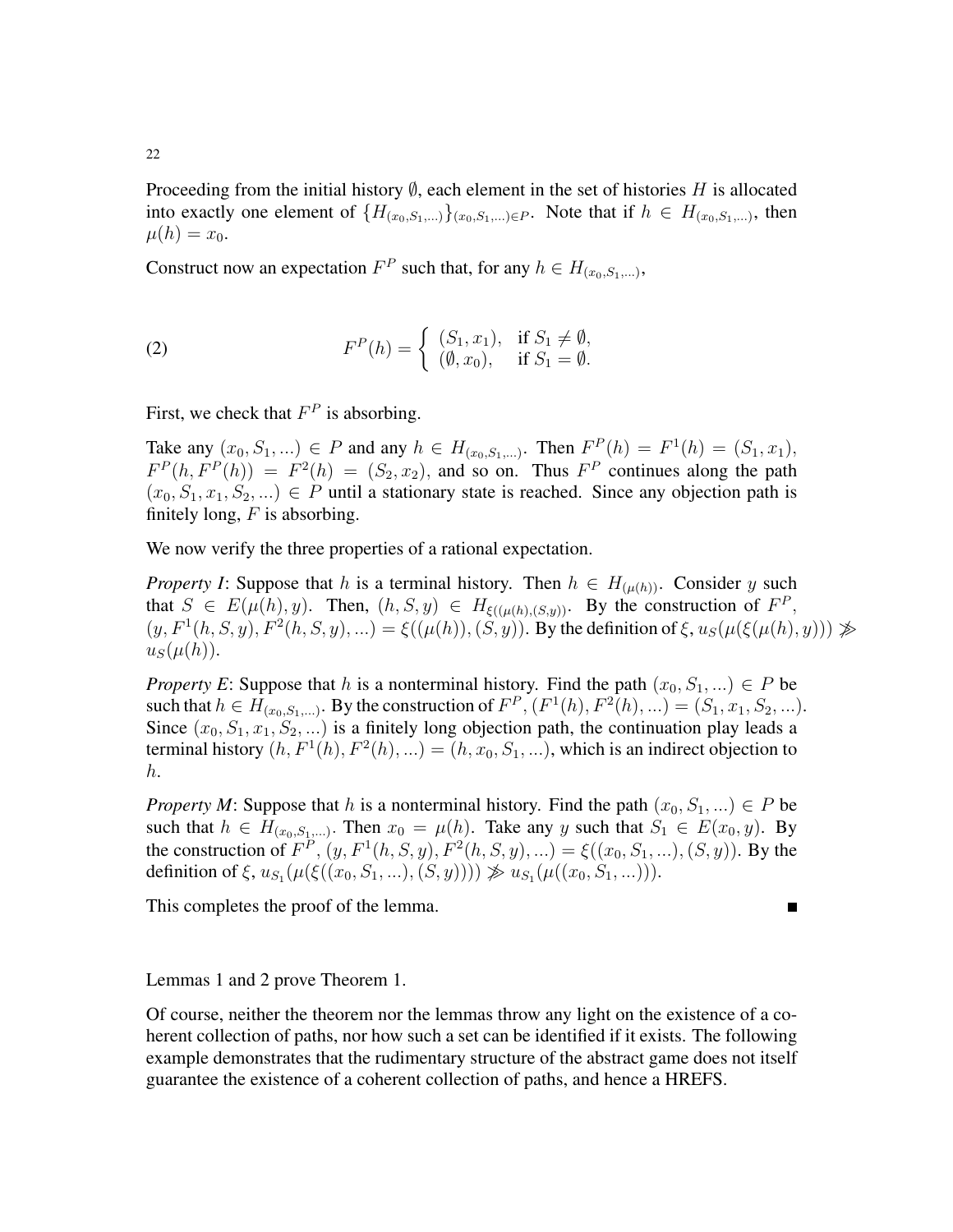Consider a one agent  $N = \{1\}$  decision problem with  $X = (-1, 0)$ , and where  $\{1\} \in$  $E(x, y)$  if and only if  $y = x/2$ . Let  $u_1(x) = x$  for all  $x \in X$ . Now any (trivial) objection path  $(x)$  except  $(0)$  is dominated via  $x/2$ . Hence the only candidate for the HREFS is  $\{0\}$ . But there is no finite objection path that initiates from any x and ends in 0. Hence Condition 6.1 is violated by any collection of paths, and there cannot be any HREFS.

Our objective is to prove the existence of HREFS in a large and natural class of games. We will, in fact, provide a sufficient condition for a stronger version of the solution, HSREFS. To this end, we will define a stronger version of Coherence.

DEFINITION 7. *A collection of objection paths* P *is* strongly coherent *if,*

- (1)  $P_x$  *is nonempty, for all*  $x \in X$ ,
- (2) *If*  $(x_0, S_1, ...) \in P$ , *then*  $(x_k, S_{k+1}, ...) \in P$  *for all*  $k = 0, 1, ...,$
- (3) *If*  $(x_0, S_1, ...)$  ∈ *P*, *then*  $(x_0, S_1, ...)$  *is not* S-*dominated in P* (via any y), for *any S such that*  $S_1 \cap S \neq \emptyset$ *,*
- (4) *If*  $(x) \in P$ *, then*  $(x)$  *is not S*−*dominated in P* (*via any y*)*, for any S.*

So, strong coherence strengthens Condition 6 3, all other requirements being the same as for coherence. The strengthening involves ensuring that *any coalition* with a nonempty intersection with  $S_1$  should not want to deviate.

THEOREM 2. If P is a strongly coherent collection of objection paths, then  $\mu(P)$  is *HSREFS.*

*Proof.* Let P be some strongly coherent collection of objection paths. We construct an HSRE  $F^P$  such that  $\overline{F}(H) = P$ .

Identify a function  $\xi$  that is defined for each pair  $((x_0, S_1, ...)$ ,  $(S, y))$  such that  $(x_0, S_1, ...)$ P and  $S \in E(x_0, y)$  with  $S_1 \cap S \neq \emptyset$  if  $S_1 \neq \emptyset$ . Then  $\xi$  is defined by the property that  $\xi((x_0, S_1, \ldots), (S, y)) \in P_y$  and

$$
u_S(\mu(\xi((x_0, S_1, \ldots), (S, y)))) \not\gg u_S(\mu((x_0, S_1, \ldots))),
$$
  
for any pair  $((x_0, S_1, \ldots)(S, y))).$ 

Since P satisfies Definition 7, such a function  $\xi$  does exist.

As before, interpret a Strong coherent path structure P as an index set and let  $\{H_p\}_{p\in P}$ be a partition of the set of histories  $H$ . We construct  $F$  that is measurable with respect to this partition.

We specify the partition of H recursively. As before, let  $(x, \emptyset) \in H_x$  for all  $x \in \mu(P)$ . For any history h, find  $(x_0, S_1, ...) \in P$  such that  $h \in H_{(x_0, S_1, ...)}$ . For any S and y such that  $S \in E(x_0, y)$  and such that  $S_1 \cap S \neq \emptyset$  if  $S_1 \neq \emptyset$ , let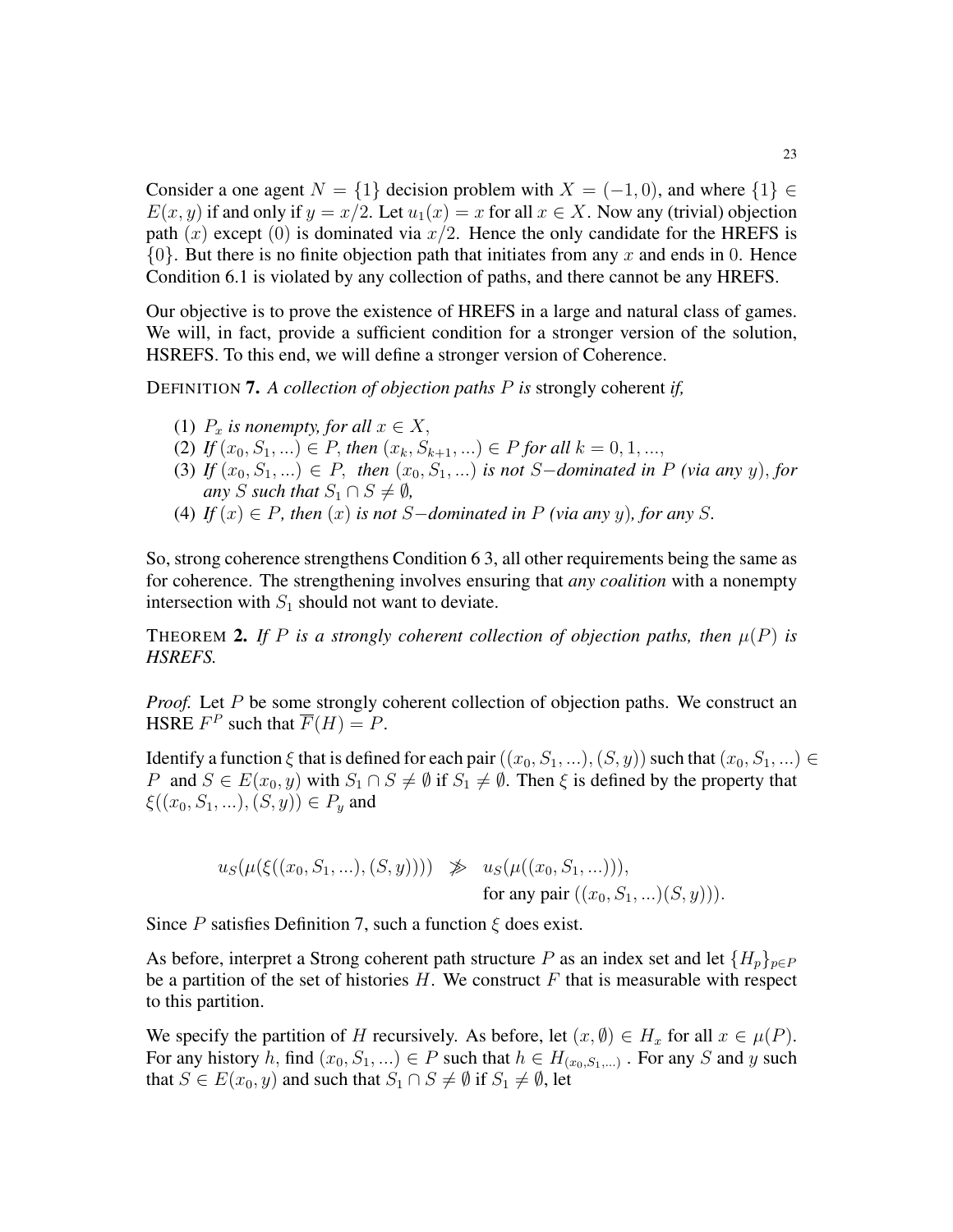(3) 
$$
(h, S, y) \in \begin{cases} H_{(x_1, S_2, \ldots)}, & \text{if } (S, y) = (S_1, x_1), \\ H_{\xi((x_0, S_1, \ldots), (S, y))}, & \text{if } (S, y) \neq (S_1, x_1). \end{cases}
$$

Then, each element in the set of histories  $H$  is allocated into exactly one component of the partition  $\{H_p\}_{p\in P}$ . Note that, by construction,  $\mu(h) = x_0$  for all  $h \in H_{(x_0, S_1, \ldots)}$ .

Construct now an expectation F such that, for any  $h \in H_{(x_0, S_1,...)},$ 

(4) 
$$
F^{P}(h) = \begin{cases} (S_1, x_1), & \text{if } S_1 \neq \emptyset, \\ (\emptyset, x_0), & \text{if } S_1 = \emptyset. \end{cases}
$$

It suffices to verify Property M\* since the rest of the proof is identical to that of Lemma 2. Suppose that h is a nonstationary history. Find the path  $(x_0, S_1, ...) \in P$  be such that  $h \in H_{(x_0, S_1,...)}$ . Then  $x_0 = \mu(h)$ . Take any S and y such that  $S \in E(x_0, y)$  and such that  $S_1 \cap S \neq \emptyset$ . By the construction of  $F^P$ ,  $(y, F^1(h, S, y), F^2(h, S, y), ...)$  $\xi((x_0, S_1, \ldots), (S, y))$ . By the definition of  $\xi, u_S(\mu(\xi((x_0, S_1, \ldots), (S, y)))) \not\gg u_S(\mu((x_0, S_1, \ldots))).$  $\blacksquare$ 

We will use these characterisation theorems repeatedly in subsequent sections. In particular, we will use Theorem 2 to construct nonempty HSREFS in all superadditive transferable utility partition games, as well as non-empty HREFS in all finite games.

## 6. SIMPLE GAMES

In this section, the focus is on the class of *NTU simple games*, which we formalise by a non-empty set W of *winning coalitions* and the set of states X. von Neumann and Morgenstern (1944) described simple games by a characteristic function  $v$  such that  $v(S) = 1$  if  $S \in W$  and  $v(S) = 0$  otherwise.<sup>20</sup> Of course, this assumes that utility is transferable and winning brings the same aggregate benefit to the winning coalition. We use a different formalisation of simple games, motivated at least partly by the kind of contexts that are typically mentioned as potential applications of simple games. Consider, for instance, a legislature which has to choose whether to pass a bill along with a set of possible amendments. Or consider a committee voting on an up-or-down decision. In such cases, the rules of the legislature or the committee specify what groups of individuals are *decisive* ( or *winning*) in the sense of being able to take decisions, and so the simple game structure in terms of winning coalitions seems appropriate. However, it is somewhat inappropriate to assume either that utility is transferable or that the final

 $^{20}$ Farsightedness for this class of simple games was studied by both Ray and Vohra (2015) as well as DV (2017).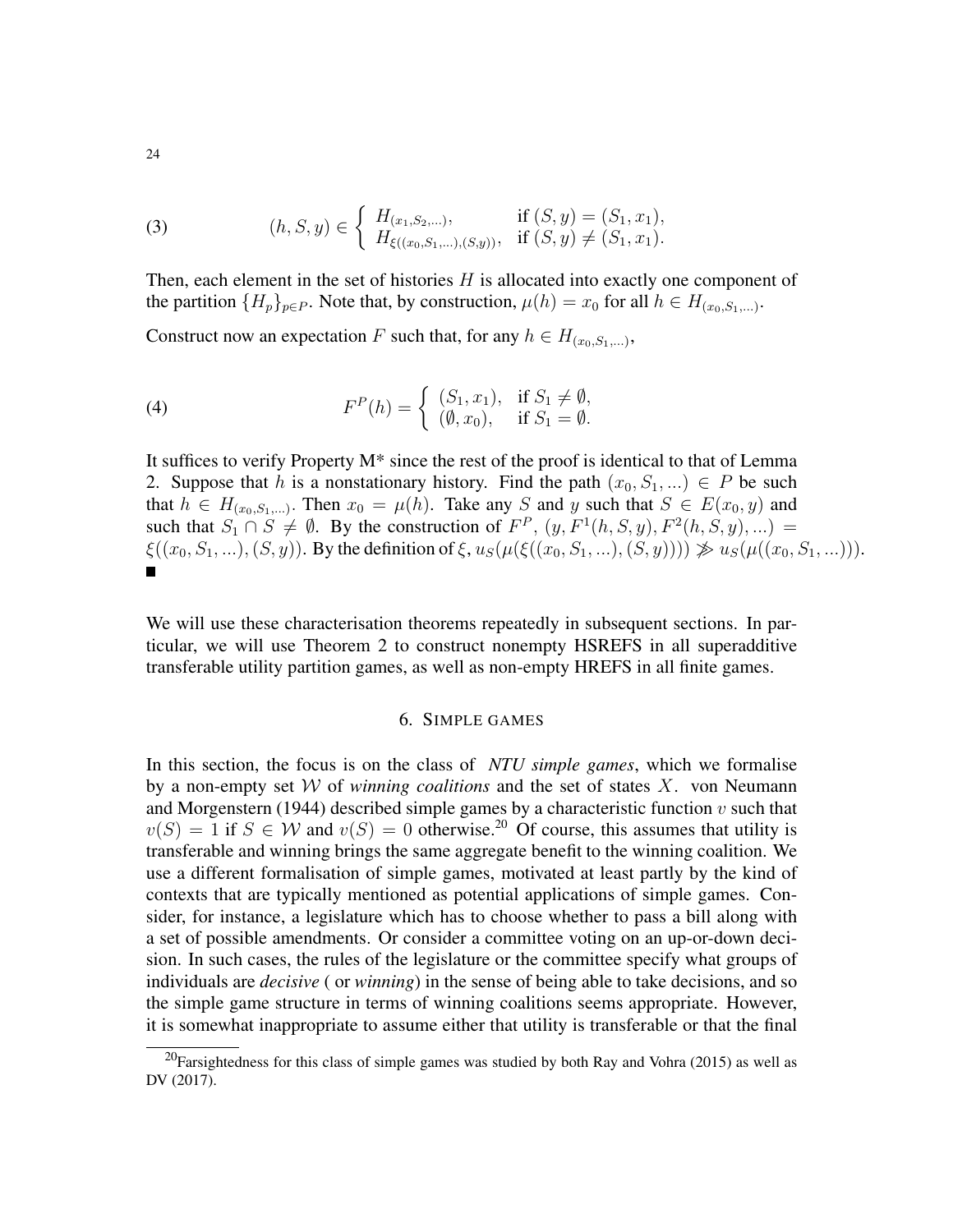decision or outcome brings the *same* aggregate benefit to the group whose vote wins the day. Our formulation preserves the essential structure of simple games, so that winning coalitions can enforce any outcome, but drops the assumption that aggregate benefits are equal no matter the outcome that is chosen, and also transferability of utility.

Our focus is on monotonic and proper simple games, such that:

(i) If  $S \in \mathcal{W}$ , and  $S \subset T$ , then  $T \in \mathcal{W}$ .<sup>21</sup>

(ii) If  $S \in W$ , then  $N - S \notin W$  for all  $S \subseteq N$ .

Given W, a coalition B is a *blocking* coalition if  $N - B$  is not a winning coalition. Let B denote the set of blocking coalitions. A coalition is a *losing* coalition if its complement in  $N$  is a winning coalition.

In this section, we will explicitly assume that a *state* consists of an outcome a from some feasible set A (for instance, the set of legislative bills) as well as a partition  $\pi$  of N. That is, any state x is a pair  $(a, \pi)$  and  $X = A \times \Pi$ . Of course, a winning coalition may not form. In such cases, we will assume that the outcome will be a distinguished element  $a^0$  (the status quo), which is also in A. We use  $X^0$  to denote the set of "zero" states in which no winning coalition has formed, so that a typical element of  $X^0$  will be  $x^0 = (a^0, \pi)$ , with no element of  $\pi$  being in W.

We assume that each individual i has a utility function defined over  $A$  and that

$$
u_i(a, \pi) = u_i(a) \text{ for all } i \in N, (a, \pi) \in X
$$

That is, individuals care only about the bill that is passed or the decision that is taken by the committee and not about the partition that represents the voting choices.

In a simple game, a winning coalition has the power to choose any outcome in  $A$ , while a blocking coalition can ensure that the status quo  $a^0$  is the resulting outcome. The only way in which a losing coalition  $T$  can change the utility allocation is if  $T$  leaves a winning coalition S and  $S-T$  is not a winning coalition. So, for instance suppose  $|N| =$ 5 and any coalition of three or more is a winning coalition. Let  $\pi = \{ \{1, 2, 3\}, \{4\}, \{5\} \}.$ Then, any  $i \in \{1, 2, 3\}$  can leave the coalition and ensure that a zero state emerges. On the other hand, if  $\pi = \{\{1, 2, 3, 4\}, \{5\}\}\$ , then no singleton has any power to change the outcome. This illustrates the limitations on the power of losing coalitions - if  $L$  is a losing coalition which is a subset of a winning coalition  $S$ , then  $L$  can change the outcome to  $a^0$  iff  $S - L$  is not winning.

In order to express these formally, we use the following notation. For any partition  $\pi$ and coalition  $S \subset N$ , let  $(S, \pi_S) \in \Pi$  represent the partition where S is an element of the partition and  $T \in \pi_S$  iff  $T = R - S$  for some  $R \in \pi$ . That is, if a coalition S forms and deviates from  $\pi$ , then the new partition consists of S and all original elements of  $\pi$ 

<sup>&</sup>lt;sup>21</sup>So,  $N \in \mathcal{W}$ .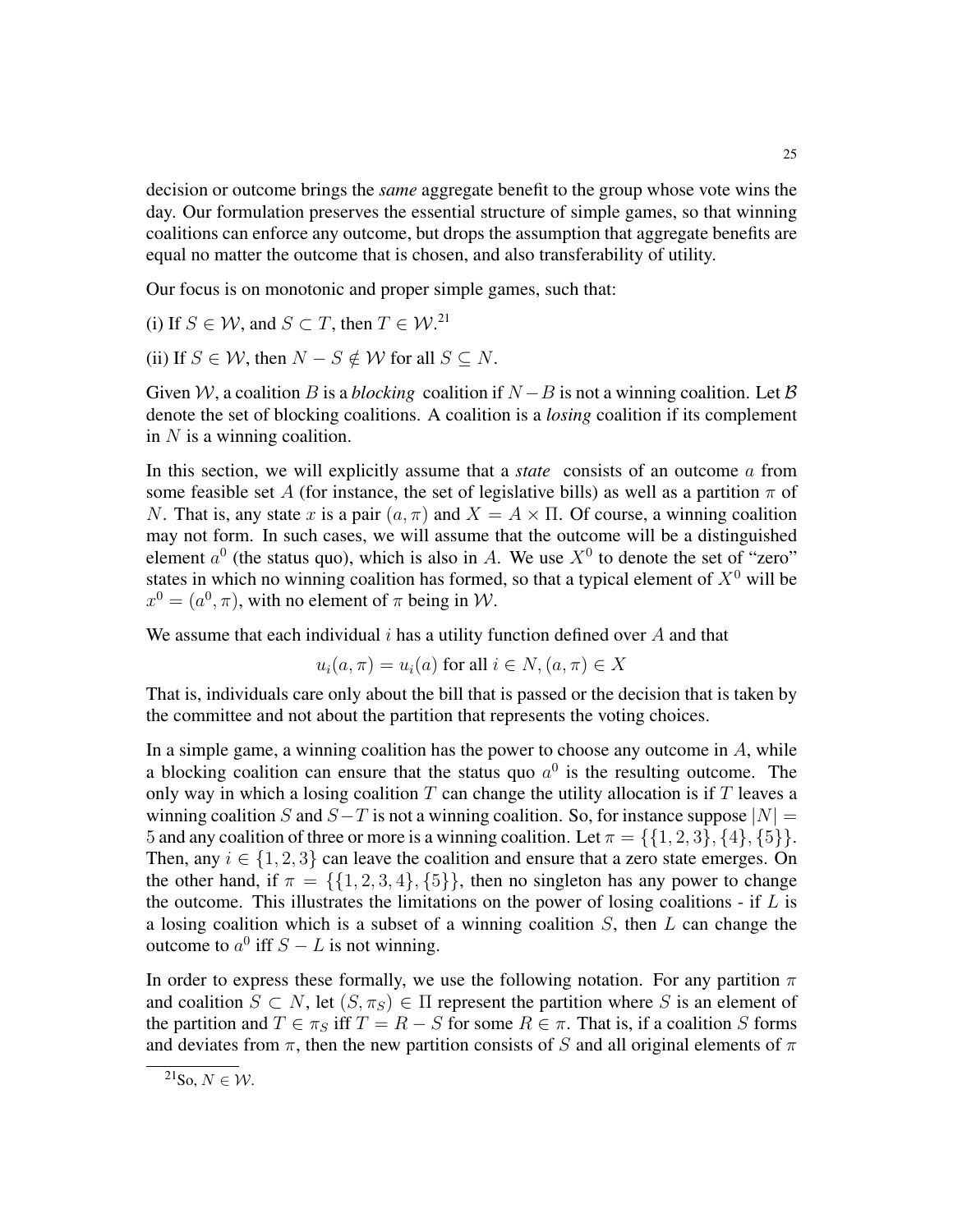without members of S. We will also use  $(S, \pi_{-S})$  to denote the partition with S as an element and some partition  $\pi_{-S}$  of  $N - S$ .

The power of winning, blocking and losing coalitions is captured in the following assumption, which describes two properties of an effectivity function for simple games.

Assumption 1. *The effectivity function* E *satisfies the following*

- (1) *For all*  $S \in \mathcal{W}$ *, for all*  $x = (a, \pi) \in X$ *,*  $S \in E(x, y)$  *if*  $y = (b, (S, \pi_S))$  *for any*  $b \in A$ .
- (2) *For all*  $B \in \mathcal{B}$ ,  $B \in E(x, x^0)$  *for all*  $x \in X$ .
- (3) *For all*  $L \subset S \in W$ *, for all*  $x = (a, (S, \pi_{-S})) \in X$ *,*  $(b, (L, S L, \pi_{-S})) \in$  $E(x, L)$  *iff*  $a = b$  *or*  $[(b = a^0)$  *and*  $S - L \notin \mathcal{W}]$ .

Part 1 of the assumption implies that a winning coalition is eligible to induce state  $(b, (S, \pi))$  from any state  $(a, \pi)$ . Part 2 just says that a blocking coalition can always induce a zero state. Part 3 implies that a subcoalition  $L$  of a winning coalition  $S$  that is not winning nor blocking can change the outcome *only if* the residual coalition, i.e.  $S - L$  ceases to be a winning coalition. In such a case, no winning coalition forms and so L enforces the status quo.

Given these restrictions on the power of coalitions and utility functions, the only relevant details of a state not in  $X^0$  are given by the identity of the winning coalition S and the outcome chosen by S.

We normalise utility functions so that  $u_i(a^0) = 0$ , and make the following assumption.

**Assumption 2.** For all  $S \in \mathcal{W}$ , there is  $a \in A$  such that  $u_i(a) > 0$  for all  $i \in N$ .

Assumption 2 ensures that every winning coalition has at least one alternative that its members strictly prefer to the status quo outcome.

In this setting, we derive a transparent necessary and sufficient condition for HSREFS and HREFS in terms of sets of outcomes rather than sets of objection paths. As we have mentioned earlier, the advantage of this more direct approach is that it is easier to check whether a given set of social states  $Y$  can be supported as a solution. The intuitive reason why it is possible to derive this direct characterisation is because of the special structure of simple games - the only "powerful" coalitions are winning coalitions, or blocking coalitions that have the power to prevent the complementary coalition from winning. Importantly, we are also able to show that this stark distribution of power implies that any absorbing expectation function satisfying Conditions I and E is an HSRE. That is, *neither version of maximality plays a role for NTU simple games in the presence of history dependence.*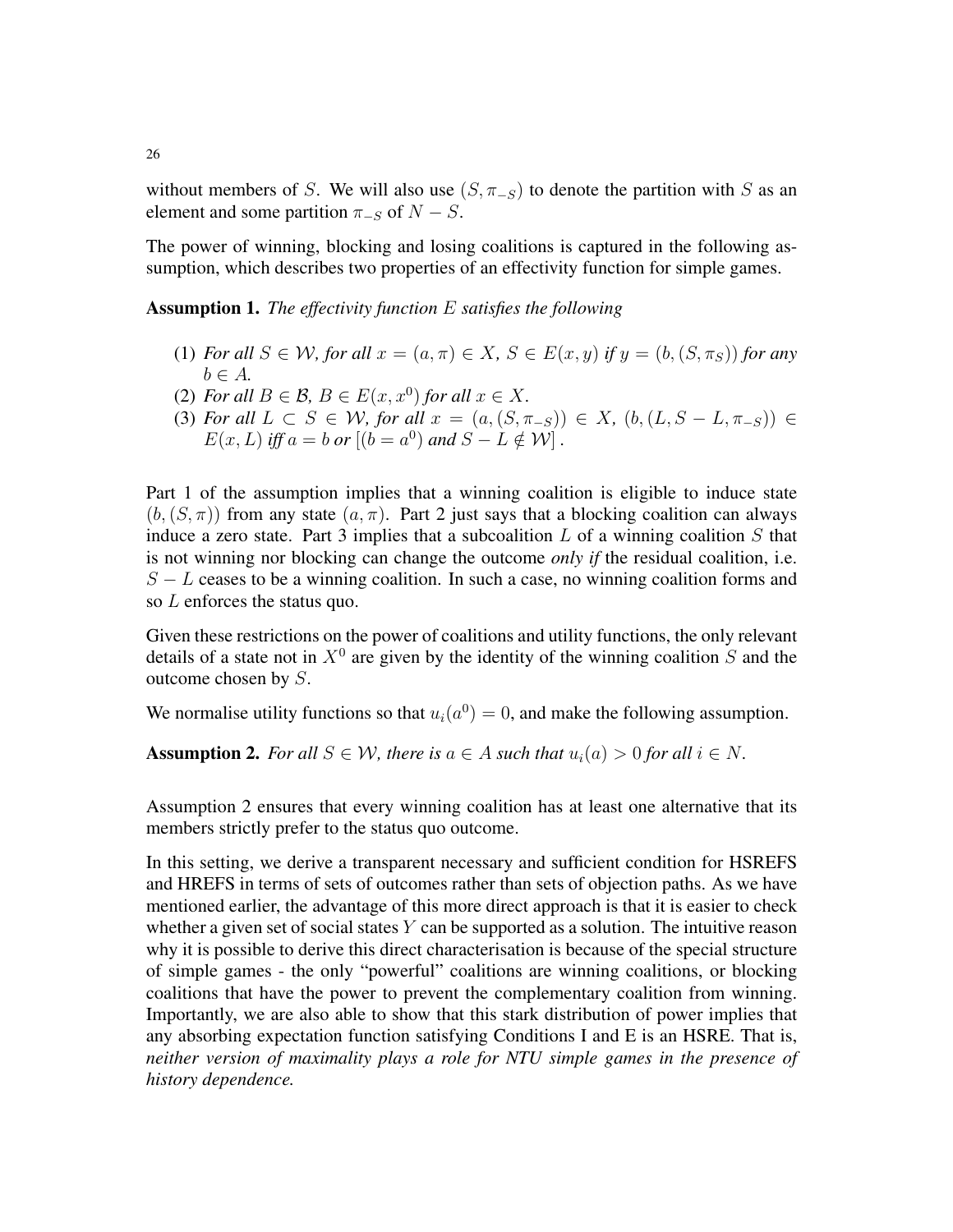For any  $x \in X$  and  $S \in \mathcal{N}$ , denote  $D_S(x) = \{y \in X : u_S(y) \gg u_S(x)\}\$ . Our characterization is in terms of the system of sets  $\{D_S(x)\}_{S\in\mathcal{N},x\in\mathcal{X}}$ .

DEFINITION **8.** *A set*  $Y \subseteq X$  *satisfies Condition C if for any*  $y \in Y$ *, for any*  $S \in \mathcal{N}$ *,*  $z \in E(y, S)$ , either  $z \in Y - D_S(y)$ , or there are  $B \in \mathcal{B}$ ,  $W \in \mathcal{W}$  and  $x \in Y$  such that  $x \in Y \cap D_B(z) \cap (D_W(x^0) - D_S(y)).$ 

REMARK 4. *Note that this definition allows for the possibility that*  $B = W$ . *This will be the case if there is*  $T \in W$  *and*  $x \in Y \cap D_T(z) - D_S(y)$ *.* 

A set Y satisfies Condition C if the following is true. Take any  $y$  in Y and any S which can deviate to z. Suppose  $z \in Y$ , but all members of S do not strictly prefer z to y. In that case, one does not have to worry about the possibility of this deviation taking place. In all other cases, we have to ensure that this deviation is blocked. Condition C states that if S does deviate from  $y$  to z, then some blocking coalition B can precipitate the status quo and then some winning coalition W can make a further deviation to  $x \in Y$ . The state x has the property that all members of B strictly prefer x to z and all members of W strictly prefer x to the status quo. On the other hand, someone in S is not better off at x compared to y. So, if the expectation is that there will be a move to x following a move to z, then the initial deviation will not take place.

Our main result of this section follows.

THEOREM 3. *In all proper simple games, the following statements are equivalent for any set*  $Y \subset X$ .

- (1)  $Y = \mu(\overline{F})$  where F is an absorbing expectation function satisfying Conditions I *and E.*
- (2) Y *is HSREFS.*
- (3) Y *satisfies Condition C.*

*Proof.* Since (2) obviously implies (1), it is sufficient to show that (3) implies (2) and (1) implies (3).

Step 1: We first show that (3) implies (2).

Suppose Y satisfies Condition C. Pick any  $y \in Y$ , coalition S and  $z \in E(S, y)$  such that  $z \in Y \cap D_S(y)$  or  $z \in X - Y$ . Define a function  $\phi$  such that, for any  $y \in Y$ , for any  $z \in (X - Y) \cup (Y \cap D_S(y))$  and  $S \in E(y, z)$ ,

$$
\phi(y, S, z) = (B, x^0, W, x) \text{ s.t. } B \in \mathcal{B}, W \in \mathcal{W} \text{ and } x \in Y \cap D_B(z) \cap (D_W(x^0) - D_S(y)).
$$

Since Y satisfies Condition C, such a function  $\phi$  exists. By construction,  $(z, \phi(y, S, z)) =$  $(z, B, x^0, W, x)$  is an objection path, for any such specified  $(y, S, z)$ .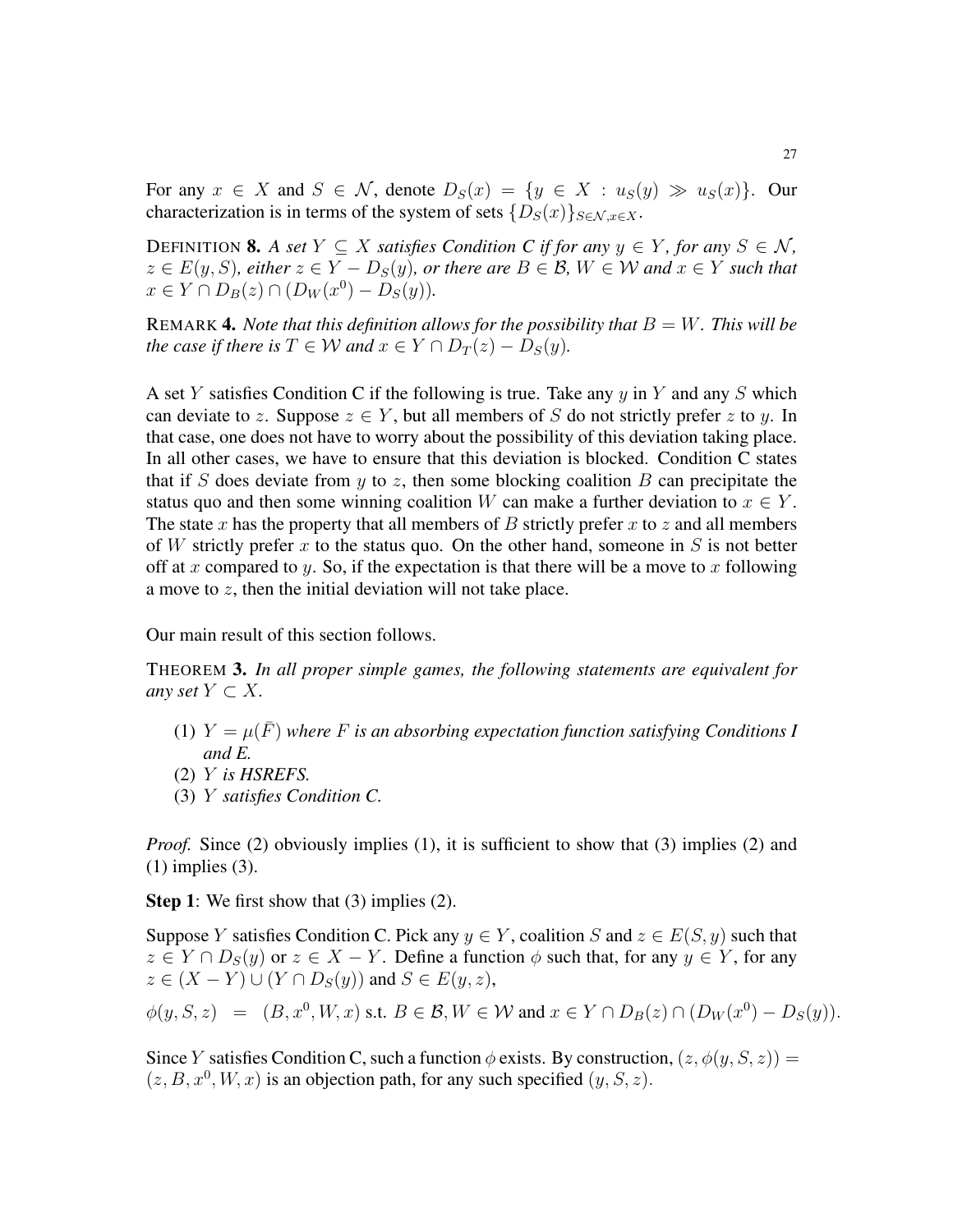We show that there is a strongly coherent collection of objection paths P with  $\mu(P)$  =  $Y$ .

Let  $P_1 = \{(z, \phi(y, S, z)) : y \in Y, S \in \mathcal{N}, z \in E(S, y), z \in (X - Y) \cup (Y \cap D_S(y))\}.$ Let  $P_2 = \{(x^0, W, x) | (z, B, x^0, W, x) \in P_1\}.$ 

Construct  $P$  by

$$
P = \{(y)\}_{y \in Y} \cup P_1 \cup P_2.
$$

We show that  $P$  satisfies parts 1-4 of Definition 7.

To check part 1 of the definition, note that  $(y) \in P$  for each  $y \in Y$ . Take any  $x \notin Y$ . If  $x \in X^0$ , then  $B \in E(y, x)$  for all  $y \in Y, B \in \mathcal{B}$ . So, choose some  $y \in Y, B \in \mathcal{B}$ , and note that  $p_x = (x, \phi(y, B, x)) \in P_1$ . If  $x \notin X^0$ , then for some  $S \in \mathcal{W}, S \in E(y, x)$ , and  $p_x = (x, \phi(y, S, x)) \in P_1.$ 

Part 2 follows immediately since  $P_2$  is a subset of  $P$ .

To check part 4, consider any path  $(y) \in P$ . Take any  $S \in \mathcal{N}$ , and  $z \in E(S, x)$ . If  $z \notin (Y - D_S(y))$ , then  $p_z = (z, \phi(y, S, z)) \in P$  and  $\mu(p_z) \in Y - D_S(y)$ . So,  $(y)$  is not S-dominated in P via z. If  $z \in (Y - D_S(y))$ , then again  $(y)$  is not S-dominated in P since  $(z) \in P$ .

For part 3, consider any path  $p_y \in P$ . Suppose  $p_y$  is S-dominated in P via some S. Identify  $\mu(p_y) = x$ . Since  $p_y$  is S-dominated in P, there is  $z \in E(S, y)$  such that

(5) 
$$
u_S(\mu(p_z)) > u_S(x) \text{ for all } p_z \in P
$$

Suppose  $z = (b, \pi) \notin X^0$ . Then,  $S \in \mathcal{W}$ . Since S is a winning coalition,  $S \in$  $E(x,(b,\pi'))$  for some  $\pi'$  with  $S \in \pi'$ . Using equation 5, it follows that  $(x)$  is Sdominated in P. This is a contradiction since we have shown that part 4 of of Strong Consistency is satisfied.

Suppose  $z \in X^0$ . Now,  $p_y \in P_1 \cup P_2$ . Since  $\mu(p_y) = x$ , in either case, there is  $W \in W$ such that  $(x^0, W, x) \in P_2$ . Hence, there is  $p_z \in P$  such that  $\mu(p_z) = x$ , contradicting equation 5.

Hence,  $P$  is indeed a strongly coherent collection of objection paths. It follows from Theorem 2 that  $Y$  is HSREFS if  $Y$  satisfies Condition C.

This completes the proof of Step 1.

We now prove the other implication.

**Step 2:** We now show that (1) implies (3).

Take any absorbing F satisfying Conditions I and E, and suppose  $Y = \mu(\overline{F})$ .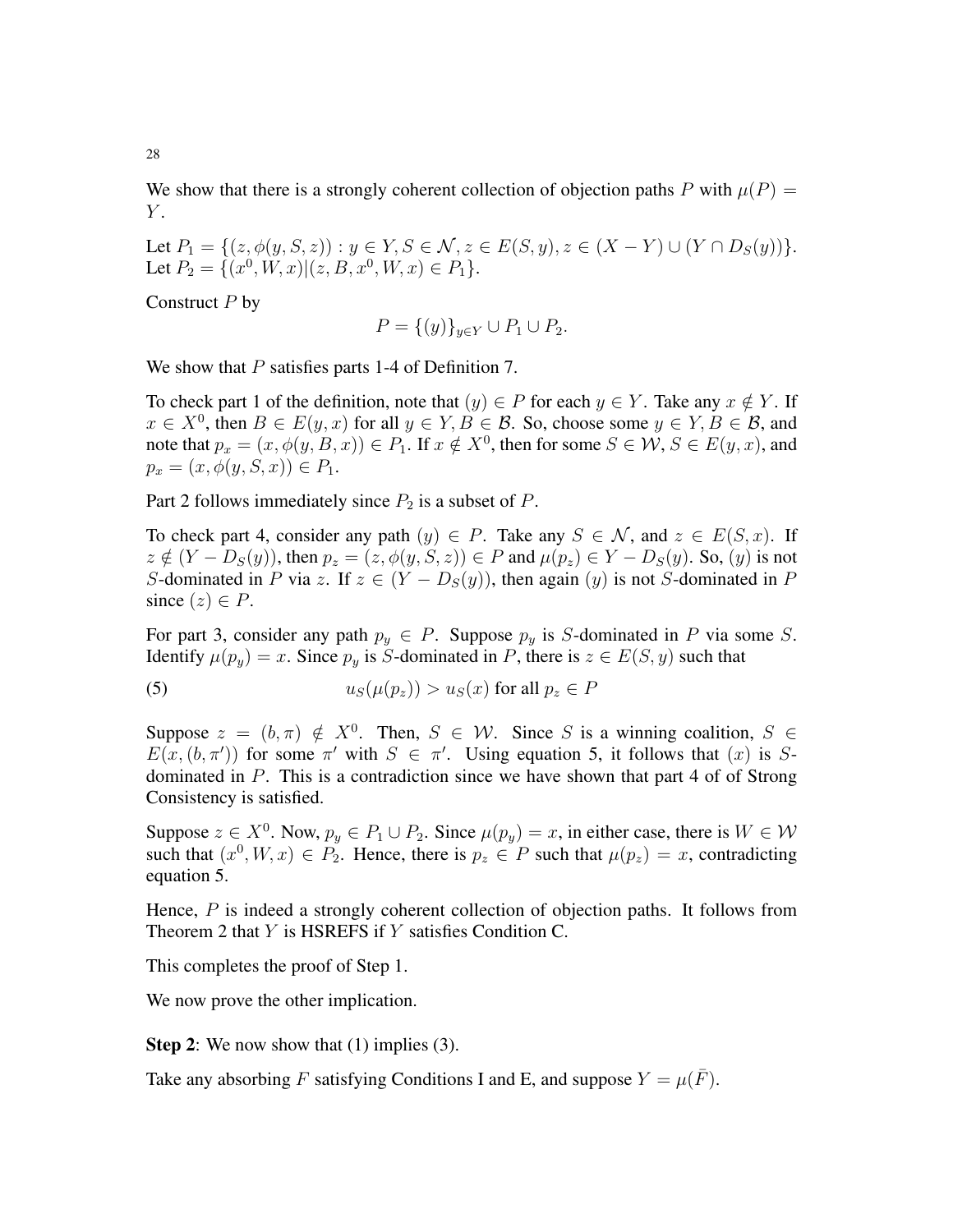Take any  $y \in Y$ . Then, there must be a stationary history h such that  $F(h) = y$ . Take any  $S \in \mathcal{N}$  and  $z \in Y \cap D_S(y)$ . Since F satisfies Property I,  $(h, S, z)$  is not stationary. So, there is  $p_z = (z, B, x^0, T, x)$  such that  $x \in Y - D_S(y)$  and  $(h, y, S, z, B, x^0, T, x)$  is stationary.

Next, suppose  $z \in X - Y$ . Since  $z \notin Y$ ,  $(h, S, z)$  is not stationary. Then, Property E again implies the existence of  $p_z = (z, B, x^0, T, x)$  such that  $x \in Y - D_S(y)$  and  $(h, y, S, z, B, x^0, T, x)$  is stationary.

This shows that Condition C is satisfied.

 $\blacksquare$ 

Thus we conclude that in the class of simple games, it is possible to provide a direct characterisation of HREFS ( and HSREFS) in terms of sets of outcomes. Perhaps, more importantly, the theorem also demonstrates that maximality plays no role in simple games. $^{22}$ 

# 7. THREE APPLICATIONS

In this section, we describe three applications which are designed to show the roles of history dependence and Maximality. We have remarked earlier that an important implication of history dependence is that punishments can now be history-specific. The first application is designed to show that such punishments can be used to support efficient outcomes. The final two applications illustrates the role of maximality by emphasising the permissiveness of solutions like LCS.

#### Why History Dependence Matters

This is a model of global pollution abatement. Each country can undertake industrial activities which result in *low* or *high* levels of pollution, labelled 0 and 1. Given other countries' choices, each country  $i$  strictly prefers choosing 1 to 0 because 0 involves high cost clean technology. On the other hand, other countries prefer that  $i$  chooses 0 rather than 1. So, let  $x_i \in \{0, 1\}$  denote a typical strategy of i. So, this is an example of negative externalities. Payoff functions are given by :

(6) 
$$
u_i(x_1, x_2, x_3) = x_i - \frac{1}{2} (\sum_{j \neq i} x_j)^2
$$

Consider the normal form game in which each country chooses its level of pollution simultaneously. The only Nash equilibrium is  $(1, 1, 1)$  while  $O \equiv \{(0, 0, 0), (1, 0, 0), (0, 1, 0), (0, 0, 1)\}\$ 

 $22$ On this issue, see also Ray and Vohra (2017).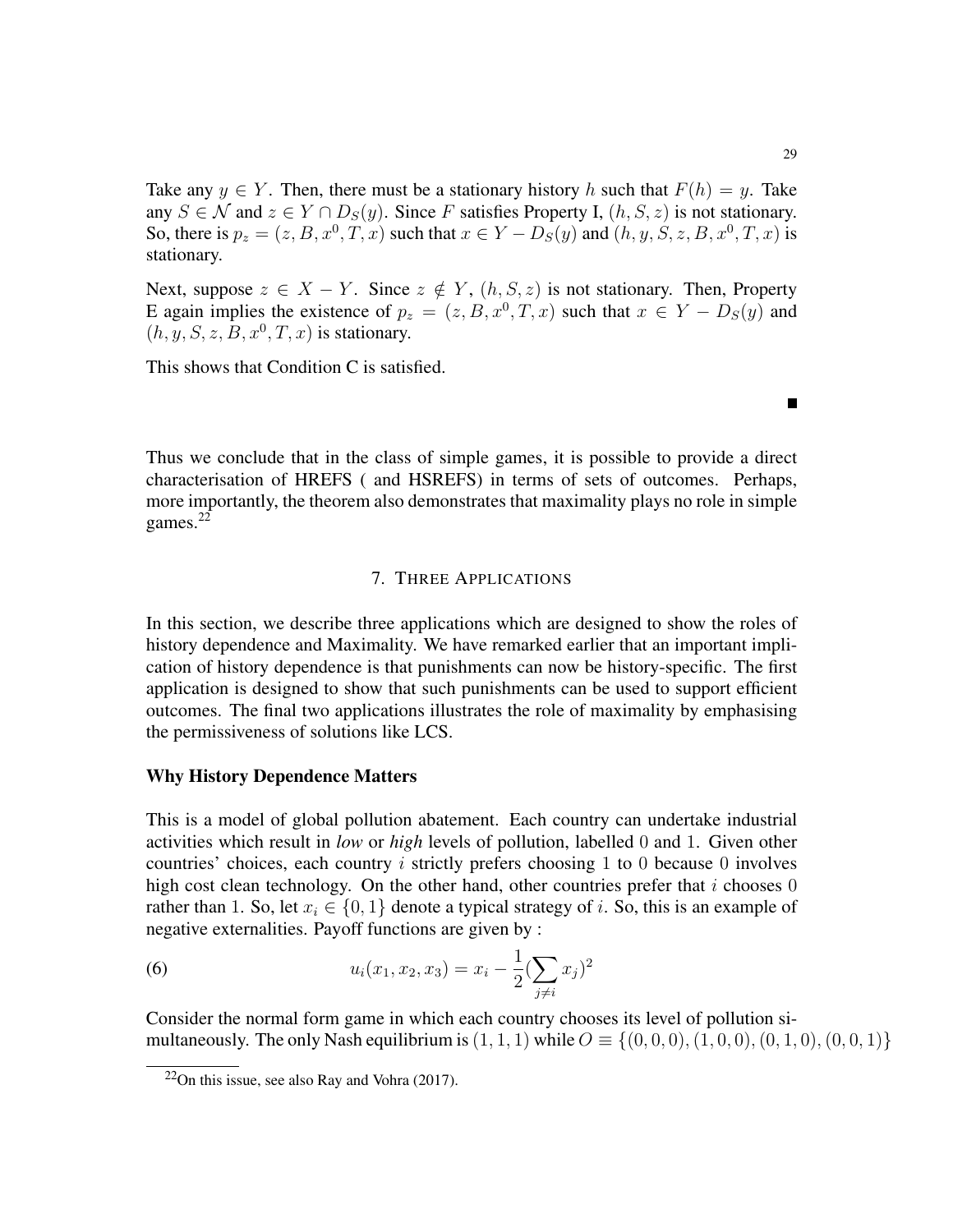is the set of socially optimal allocations in the sense of maximising the *sum* of payoffs for the countries. Notice that for all  $x \in O$ ,

$$
\sum_{i \in N} u_i(x_1, x_2, x_3) = 0
$$

We show that  $O$  is HREFS, though it cannot be sustained as a REFS. This shows the importance of history dependence.

REMARK 5. *In this example,* O *is also the LCS.*

Let  $x^0 = (0, 0, 0), x^1 = (1, 0, 0), x^2 = (0, 1, 0), x^3 = (0, 0, 1), x^4 = (1, 1, 0), x^5 =$  $(1, 0, 1), x^6 = (0, 1, 1), x^7 = (1, 1, 1).$ 

In order to keep the notation simple, we suppress the coalition structure and write a state just in terms of an allocation. So, for instance, we will write  $(x^0)$  instead of  $(x^0, \{1\}, \{2\}, \{3\})$  and so on. Also, we will write an objection path by describing just the states figuring in the sequence and suppress mention of the coalitions that effect the move since there will be no ambiguity about the latter.

The effectivity function follows straightaway from the underlying normal form game. Any coalition  $S \in C$  is effective in moving from  $x^k$  to  $x^{k'}$  if  $x_i^k = x_i^{k'}$  $i \notin S$ . That is, the transition from  $x^k$  to  $x^{k'}$  cannot involve any change of strategy of those not in S. Note that since  $\{1,3\}$  and  $\{1,2,3\}$  are not permissible coalitions, there cannot be any immediate transition from  $x^0$  to  $x^5$  or from  $x^7$  to  $x^0$ .

Let P be the set of objection paths given below *along with* all their subpaths so that P satisfies Condition 2 of Coherence.

\n- $$
(x^0)
$$
\n- $(x^1, x^5, x^7, x^3)$
\n- $(x^2, x^4, x^7, x^1)$
\n- $(x^3, x^6, x^7, x^4, x^2)$
\n

We want to show that the set  $P$  forms a coherent set. Before we go into this demonstration, we explain why the path  $(x^3, x^6, x^7, x^4, x^2)$  is qualitatively different from  $(x^1, x^5, x^7, x^3)$ and  $(x^2, x^4, x^7, x^1)$ . Notice that in the latter two paths, coalitions  $\{1, 2\}$  and  $\{2, 3\}$  are deviating jointly at  $x^7$ . But,  $\{1,3\}$  is not a permissible coalition and so this deviation is not possible at  $x^7$ . That is why we need 3 and 1 to deviate sequentially.

Clearly, P satisfies the first two conditions of Coherence. So, we only to check for Conditions 3 and 4. Consider, for instance,  $(x^1, x^5, x^7, x^3)$ , where the first coalition to move (from  $x^1$  to  $x^5$ ) is country 3. Notice that  $\mu(x^1, x^5, x^7, x^3) = x^3$ . Since this is 3's most preferred outcome in  $O$ ,  $(x^1, x^5, x^7, x^3)$  is not S-dominated by any S containing 3. Analogous arguments show that Condition 3 is satisfied.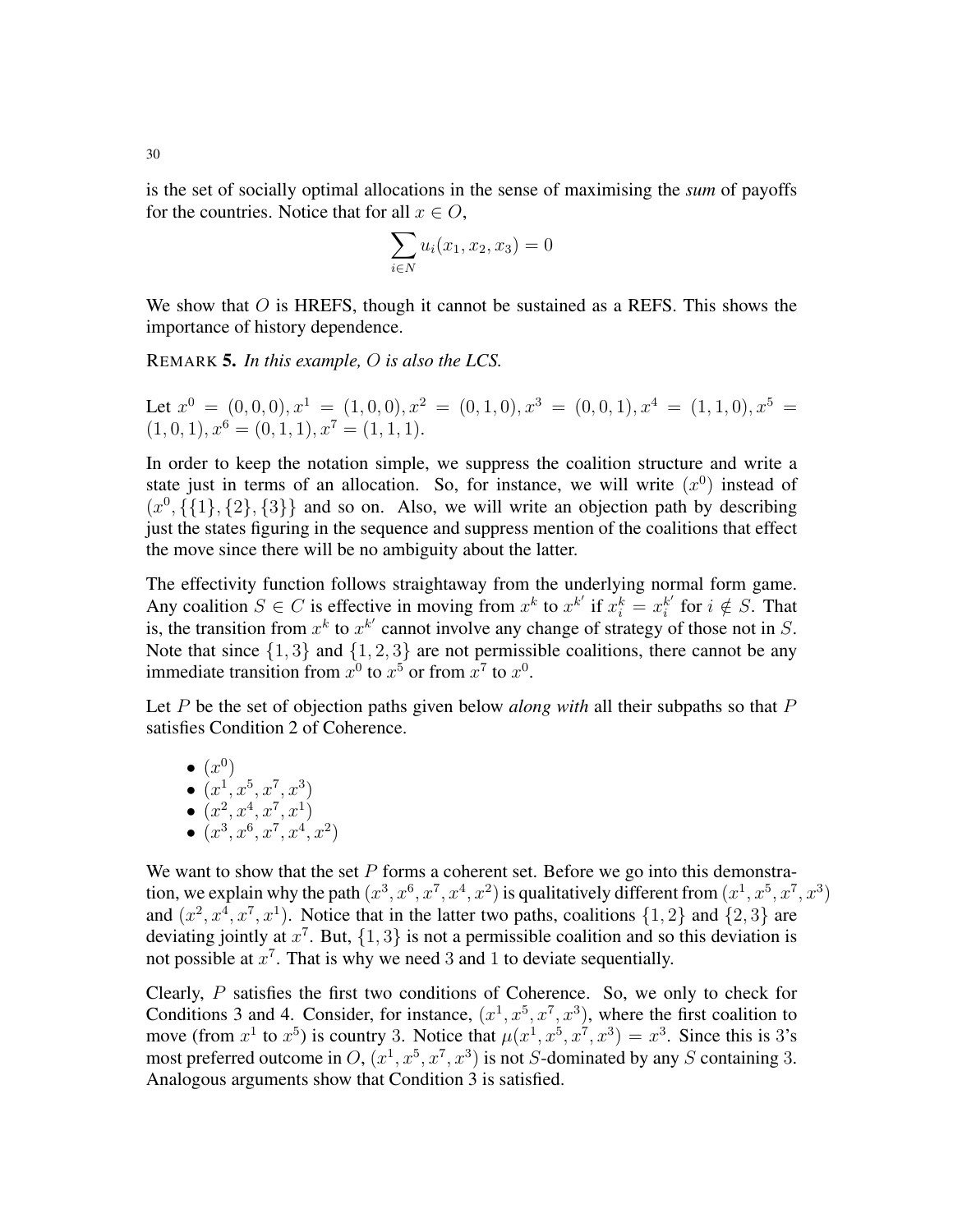We also need to show that  $x^0$  is not S-dominated in P in order to demonstrate that Condition 4 of Coherence is satisfied. Consider any singleton coalition, say  $\{1\}$ . if 1 deviates to  $x^1$  (its only possible deviation), then since  $(x^1, x^5, x^7, x^3)$  is in P, and  $u_1(x^0) > u_1(x^3)$ ,  $x^0$  is not 1- dominated in P. Analogous arguments hold for 2 and 3. Finally, note that there is no two-person coalition  $S$  and outcome in  $O$  that is preferred by S to  $x^0$ .

This shows that  $O$  is HSREFS. An obvious question is the role of history dependence. To see this, consider how  $x^0$  is supported as part of the HSREFS. Suppose 1 deviates and chooses 1. Then, the objection path  $(x^1, x^5, x^7, x^3)$  is used to punish 1 for the initial deviation. Notice that this requires that  $\{1, 2\}$  to deviate jointly at  $x^7$ . Now, suppose 2 deviates at  $x^0$ . Then, the objection path  $(x^2, x^4, x^7, x^1)$  is used to punish 2. This requires  $\{2,3\}$  to deviate at  $x^7$ . History independence (as in REFS or CECB) would not allow two different continuation paths at  $x^7$ , but is possible given history dependence.

#### Why Maximality Matters

This example illustrates the connection between Maximality and subgame perfection. While the specific model is based on how the Conservative party in the UK elects its leader, the same issues arise in other contexts.

The Conservative party uses a two-step procedure. In the first step, members of the Conservative party in the House of Commons select a panel of two candidates from the list of candidates seeking nomination if the latter set contains more than two candidates.<sup>23</sup> Successive rounds of voting are held if necessary, with the weakest candidate being eliminated in each round until only two candidates remain. In the second stage, all members of the party choose one candidate from the panel chosen by the members of parliament.

In our model, we assume that only 3 MPs -x,  $y$  and  $z$ - are seeking nomination. Hence, only one round of voting in the first stage is required to obtain a two-member panel. Let  $N_1$  be the electorate in stage 1 and  $N_2$  in stage 2. We assume  $N_1 = \{1, 2, 3\}$ and  $N_2 = \{L(eave), R(emain)\}\$ . The latter definition is meant to represent the fact that there are only two groups in  $N_2$ , with individuals in each group having unanimous preferences. While this is a simplifying assumption, it is not farfetched in the context of the 2016 election when Brexit seemed to be the only issue concerning voters.

Let  $|L| > |R|$  so that L gets to decide the eventual winner.

<sup>&</sup>lt;sup>23</sup>There were 5 candidates in the last contested election in 2016, and four in 2005.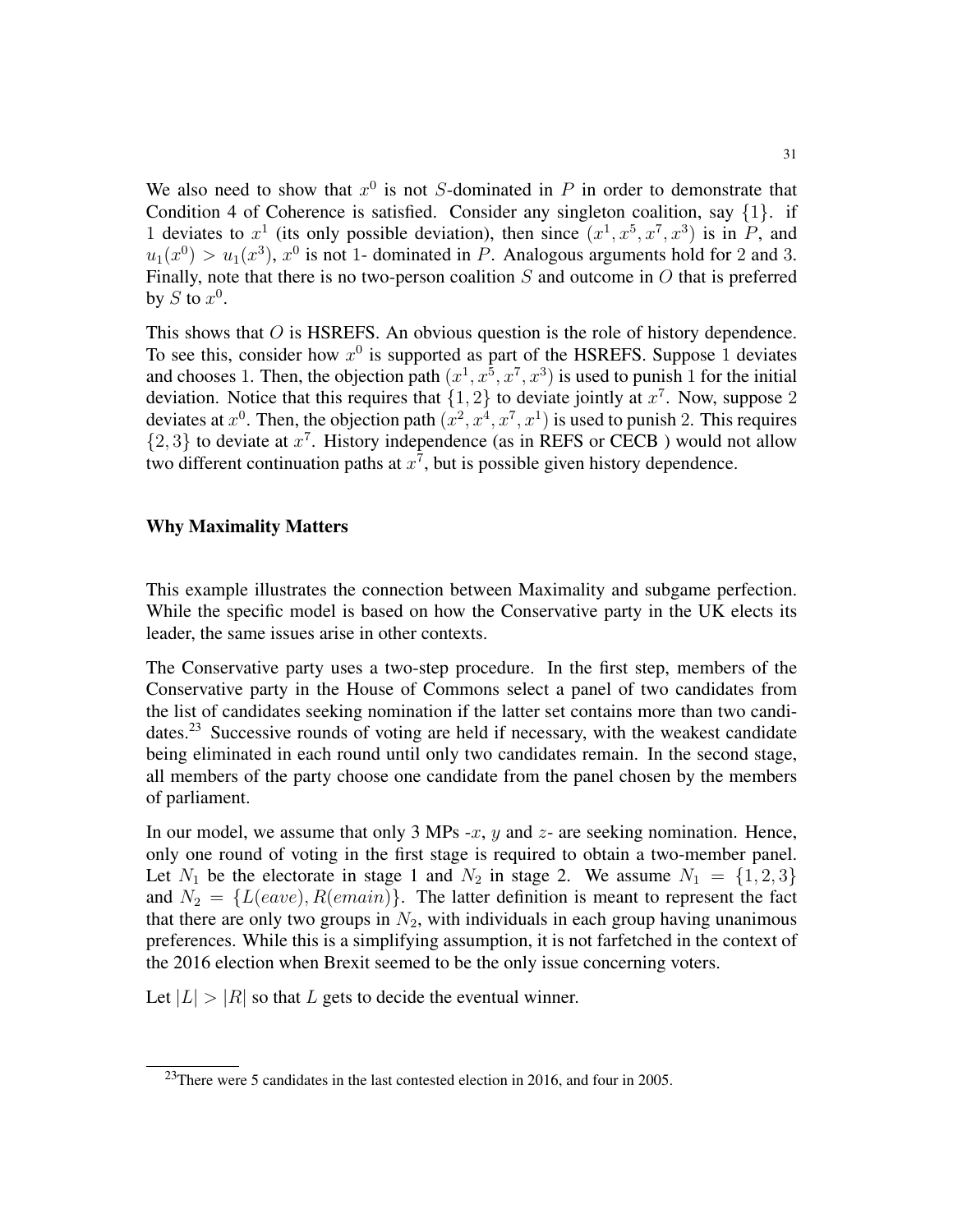For each  $i \in N_1$ , a strategy  $s_i$  is to eliminate one candidate.<sup>24</sup> A strategy for each  $j \in N_2$ is a *function*  $s_i$  selecting a winner from each two-element subset of  $\{x, y, z\}$ .

Let preferences be as follows :

- $xP_1yP_1z$
- $xP_2zP_2y$
- $zP_3xP_3y$
- $zP_LxP_Ly$
- $yP_RxP_Rz$

Assume that players also have a ranking over all nonempty subsets of  $\{x, y, z\}$ , this ranking being consistent with preferences over singleton sets defined above and that any singleton set is preferred over any set containing more than one element.<sup>25</sup>

Clearly, the optimal or maximal strategy for  $L$  is to choose  $z$  from any panel containing  $z$  and to choose  $x$  otherwise. Given this, the subgame equilibrium path of play should be for  $\{1, 2\}$  to eliminate z so as to ensure the eventual winner to be x. This must also be the unique HREFS. In fact, history dependence plays no role here and so several historyindependent solutions like REFS and CECB that satisfy Maximality will coincide with HREFS.

However, the LCS can also be supported by  $\{1, 2\}$  eliminating x or y, so that L chooses z. A deviation of  $\{1,2\}$  is deterred if  $\{1,2\}$  expect L to choose y from  $\{x, y\}$ . So, the LCS (and LCCS) will be  $\{x, z\}$ .

The next example uses Voting by Veto Procedures. Voting by Veto was first proposed by Mueller (1978) as a way of inducing preferences for public goods. Various forms of voting by veto procedures have been extensively analysed by H. Moulin<sup>26</sup> amongst many others. In the original procedure described by Mueller (1978),  $n$  individuals propose  $n$ alternatives. The proposed alternatives along with a status quo  $x_0$  constitute the issue set. The voters then *sequentially* veto one alternative from the set that has not been vetoed already. Since there are  $n + 1$  alternatives and n voters, exactly one alternative will escape a veto and this is declared the chosen outcome. In what follows, we will avoid the proposal stage since that does not change the nature of the result, and focus on the vetoing stage.

Let  $N = \{1, 2, 3\}$  and  $A = \{x_0, x, y_0, z\}$  be the issue set. Suppose the order of sequential vetoing is  $1, 2, 3$ . Then, individual 1's strategy is to pick one alternative from A (the

 $^{24}$ Some tie-breaking rule, which is irrelevant for our purpose, is used to select the eliminated candidate if each  $i$  selects a different candidate.

 $^{25}$ This is an "artificial assumption in order to fit the model with our general framework.

<sup>26</sup>See for instance Moulin (1983).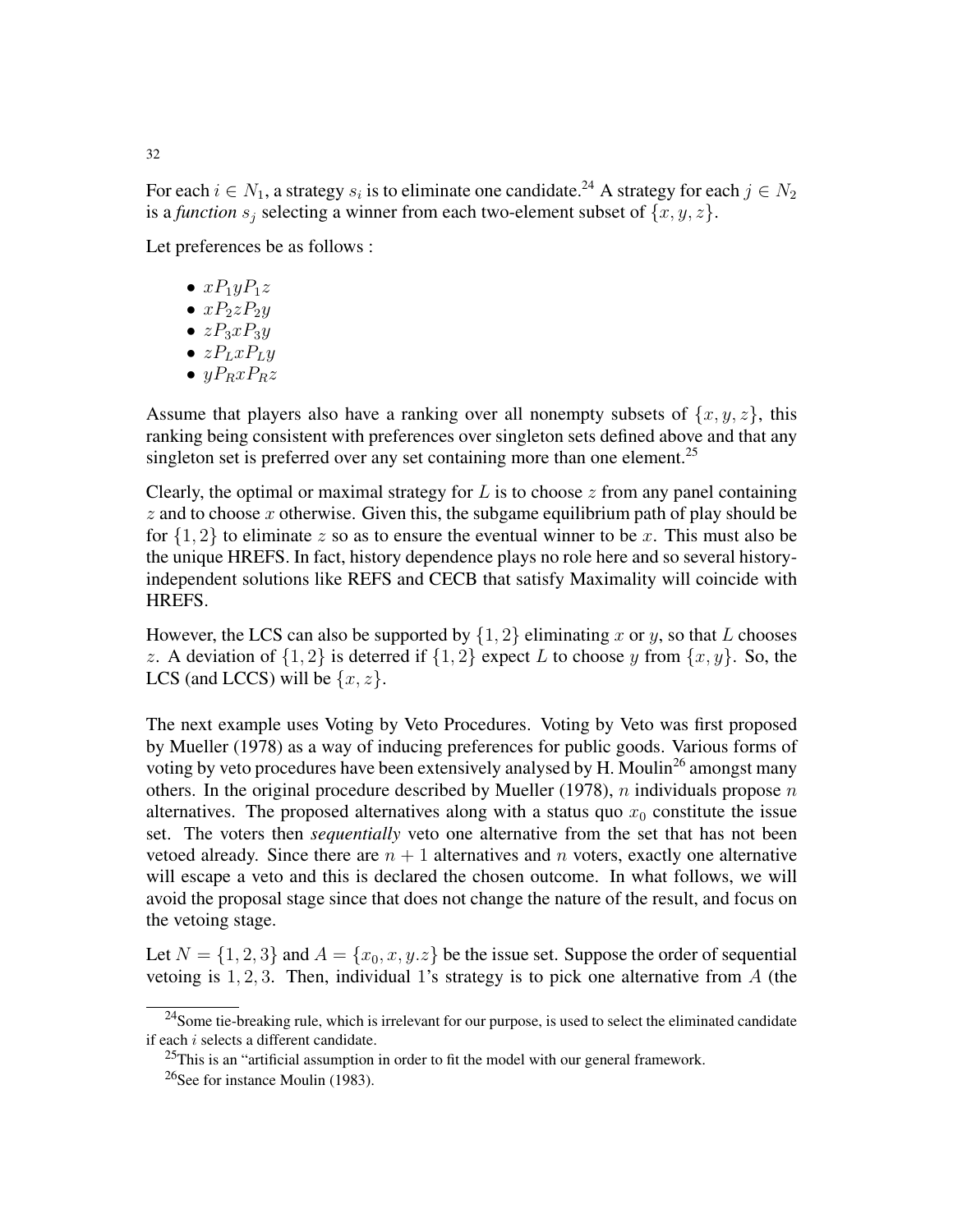alternative vetoed by 1) , individual 2's strategy is to pick one alternative from each three-element subset of  $A$ , while 3 picks one alternative from each two-alternative subset of A.

Let individual preferences over A be

- $x_1P_1x_2P_1x_0P_1x_3$
- $x_0P_2x_1P_2x_2P_2x_3$
- $x_3P_3x_0P_3x_1P_3x_2$

Extend these preferences over all two-element and three-element subsets of A such that individual elements are strictly preferred to all supersets that can be constructed out of A. We do this because  $X$  will be the set of all non-empty subsets of  $A$ . Then, the unique HREFS will involve 1 vetoing  $x_0$ , 2 vetoing  $x_3$  and 3 vetoing  $x_2$  yielding the outcome  $x_1$ . However, the LCS (and LCCS) will also include  $x_0$  if 1 vetoes  $x_3$  under the pessimistic assumption 2 will not veto  $x_3$ . This is clearly a non-maximal move by 2 and so 1 should not expect this to take place.

It is easy to construct another preference profile where the farsighted stable set gives the wrong prediction because of a violation of maximality.

Applications 2 and 3 also illustrate the close connection between subgame perfection and maximality in our framework despite the cooperative nature of our solution concept. This point has also been emphasized by Kimya in the context of ECB and CECB.

## 8. PROPERTIES OF HREFS

In this section, we describe some results on the structure and properties of HREFS. We point out at the end of the section that analogous results also go through for HSREFS.

PROPOSITION **1.** Let  $P^1$  and  $P^2$  be coherent collections of objection paths. Then,  $P^1 \cup$ P 2 *is also a coherent collection of objection paths.*

*Proof.* Let  $P^1$  and  $P^2$  be coherent collections of objection paths. Let  $\overline{P} = P^1 \cup P^2$ . We show that  $\bar{P}$  satisfies all the conditions specified in Definition 6.

Clearly,  $\bar{P}_x$  is nonempty since  $P_x^1$  and  $P_x^2$  are both nonempty, implying Definition 6.1.

Take any  $\bar{p} = (x_0, S_1, x_1, ...) \in \bar{P}$ . Without loss of generality,  $\bar{p} \in P^1$ . Then, by Definition 6.2,  $(x_k, S_{k+1}, ...) \in P^1 \subset \overline{P}$ , for any k.

Finally, notice that if S does not dominate some  $p$  in a set  $P$ , then  $S$  does not dominate p in P' with  $P \subset P'$ . This shows that  $\overline{P}$  satisfies Definitions 6.3 and 6.4

So,  $\overline{P}$  is a coherent collection of paths.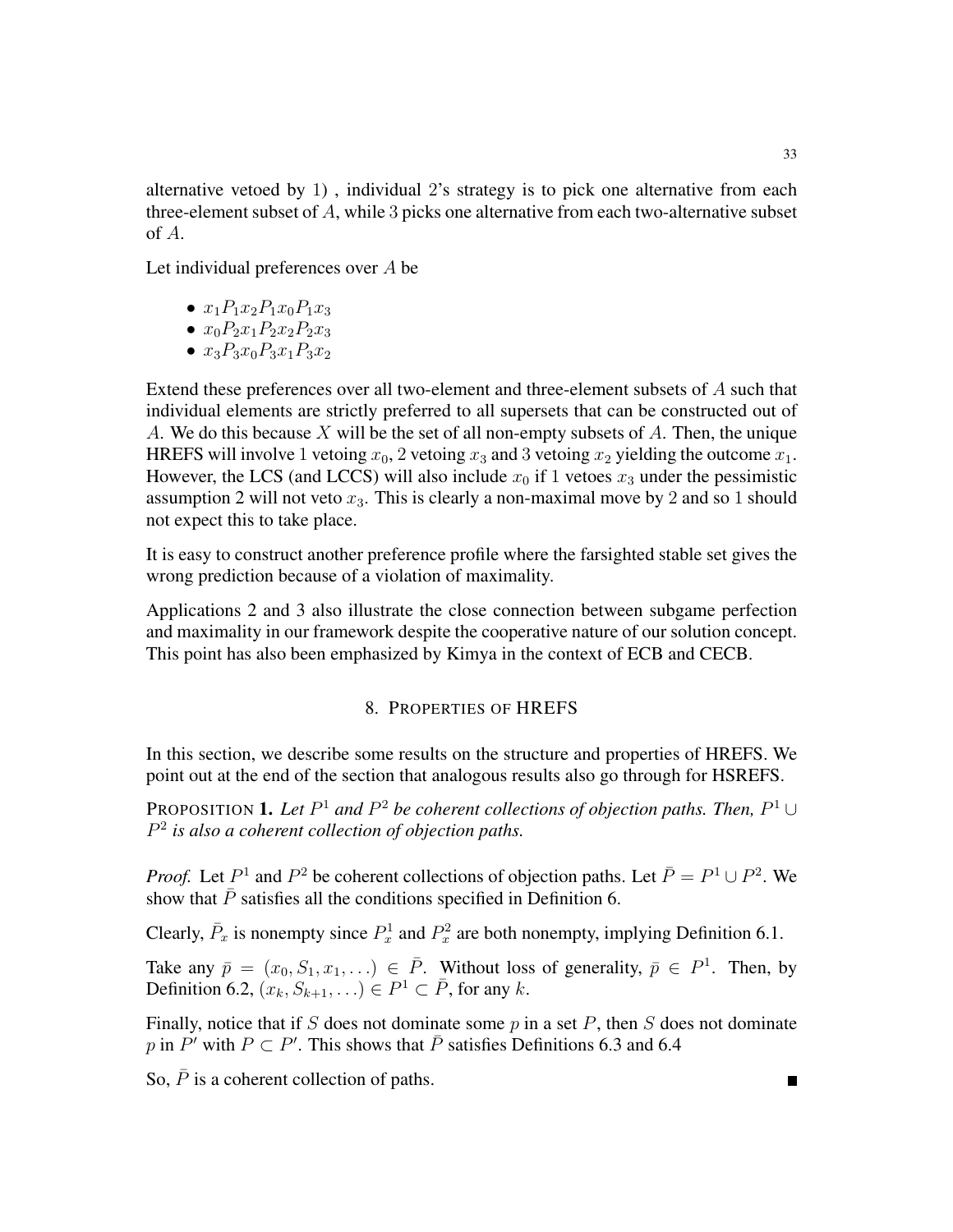The following is immediate.

COROLLARY **1.** *If*  $Y^1$  *and*  $Y^2$  *are both HREFS, then so is*  $Y^1 \cup Y^2$ *.* 

Notice that this corollary establishes that there is a largest HREFS whenever  $X$  is finite.

We now show that HREFS is a refinement of Chwe's consistent sets. Even the largest (in terms of set inclusion) HREFS is a subset of the largest consistent set. Moreover, Example 2 demostrates that HREFS can be a strict subset of LCS. As we have remarked before, this makes HREFS a more attractive solution concept given the usual criticism of the LCS is that it is too permissive.

PROPOSITION 2. If P is a coherent collection paths, then  $\mu(P)$  is a consistent set.

*Proof.* Suppose that  $\mu(P)$  is not a consistent set.

Then there is  $x \in \mu(P)$ , y and  $S \in E(x, y)$  such that  $u_S(z) \gg u_S(x)$ , for all objection paths  $(z_0, S_1, ..., S_m, z_m)$  with  $z_0 = y$  and  $z_m = z \in \mu(P)$ .

But since  $P$  is a subset of all objection paths, this contradicts the assumption that  $(x)$  is not  $S$ −covered in P via  $y$ .

The farsighted stable set (Definition 3) is not necessarily HREFS in abstract games since domination chains may violate maximality.

However, as we have demonstrated in Section 6, the problem of maximality disappears in simple games. This essentially yields the following.<sup>27</sup>

PROPOSITION 3. *If* V *is a farsighted stable set in a simple game, then* V *is HREFS.*

It is trivial that V must satisfy Conditions I and E. So, this result follows from our characterization result on simple games.

# 9. NONEMPTYNESS RESULTS

In this section, we show that a non-empty HREFS exists both when the set of social states  $X$  is finite as well as in the case of transferable utility partition function games. In fact, we prove a stronger result in the latter case by constructing a non-empty HSREFS.

<sup>27</sup>See Ray and Vohra (2017) for a related result.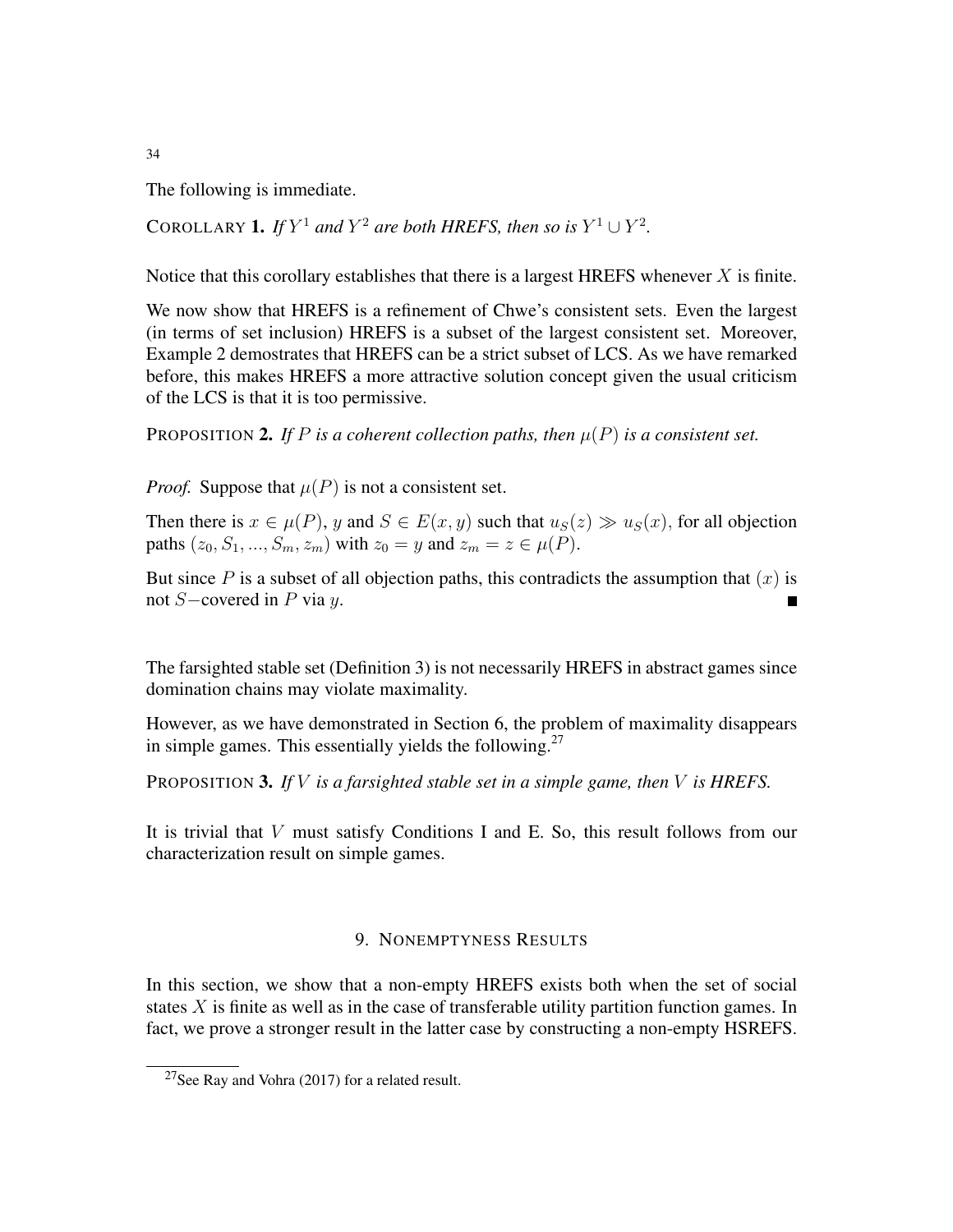9.1. The Finite Case. Suppose  $X$ , the set of social states, is finite. Since we make no other assumptions about the abstract game, this covers a wide variety of cases such as hedonic games, social network games without monetary transfers, etc.

We provide a constructive proof that HREFS is nonempty in all finite games.

For any set of objection paths  $P$ , define

 $ud(P) = \{(x_0, S_1, x_1, \ldots) \in P : \text{for all } k, (x_k, S_{k+1}, x_{k+1}, \ldots) \text{ is not } S_{k+1} \text{-dominated in } P \}.$ LEMMA 3. Let  $P \subseteq P'$ . Then  $ud(P) \subseteq ud(P')$ .

*Proof.* For any  $(x_0, S_1, x_1, ...)$  and any  $k = 0, 1, ...,$  if  $(x_k, S_{k+1}, x_{k+1}, ...)$  is dominated in  $P'$  via y, then it is dominated in P via y. Conversely, if  $(x_k, S_k, x_{k+1} ...)$  is *not* dominated in P via any y and for any k, then it is not dominated in  $P'$  via any y and for any k.

Recall that  $P^*$  denotes the set of all objection paths. Define  $UD^0 \equiv P^*$ , and  $UD^t \equiv$  $ud(UD^{t-1})$ , for all  $t = 0, 1, 2, ...$ 

By Lemma 3,  $UD^{t+1} \subseteq UD^t$ . Denote by

 $UUD = \bigcap_{t} UD^{t}$ 

the *ultimate undominated set* associated to the problem. So, the ultimate undominated set is the limit set, obtained by recursively eliminating dominated objection paths. Notice that if  $X$  is a finite set, then only finitely many elimination rounds are needed.

The next lemma provides a condition under which  $UUD$  is a coherent collection.

LEMMA 4. Let  $P = UUD$ . If  $P_x$  is nonempty for all x, then P is a coherent collection *of paths.*

## *Proof.*

It is clear that P satisfies Definition 6.2-4. So, if  $P_x$  is nonempty for all x, then P is a coherent collection of objection paths.

Let  $P$  be any other coherent collection of objection paths. We show by induction that  $P \subseteq U D^t$ , for all  $t = 0, 1, ...$ 

It is clear that  $P = ud(P)$  since no path is P is dominated because of Definitions 6.3-4.

By assumption  $P \subseteq P^* = UC^0$ . Let  $P \subseteq UD^t$ . Then, by Lemma 3,  $P = ud(P) \subseteq$  $ud(UD<sup>t</sup>) = UD<sup>t+1</sup>$ . Hence  $UUD$  contains all coherent collections, and  $\mu(P)$  is the largest HREFS.П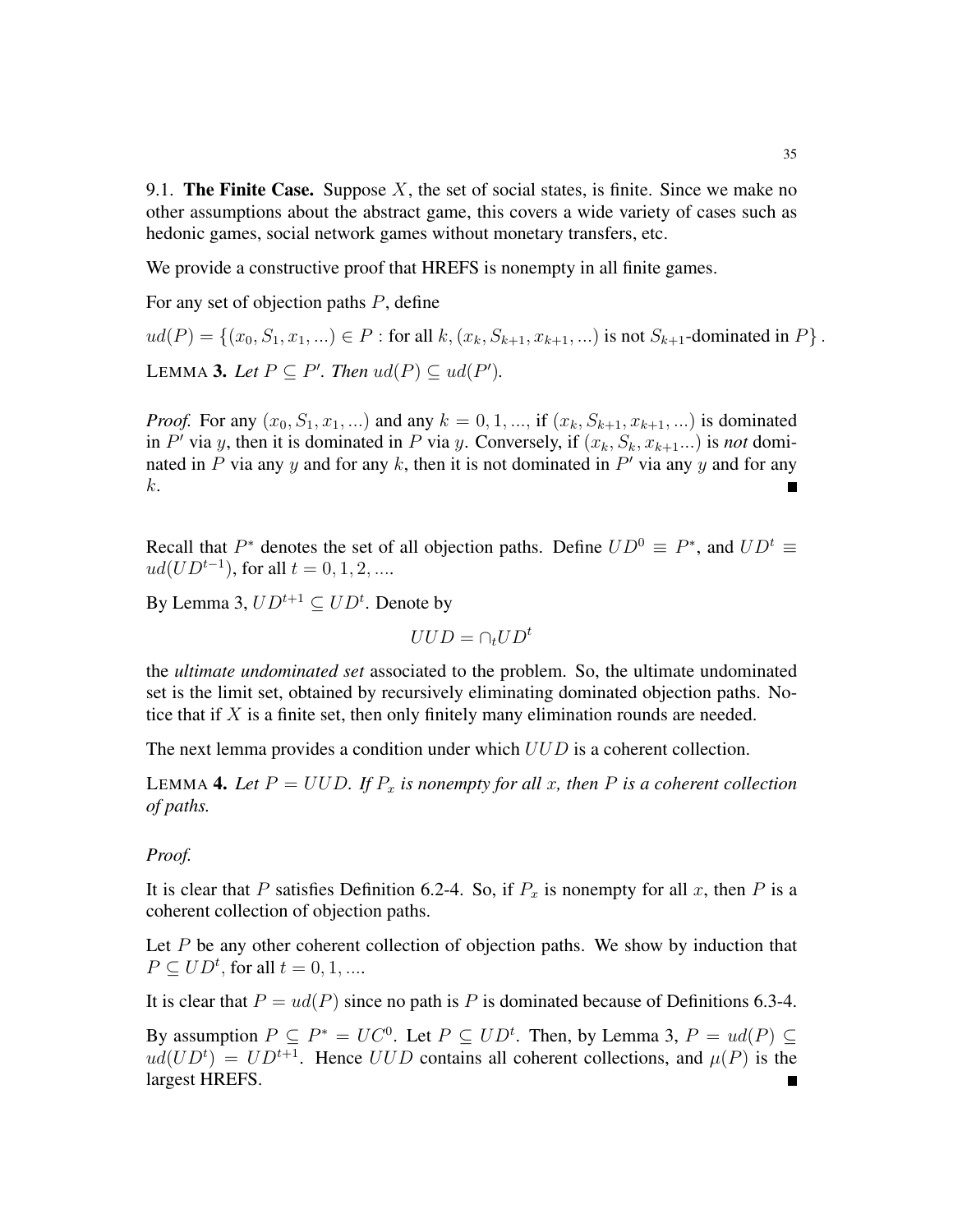Given finiteness of  $X$ , the set of acyclic objection paths is finite. This implies that the ultimate undominated set is, at each elimination round  $t$ , non-empty and well defined. The difficult part is to show that  $UD<sup>t</sup>$  contains a path  $p_x$  with initial state x, for arbitrary  $x \in X$ , as required by Coherence. The proof of the next lemma, which does this, is relegated to the Appendix.

LEMMA 5. Let *X* be finite. For all  $x \in X$ , there is  $p_x$  such that  $p_x \in UUD$ .

The proof of the next theorem follows immediately from Lemma 4 and Lemma 5.

THEOREM 4. *If* X *is finite, there is a non-empty HREFS.*

9.2. Non-empty HSREFS for Partition Function Games. In this section, we prove an existence result for HSREFS for the large class of games represented by superadditive partition function games. In view of the demanding nature of HSREFS, this nonemptyness result demonstrates the power of history dependence.

Let  $\Pi$  be the set of all *partitions* of N. An *embedded coalition* is a pair  $(S, \pi)$  where  $\pi \in \Pi$  and  $S \in \pi$ . With some abuse of notation, we will use  $(N)$  to denote the embedded coalition  $(N, \{N\})$ .

A *TU partition function game* is a mapping v specifying a real number  $v(S, \pi)$  for each embedded coalition  $(S, \pi)$ . That is,  $v(S, \pi)$  is the sum of utilities that coalition S can achieve if the partition  $\pi$  forms. This formulation allows for externalities - what S can get depends on the entire coalition structure.

For any coalition  $S \subseteq N$ , we let  $\pi_S$  denote a partition of S, while  $\Pi_S$  denotes the set of all partitions of S. Also,  $\Pi_{-S}$  is the set of all partitions of  $N - S$ , with a typical element  $\pi$ <sub>-S</sub>.

For any  $\pi$  and  $S, T \in \pi$ , we use  $\pi_{-S\cup T}$  to denote the partition of  $N - S \cup T$  obtained from  $\pi$ . That is,  $R \in \pi_{-S \cup T}$  iff  $R \in \pi$  and  $R \notin \{S, T\}$ .

Henceforth, we assume that  $v$  satisfies:

*Superadditivity* : For all  $\pi \in \Pi$ , for all  $S, T \in \pi$ ,  $v(S, \pi) + v(T, \pi) \le v(S \cup T, \{S \cup T\})$  $T, \pi_{-S\cup T}$ 

Note that superadditivity ensures that for all  $\pi \in \Pi$ ,  $v(N) \ge \sum_{S \in \pi} v(S, \pi)$ 

Throughout, we will also assume that the partition function  $v$  is 0-normalized so that  $v(\lbrace i \rbrace, \pi) = 0$  for all  $i \in N$  and all  $\pi \in \Pi$  with  $\lbrace i \rbrace \in \pi$ .<sup>28</sup>

We should specify the effectivity function associated with a partition function game. Take any initial state x and suppose some coalition  $S$  deviates from x. It makes sense

<sup>28</sup>This is without loss of generality.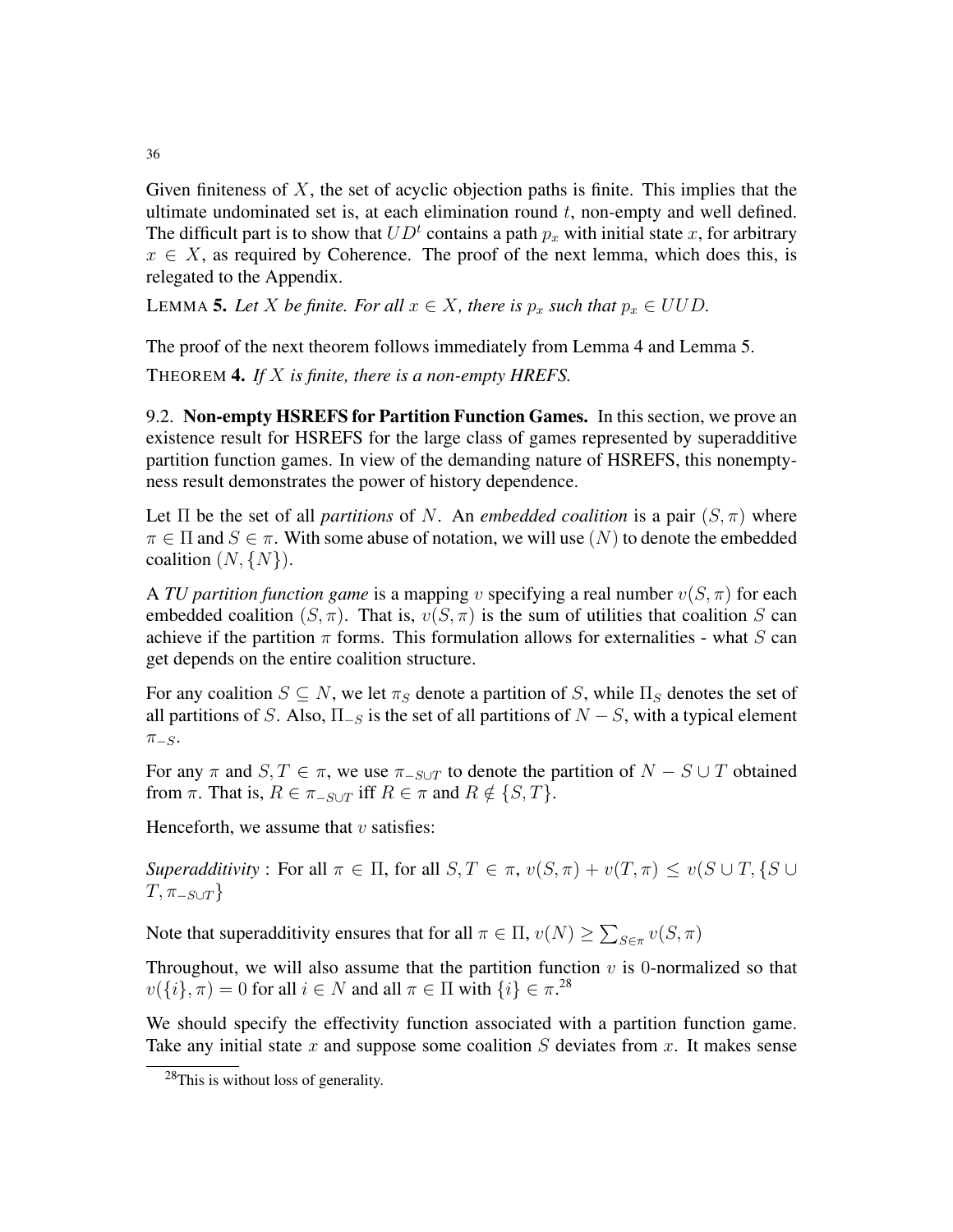to assume that S can choose any partition of  $\Pi_S$ , and that it cannot dictate how N – S chooses a partition in  $\Pi_{N-S}$ . However, it is notationally complicated to explicitly formalise the effectivity function. Fortunately, for our purposes it suffices to consider only certain kinds of coalitional moves and so we do not need to describe the effectivity function in full detail.

Let  $x^0 \in X$  be the *zero state* such that  $u_i(x^0) = 0$  for all i and  $\pi(x^0) = {\{1\}, \ldots, \{n\}}$ . That is, the partition formed in the zero state is one in which each element of the partition of N consists of a single individual, and all corresponding embedded coalitions get zero utility.<sup>29</sup>

We assume the following.

Assumption 3. *For all*  $i \in N$ ,  $N - \{i\} \in E(x, x^0)$  *for all*  $x \in X$ .

This is straightforward since  $N - \{i\}$  can always decide to break up into singletons. We will use this assumption repeatedly in the proof of a crucial lemma.

DEFINITION 9. *Player i* is essential iff  $v(N) > v(N - \{i\}, \{N - \{i\}, \{i\}\}).$ 

So, player *i* is essential if she adds positive value to coalition  $N - \{i\}$ . Let

$$
Z = \{x \in X : \sum_{i \in N} u_i(x) = v(N), u_i(x) > 0, \text{ if } i \text{ is essential}\}.
$$

LEMMA **6.** *For all*  $(x, y, k) \in Z \times X \times N$ *, there is*  $p_y$  *such that*  $u_k(\mu(p_y)) \leq u_k(x)$ *.* 

*Proof.* Choose any triple  $(x, y, k) \in Z \times X \times N$ . We consider two cases.

*Case 1*:  $u_k(y) > 0$ .

Since  $y \in X$ , superadditivity implies that  $\sum_{i \in N} u_i(y) \le v(N)$ . So, there is  $y' \in X$ (possibly  $y = y'$ ) such that  $\sum_{i \in N} u_i(y') = v(N)$ ,  $u_i(y') \ge u_i(y)$  for all  $i \in N$ 

Suppose  $u_k(x) > 0$ . Since  $u_k(y') > 0$ , this implies that there is  $z \in X$  such that

$$
\sum_{i \in N} u_i(z) = v(N),
$$
  
\n
$$
u_i(z) > u_i(y'), \text{ for all } i \neq k,
$$
  
\n
$$
u_k(x) \ge u_k(z) > 0.
$$

Then, define  $p_y = (y, N - \{k\}, x^0, N, z)$ . Clearly,  $p_y$  satisfies all the requirements of the lemma.

<sup>&</sup>lt;sup>29</sup>The latter follows since  $v$  is 0–normalized.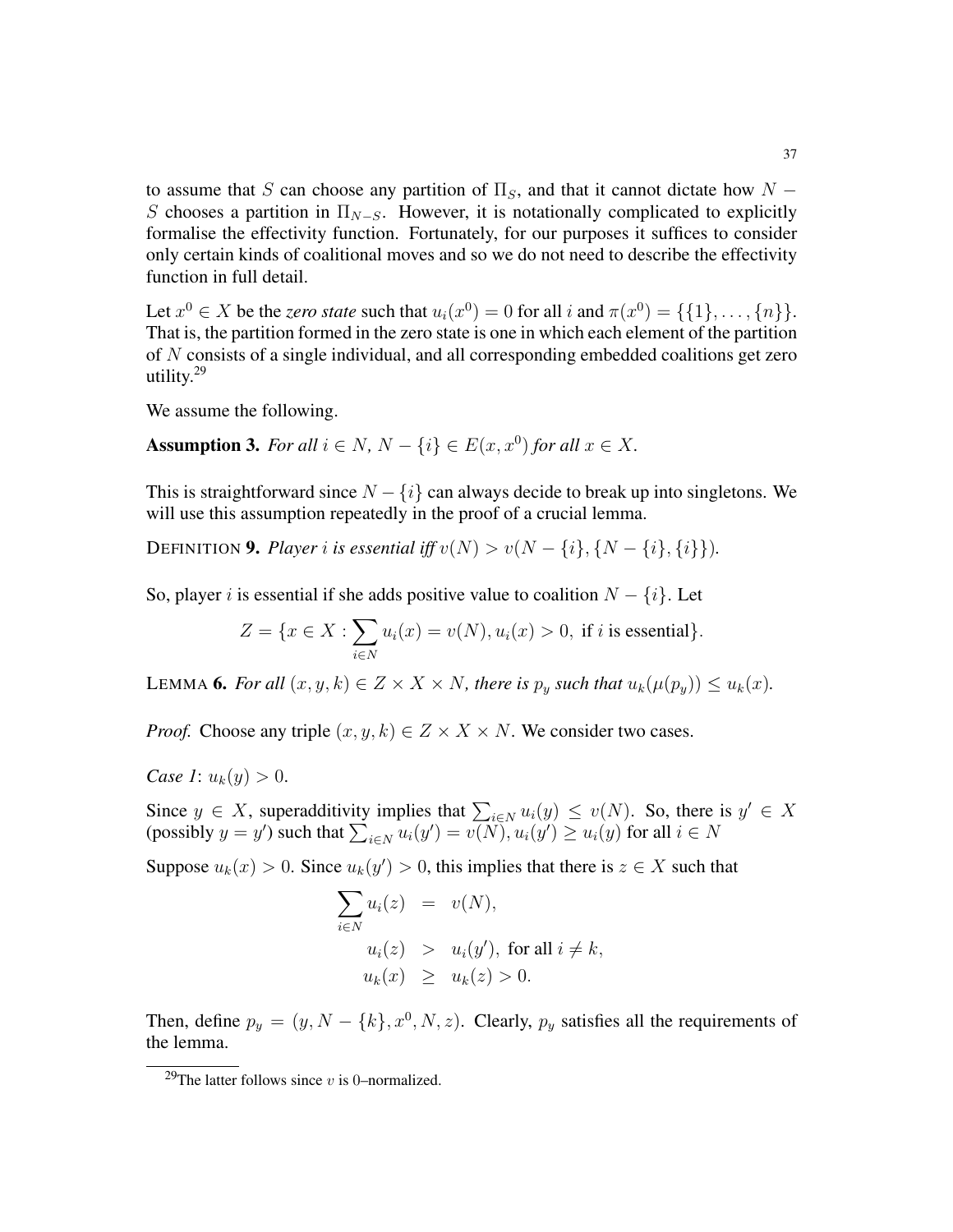Next, suppose  $u_k(x) = 0$ . Since  $x \in Z$ , i is not essential. So,  $v(N - \{k\}, \{N {k}, {k}$ ) =  $v(N)$  Clearly, this allows us to choose  $z \in X$  such that  $z(\pi) = \{N \{k\}, \{k\}\}\$ ,  $N - \{k\} \in E(y, z)$  and

$$
u_i(z) > u_i(y), \text{ for all } i \neq k,
$$
  
\n
$$
\sum_{i \neq k} u_i(z) = v(N - \{k\}, \{N - \{k\}, \{k\}) = v(N),
$$
  
\n
$$
u_k(z) = 0.
$$

Then, let  $p_y = (y, N - \{k\}, z)$ . Again,  $p_y$  satisfies the requirements of the lemma.

*Case 2*:  $u_k(y) = 0$ .

Suppose k is essential, so that  $u_k(x) > 0$ . Let  $\{k\} \in E(y, w)$  where  $\{k\} \in \pi(w)$ . Then,  $u_k(w) = 0$ . Note that we do not make any other assumption about  $\pi(w)$  or  $u_i(w)$  for  $i \neq k$ .

Since k is essential,  $\sum_{i \neq k} u_i(w) < v(N)$  Since  $u_k(w) = 0$ , we can choose  $z \in X$  such that

$$
\sum_{i \in N} u_i(z) = v(N),
$$
  
\n
$$
u_i(z) > u_i(w), \text{ for all } i \in N,
$$
  
\n
$$
u_k(x) \ge u_k(w).
$$

Then,  $p_y = (y, \{k\}, w, N, z)$  satisfies the requirements of the lemma.

Suppose k is not essential. If  $y \in Z$ , then  $p_y = (y)$  satisfies the requirements of the lemma. If  $y \notin Z$ , then either

(i) 
$$
\sum_{i \in N} u_i(y) < v(N) = v(N - \{k\}, N - \{k\}, \{k\})
$$
, or

(ii)  $i \neq k$  is essential, but  $u_i(y) = 0$ .

If (i) holds, then let  $p_y = (y, N - \{k\}, z)$  where  $\sum_{i \neq k} u_i(z) = v(N - \{k\}, N - \{k\})$  ${k}, {k}$  =  $v(N)$ , and  $u_i(z) > u_i(y)$  for all  $i \neq k$ ,  $u_k(z) = 0$  Clearly, such  $z \in Z$ exists and so  $p_y$  satisfies the requirements of the lemma.

If (ii) holds, then let i be essential, and  $u_i(y) = 0$ . Then, let  $\{i\} \in E(y, w)$  where  $\{i\} \in$  $\pi(w)$ . Using the fact that  $\sum_{j\neq i} u_j(w) < v(N)$ , we can choose  $p_y = (y, \{i\}, w, N -$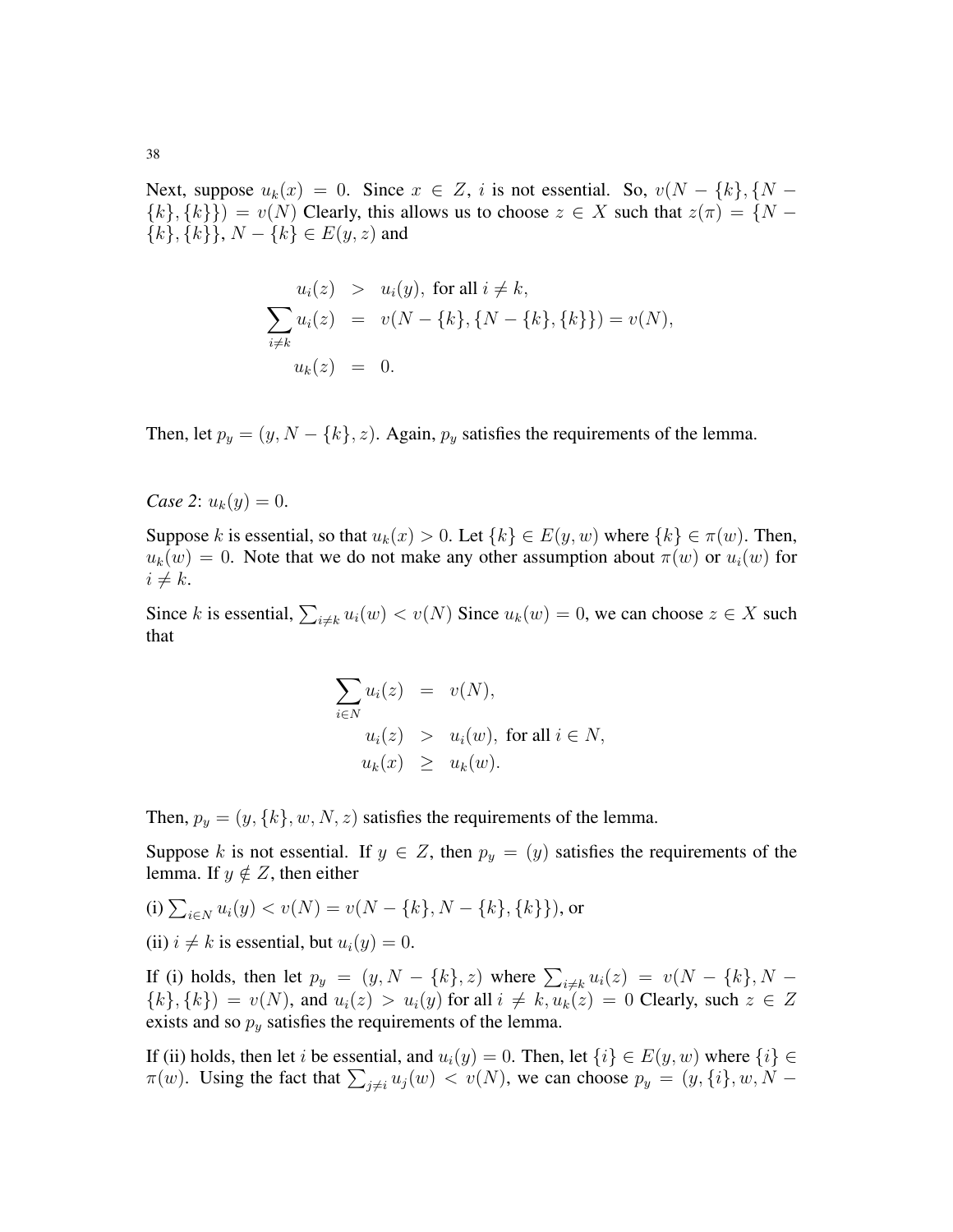${k}, z$  such that

$$
\sum_{j \neq k} u_j(z) = v(N - \{k\}, \{N - \{k\}, \{k\}\}) = v(N), \text{ (since } k \text{ is not essential)}
$$
\n
$$
u_j(z) > u_j(w), \text{ for all } j \neq k,
$$
\n
$$
u_k(z) = 0.
$$

This completes the proof of the lemma.

Let  $P^Z$  is the collection of objection paths terminating in Z:

$$
P^Z = \{ p \in P^* : \mu(p) \in Z \}
$$

We will prove that Z is HSREFS by showing that  $P^Z$  constitutes a strongly coherent collection of objection paths.

THEOREM 5. Z *is an HSREFS.*

*Proof.* Take any  $y \in X$ . Choose arbitrary  $x \in Z$  and  $k \in N$ . Lemma 6 implies that there is  $p_y \in P^Z$  such that  $u_k(\mu(p_y)) \le u_k(x)$ . Hence,  $P_y \cap P^Z$  is nonempty and Condition 1 is satisfied.

For any objection path in  $P^Z$ , a subpath that begins from a state in the middle is also an objection path of blocking coalitions with a terminal element in  $Z$ , and hence a member of  $P^Z$ . That is, Condition 2 is satisfied.

Next, take any  $p_z \in P^Z$  with  $x = \mu(p_z)$ . Suppose that  $p_z$  is S-covered via y for some S. Choose some  $k \in S$ . By Lemma 6, there is an objection path  $p_y \in P^Z$  such that  $u_k(\mu(p_y)) \leq u_k(x)$ , contradicting the assumption that  $p_z$  is S-covered via y. Hence, Condition 3 is satisfied.

Now, take any  $(z) \in P^Z$ . Suppose that  $(z)$  is S-covered via y for some S. Choose some  $k \in S$ . By Lemma 6, there is an objection path  $p_y \in P^Z$  such that  $u_k(\mu(p_y)) \leq$  $u_k(x)$ , contradicting the assumption that  $(z)$  is S−covered via y. So, Condition 4 is also satisfied and so  $P^Z$  is indeed strongly coherent.

This shows that  $Z$  is HSREFS.

HSREFS need not be unique. We leave it to the reader to check that

$$
W = \{ w \in X : \sum_{i \in N} u_i(x) \le v(N), u_i(x) > 0, \text{if } i \text{ is essential} \}
$$

П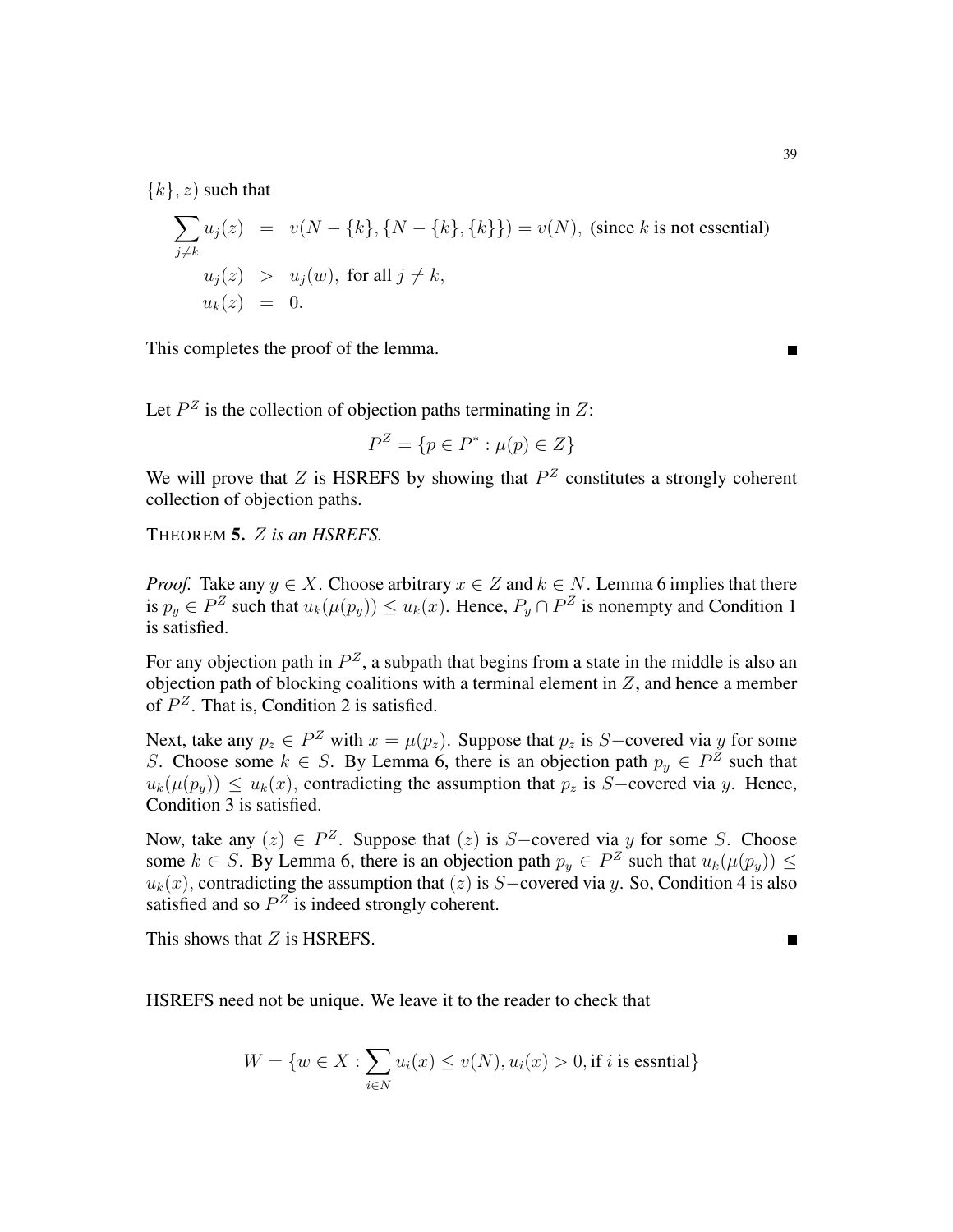# is also HSREFS. Of course,  $Z \subseteq W$ .<sup>30</sup>

## 10. CONCLUDING REMARKS

This paper studies the consequences of memory on coalition formation. To this end, we extend the rational expectation stable set solution of Dutta and Vohra (2017) by allowing coalitions to condition their behavior on the *history* of blockings. The resulting solution satisfies the same stringent stability properties as the Dutta-Vohra solution but has an extra degree of freedom because of history dependence.

History dependence turns out to have very powerful implications. We show that a history dependent rational expectation solution exists under very general conditions, for example whenever the set of states is finite. What is more, we demonstrate that even the more stringent version of the solution, which requires that the current coalitional move is optimal also for non-active coalitions, exists and is nonempty in all superadditive partition function games. We are not aware of prior existence results in the literature with similar robustness and existence properties. Our results suggests that the introduction of history dependence in the study of coalition formation is a fruitful avenue for further research.

## 11. APPENDIX

In this Appendix, we prove Lemma 5: for all  $x \in X$ , UUD contains some objection path originating from  $x$ .

#### Proof of Lemma 5

Since  $UD^0 = \mathbf{P}$  and hence contains objection paths originating from x, it suffices to prove that for all  $x \in X$ , for all  $t = 0, \ldots$ , if  $UD_x^t \neq \emptyset$ , then  $UD_x^{t+1}$  is nonempty as well.

Choose some set P of objection paths. Find, for any x such that  $(x) \notin ud(P)$ , a coalition  $S(x)$  such that  $(x)$  is  $S(x)$  –dominated in P.

For any x, identify a set  $C(x, P)$  such that

(7) 
$$
C(x, P) = \{y : (x) \text{ is } S(x) - \text{covered in } P \text{ via } y\}.
$$

Further, denote by  $C^*(x, P)$  the subset of  $C(x, P)$  that contains any y that induces the maxmin payoff to coalition  $S(x)$  in  $C(x, P)$ . That is,

(8) 
$$
C^*(x, P) = \{ y \in C(x, P) : \max_{z \in C(x, P)} \min_{p \in P_z} u_{S(x)}(\mu[p)) \not\gg \min_{p \in P_y} u_{S(x)}(\mu[p)) \}.
$$

 $30$ The proof that W is HSREFS is almost identical.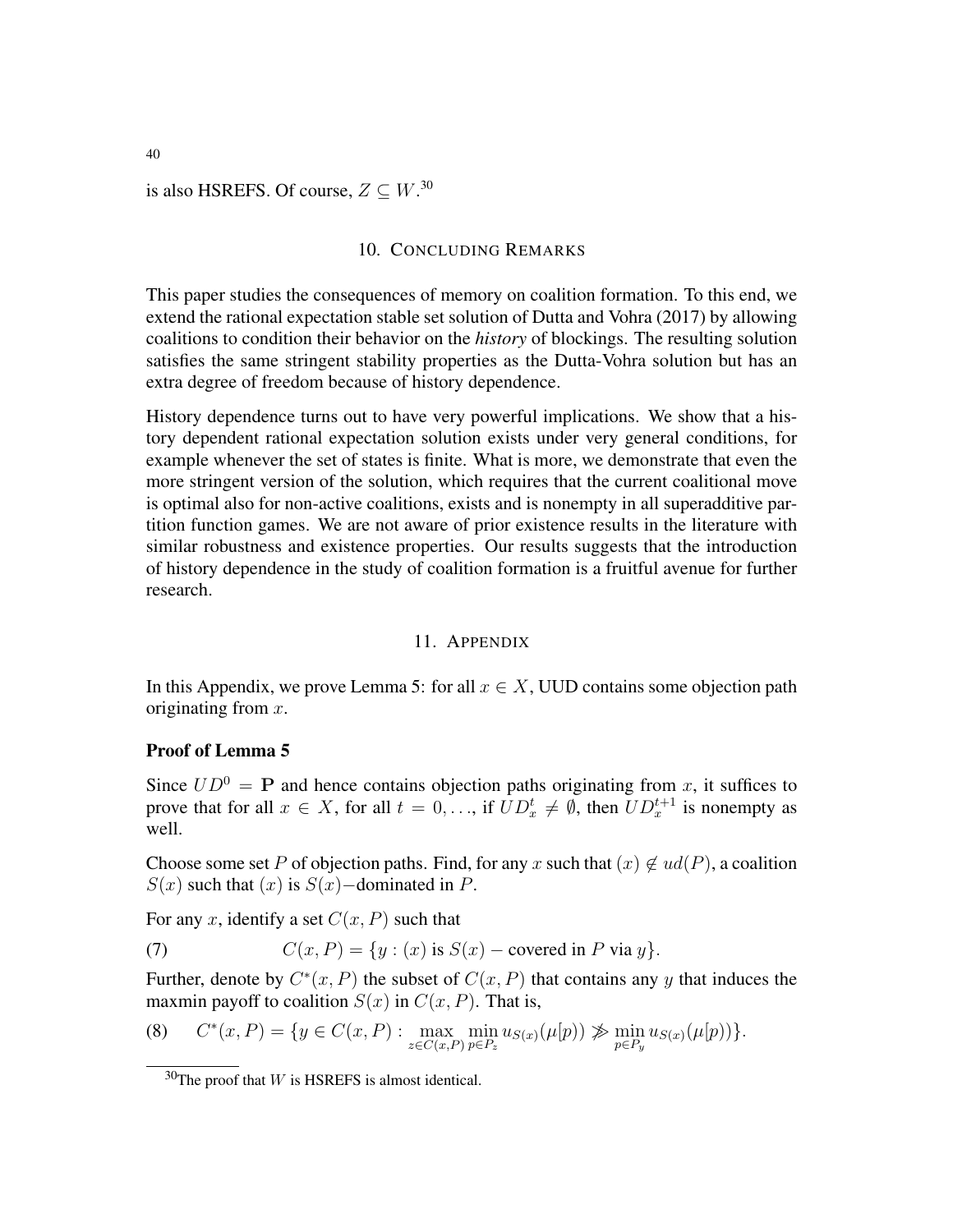Note that  $(x) \in ud(P)$  if and only if  $C(x, P) = C^*(x, P) = \emptyset$ .

We say that  $(x_0, S(x_0), ..., x_J)$  is a  $C^*(\cdot, P)$  – sequence that originates from x if  $x = x_0$ and  $x_{j+1} \in C^*(x_j, P)$  for all  $j = 0, ..., J - 1$ .

Denote by  $\overline{C}^*(\cdot, P)$  the transitive closure of  $C^*(\cdot, P)$ . <sup>31</sup> Denote the set of maximal elements of  $\overline{C}^*(\cdot, P)$  by  $V(P) = \{x \in X : y \in \overline{C}^*(x, P) \text{ implies } x \in \overline{C}^*(y, P), \text{ for all }$  $y$ .

LEMMA 7. Let  $y \in C^*(x, P)$ . Then, for any  $p_y \in P_y$ , the sequence  $(x, S(x), p_y)$  is an *objection path and it is not dominated in P' if*  $\overline{P} \subseteq \overline{P'}$ .

*Proof.* Since  $p_y$  is a member of  $P_y$ , and x is  $S(x)$  covered in P via y,  $(x, S(x), p_y)$  is an objection path.

If  $(x, S(x), p_y)$  is dominated in P', and  $P \subseteq P'$ , then there is z such that

$$
\min_{p_z \in P_z} u_{S(x)}(\mu[p_z)) \ge \min_{p_z \in P'_z} u_{S(x)}(\mu[p_z)) \gg u_{S(x)}(\mu[p)) \gg u_{S(x)}(x).
$$

The third inequality, which implies that  $(x, S(x), p_y)$  is an objection path, follows from the assumption that  $y \in C(x, P)$ . Thus the first inequality implies that also  $z \in C(x, P)$ . But together with (7) this contradicts the assumption that  $y \in C^*(x, P)$ .

LEMMA 8. *For any*  $t = 0, 1, ...,$  *for any*  $x_0 \in X$ , let  $(x_0, S(x_0), x_1, ..., x_J)$  be a  $C^*(\cdot, UD^t)$ −sequence *with*  $(x_J) \in UD^{t+1}$ *. Then*  $(x_0, S(x_0), x_1, ..., x_J) \in UD^{t+1}$ *.* 

*Proof.* Of course,  $UD^{t+1} \subseteq UD^t$  for all  $\tau$ . So, Lemma 7 implies that the sequence  $(x_j, S(x_j), x_j, ..., x_J)$  is not dominated in  $UD^t$ , for any  $j = 0, 1, ..., J - 1$ . Since, in addition,  $(x_J)$  is not dominated in  $UD<sup>t</sup>$ , we have  $(x_0, S(x_0), x_1, ..., x_J) \in UD<sup>t+1</sup>$ .

LEMMA 9. For any  $t = 0, 1, ...,$  for any  $x \in X$ , there is  $y \in \overline{C}^*(x, UD^t)$  such that  $(y) \in UD^{t+1}.$ 

*Proof. Claim 1:* For any t, if  $x \in V(UD<sup>t</sup>)$  and  $(x) \in UD<sup>t</sup>$ , then  $(x) \in UD<sup>t+1</sup>$ .

*Proof*: Suppose that  $(x) \in UD^t - UD^{t+1}$  and  $x \in V(UD^t)$ . Since X is a finite set, there is a  $C^*(\cdot, UD^t)$  – sequence  $(x_0, S(x_0), x_1, ..., x_L)$  such that  $x = x_0 = x_L$ . By Lemma 8,  $(x_1, S(x_1), x_2, ..., x_L) \in UD^t$ . But then, since  $x_L = v_0$ ,  $x_0$  is not dominated via  $x_1$  in  $UD^t$ , a contradiction to the hypothesis that  $x_1 \in \overline{C}^*(x_0, UD^t)$ .

*Claim 2*: For any  $t$ ,  $C^*(x, UD^t) = C(x, UD^t)$ , for all  $x \in V(UD^t)$ .

<sup>&</sup>lt;sup>31</sup>That is,  $y \in \overline{C}^*(x, P)$  if and only if there is a  $C^*(\cdot, P)$  –sequence originating from x and ending in  $\overline{y}$ .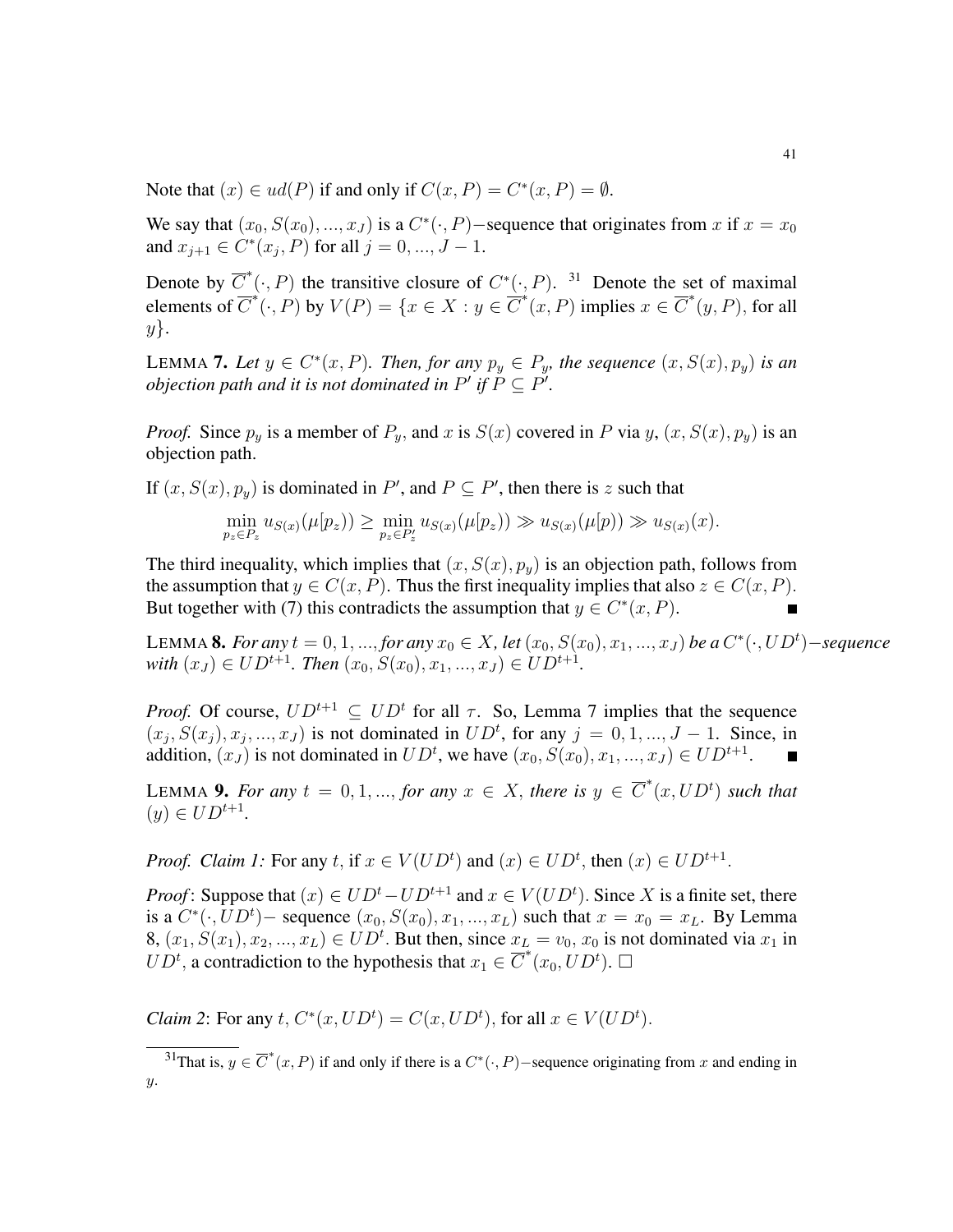*Proof*: Fix any  $x \in V(UD<sup>t</sup>)$ . It suffices to show the direction  $C(x, UD<sup>t</sup>) \subseteq C<sup>*</sup>(x, UD<sup>t</sup>)$ . If  $(x) \in UD^{t+1}$ , then  $C(x, UD^t) = C^*(x, UD^t) = \emptyset$ .

Suppose that  $(x) \notin UD^{t+1}$ . Since  $x \in V(UD^t)$ , there is a  $C^*(\cdot, UD^t)$  - sequence  $(x_0, S(x_0), x_1, ..., x_L)$  such that  $x = x_0 = v_L$ . Choose any  $x' \in C(x_0, UD^t)$ . By Lemma 7,  $(x_0, S(x_0), p') \in UD^t$  for any  $p' \in UD^t_{x'}$ . Iterating backwards on  $j =$  $L - 1, L - 2, ..., 2$  it follows that

$$
(x_1, S(x_1), ..., x_{L-1}, S(x_{L-1}), x_0, S(x_0), p') \in UD^t
$$
, for any  $p' \in UD^t_{x'}$ .

Thus  $\cup_{p\in UD_{x'}^t} \mu[p] \subseteq \cup_{p\in UD_{x_1}^t} \mu[p)$  implying, by (8), that  $x' \in C^*(x_0, UD^t)$ . Since  $x'$  is an arbitrary element of  $C(x_0, UD^t)$ , we conclude that  $C(x_0, UD^t) = C^*(x_0, UD^t)$ .

*Claim 3:* For any  $t$ , for any  $x \in V(UD<sup>t</sup>)$  there is  $x' \in \overline{C}^*(x, UD<sup>t</sup>)$  such that  $(x') \in$  $UD^{t+1}$ .

*Proof:* Initial step:  $t = 0$ . Then  $(x') \in UD^0$  for all  $x' \in X$ . By Claim 1,  $(x') \in UD^1$ , for all  $x' \in V(UD^0)$ .

Inductive step:  $t > 0$ . Let the claim hold for  $t - 1$ . We show it holds for t. By the definition of  $V$ ,  $\overline{C}^*(x, U D^t) \subseteq V(U D^t)$  for all  $x \in V(U D^t)$ . Thus, by Claim 2,

(9)  $\overline{C}(x, UD^t) \subseteq V(UD^t)$ , for all  $x \in V(UD^t)$ .

By the maintained assumption, there is a  $x' \in \overline{C}^*(x, UD^{t-1})$  such that  $(x') \in UD^t$ . Since  $C^*(\cdot, UD^{t-1}) \subseteq C(\cdot, UD^{t-1}) \subseteq C(\cdot, UD^t)$ , also  $v' \in \overline{C}(v, UD^t)$ . By (9),  $v' \in$  $V(UD<sup>t</sup>)$ . By Claim 1,  $(v') \in UD^{t+1}$ .  $\square$ 

*Claim 4*: For any  $x \in X$ , there is  $y \in \overline{C}^*(x, UD^t)$  such that  $(y) \in UD^{t+1}$ .

*Proof*: If  $x \notin V(UD<sup>t</sup>)$ , then there is  $y \in \overline{C}^*(x, UD<sup>t</sup>) \cap V(UD<sup>t</sup>)$ . By Claim 3, there is  $z \in \overline{C}^*(y, UD^t)$  such that  $(z) \in UD^{t+1}$ . By transtitivity,  $z \in \overline{C}^*(x, UD^t)$ .

It is now follows by Lemmata 8 and 9 that:

LEMMA **10.** For any  $t = 0, 1, ...,$  for any  $x \in X$ , there is a  $C^*(\cdot, UD^t)$ -sequence  $(x_0, S(x_0), ..., x_J)$  *such that*  $(x_0, S(x_0), ..., x_J) \in UD_x^{t+1}$ .

This completes the proof of Lemma 5.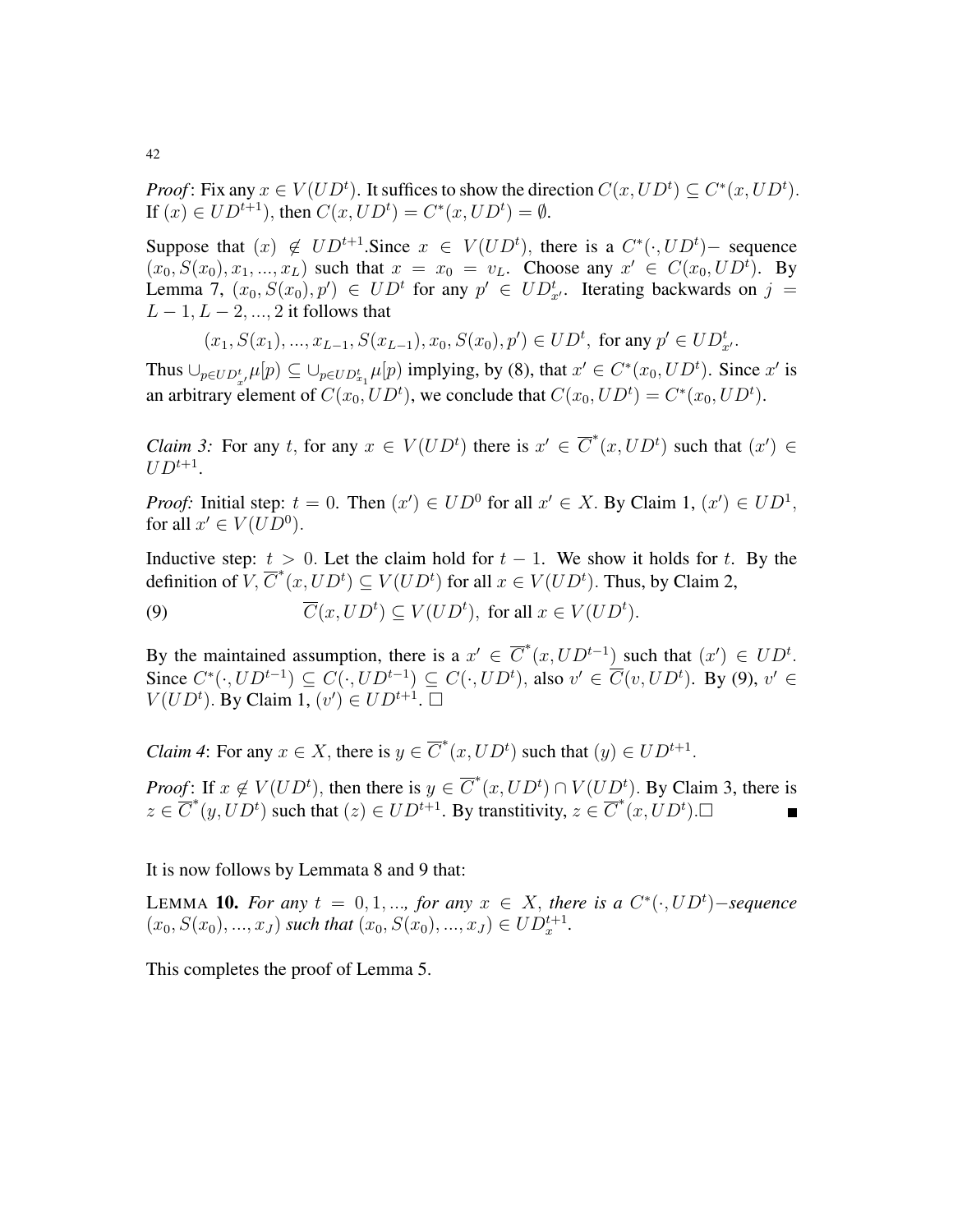## **REFERENCES**

- Anesi, Vincent (2010), "Noncooperative Foundations of Stable Sets in Voting Games," *Games and Economic Behavior*, 70, 488–493.
- Anesi, Vincent and Daniel Seidmann (2014), "Bargaining over an Endogenous Agenda," *Theoretical Economics*, 9, 445–482.
- Aumann, Robert and Roger Myerson (1988), "Endogenous Formation of Links Between Players and of Coalitions, An Application of the Shapley Value," in *The Shapley Value: Essays in Honor of Lloyd Shapley*, Alvin Roth, ed., 175–191. Cambridge: Cambridge University Press.
- Beal, S., Durieu, J., P. Solal (2008), "Farsighted Coalitional Stability in TU Games", *Mathematical Social Sciences*, 56, 303–313.
- Bhattacharya, A. and V. Brosi (2011), "An Existence Result for Farsighted Stable Sets of Games in Coalitional Form", *International Journal of Game Theory*, 40, 393–401.
- Bloch, Francis (1996), "Sequential Formation of Coalitions in Games with Externalities and Fixed Payoff Division," *Games and Economic Behavior*, 14, 90–123.
- Bloch, Francis and Anne van den Nouweland (2017), " Farsighted Stability with Heterogenous Expectations," mimeo.

Chander, Parkash (2015), "An Infinitely Farsighted Stable Set", mimeo, Jindal Global University.

- Chwe, Michael (1994), "Farsighted Coalitional Stability," *Journal of Economic Theory*, 63, 299– 325.
- Diamantoudi, Effrosyni and Licun Xue (2003), "Farsighted Stability in Hedonic Games," *Social Choice and Welfare*, 21, 39–61.
- (2007), "Coalitions, Agreements and Efficiency", *Journal of Economic Theory*, 136, 105–125.
- Dutta, Bhaskar and Rajiv Vohra (2017), "Rational Expectations and Farsighted Stability", *Theoretical Economics*, 12, 1191–1227.
- Gomes, Armando and Philippe Jehiel (2005), " Dynamic Processes of Social and Economic Interactions: On the Persistence of Inefficiencies", *Journal of Political Economy*, 113, 626– 667.
- Greenberg, Joseph (1990), *The Theory of Social Situations*, Cambridge, MA: Cambridge University Press.
- Granot, D. and E.Hanany (2016)," Subgame Perfect Farsighted Stability", mimeo.
- Harsanyi, John (1974), "An Equilibrium-Point Interpretation of Stable Sets and a Proposed Alternative Definition," *Management Science*, 20, 1472–1495.
- Herings, P. Jean-Jacques, Ana Mauleon, and Vincent Vannetelbosch (2004), "Rationalizability for Social Environments," *Games and Economic Behavior*, 49, 135–156.
- (2009),"Farsightedly Stable Networks," *Games and Economic Behavior*, 67, 526–541.
- (2010), "Coalition Formation with Farsighted Agents", *Games*, 1, 286–298.
- Jordan, James (2006), "Pillage and Property," *Journal of Economic Theory* 131, 26–44.

Kimya, Mert (2017),"Equilibrium Coalitional Behavior", mimeo, Brown University.